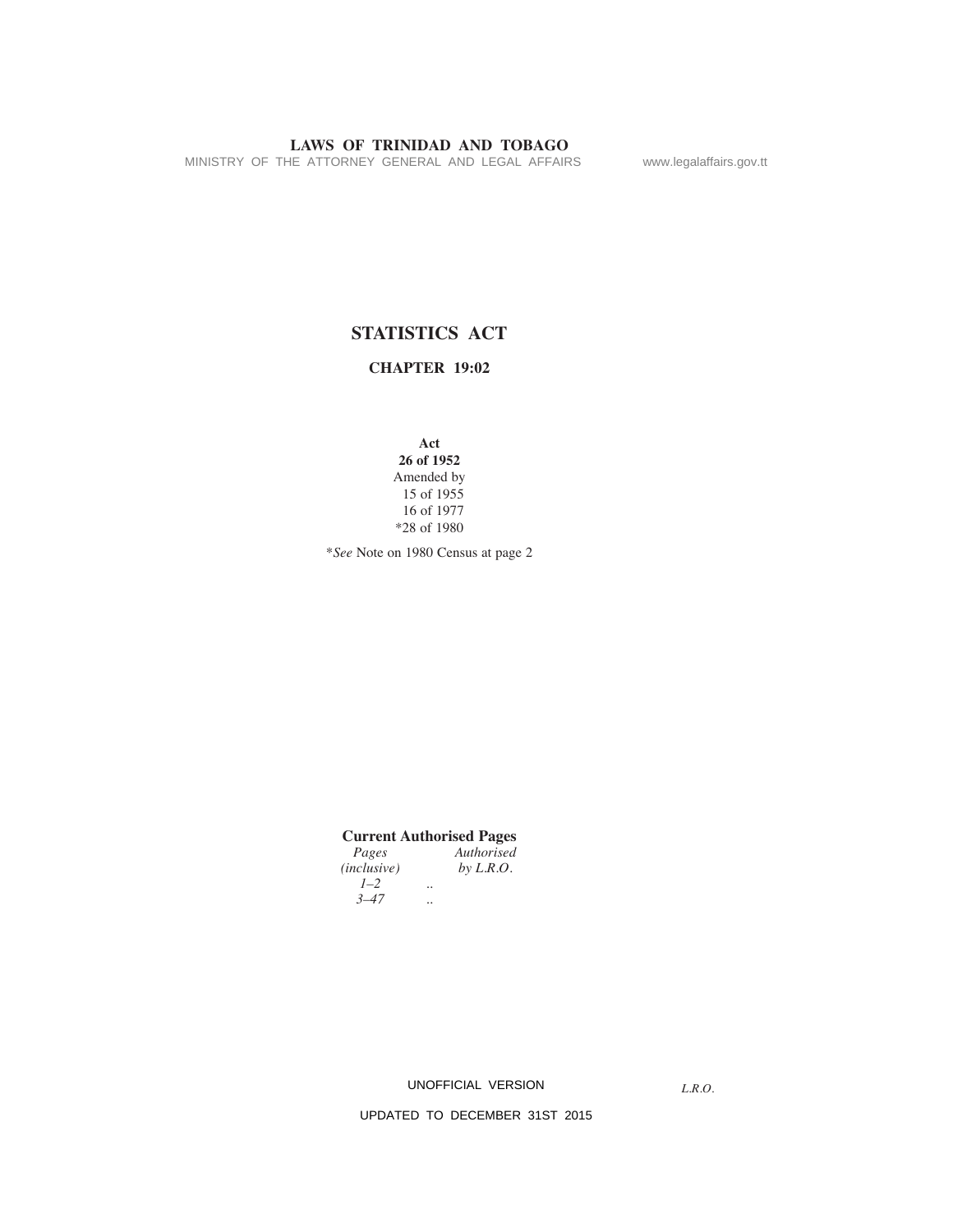MINISTRY OF THE ATTORNEY GENERAL AND LEGAL AFFAIRS www.legalaffairs.gov.tt

2 **Chap. 19:02** *Statistics*

#### **Index of Subsidiary Legislation**

|                                                                         |          |          | Page |
|-------------------------------------------------------------------------|----------|----------|------|
| Statistics (Agricultural Census) Regulations (GN 7/1964)                | $\cdots$ | $\cdots$ | 18   |
| Statistics (Annual Land Returns) Regulations (GN 119/1956)              | .        | $\cdots$ | 25   |
| Statistics (Births) Regulations (GN 165/1953)                           | .        | .        | 30   |
| Statistics (Employment, Wages, Salaries and Earnings) Regulations       |          |          |      |
| (GN 157/1955)                                                           |          | .        | 33   |
| Statistics (Slaughterhouse Returns) Regulations (GN 20/1957)            | $\cdots$ | $\cdots$ | 37   |
| Statistics (Surveys of Industrial or Business Undertakings) Regulations |          |          |      |
| (GN 157/1968)<br>$\cdots$<br>.                                          |          | .        | 40   |
| Delegation of Functions Notification (GN 176/1953)                      |          | .        | 47   |

#### **Note on Omissions**

The following items of subsidiary legislation have been omitted:

- A. Census Orders—GNs 14/1960; 31/1970 and LN 76/2000; Agricultural Census Order—GN 133/1963 and LN 43/1982 (App. 44/1982); Census Regulations—GNs 39/1960; 49/1970; LNs 86/1980; 79/2000 and 1/2011; Statistics (Agricultural Census) Regulations—LNs 44/1982 and 60/1982.
- B. For further information regarding the items mentioned in A above—*See* the Current Edition of the Consolidated Index of Acts and Subsidiary Legislation for references to those items.

#### **Note on 1980 Census**

There was a population and housing census in 1980 but for the purposes of this census no Order was made under section 5 and no notice of any proposal to make regulations was published in the *Gazette* under section 13(2) and the Second Schedule of the Act. The census was validated by the 1980 Population and Housing Census (Validation) Act 1980 (28 of 1980), the substantive provision (section 2) of which reads as follows:

"Validation of acts done in the taking of the 1980 census.

 2. Notwithstanding that sections 5 and 13 of the Act have not been complied with, all acts and things done in purported exercise of the powers conferred by the Act for the purpose of the taking of a census, are hereby declared to have been lawfully and validly done in the taking of the 1980 Population and Housing Census, and no legal proceedings or other action of any kind shall be instituted or entertained in respect or in consequence of such acts or things.".

> UNOFFICIAL VERSION UPDATED TO DECEMBER 31ST 2015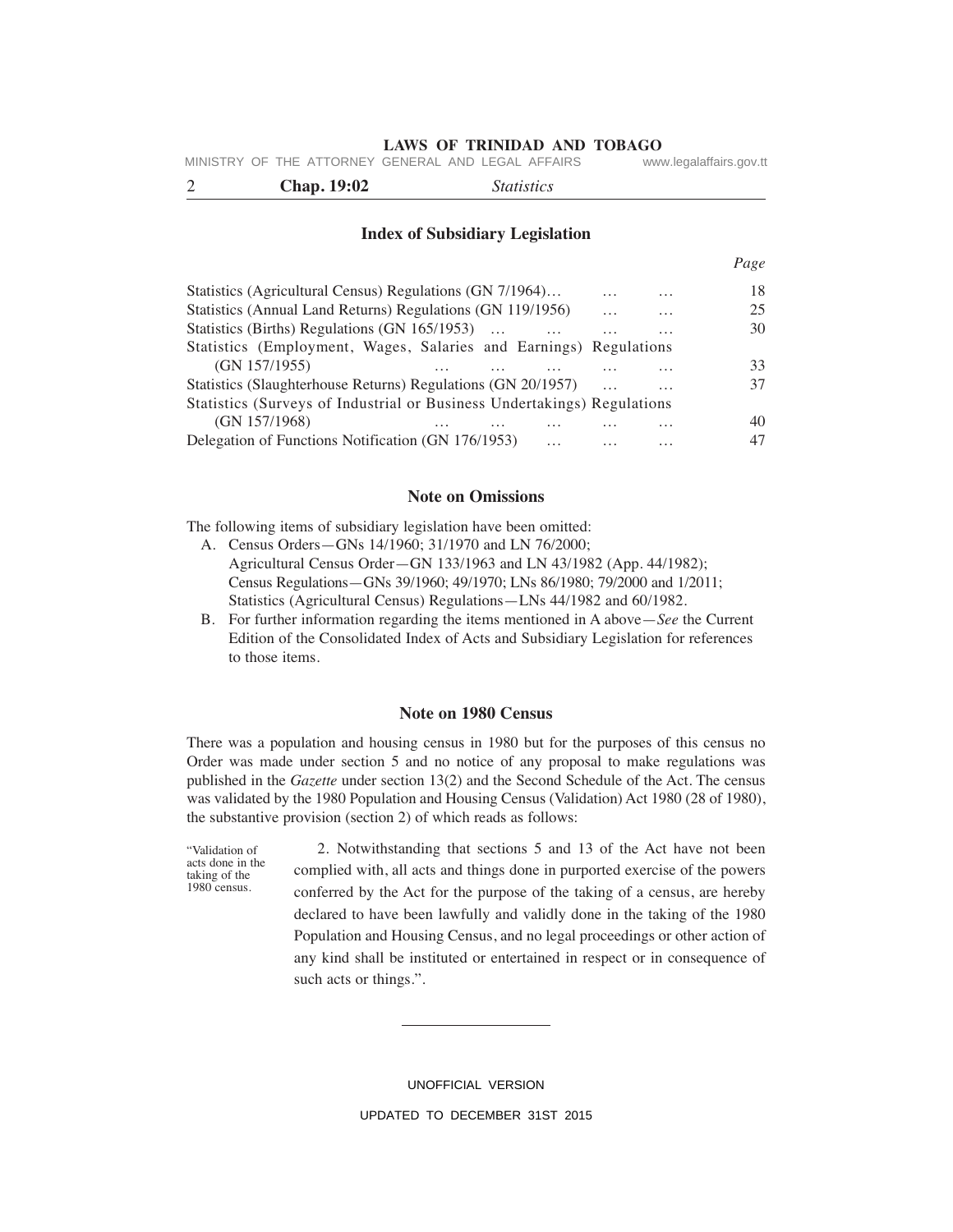MINISTRY OF THE ATTORNEY GENERAL AND LEGAL AFFAIRS www.legalaffairs.gov.tt

 *Statistics* **Chap. 19:02** 3

# **CHAPTER 19:02**

# **STATISTICS ACT**

### ARRANGEMENT OF SECTIONS

#### **SECTION**

- 1. Short title.
- 2. Interpretation.
- 3. Establishment of Statistical Department.
- 4. Duties of Statistician.
- 5. Power to take census.
- 6. Collection of statistics relating to specified matters.
- 7. Advisory committees.
- 8. Publication of statistics.
- 9. Restrictions on publication of individual returns.
- 10. Power to require persons to supply information.
- 11. Power of entry.
- 12. Offences.
- 13. Regulations.
- 14. Oath of office.
- 15. Power to amend First Schedule.
- 16. Appeal against requisition of Statistician.
- 17. Delegation of functions by Statistician.
- 18. No prosecution without consent of Director of Public Prosecutions.

# **FIRST SCHEDULE. SECOND SCHEDULE. THIRD SCHEDULE.**

UNOFFICIAL VERSION

*L.R.O.*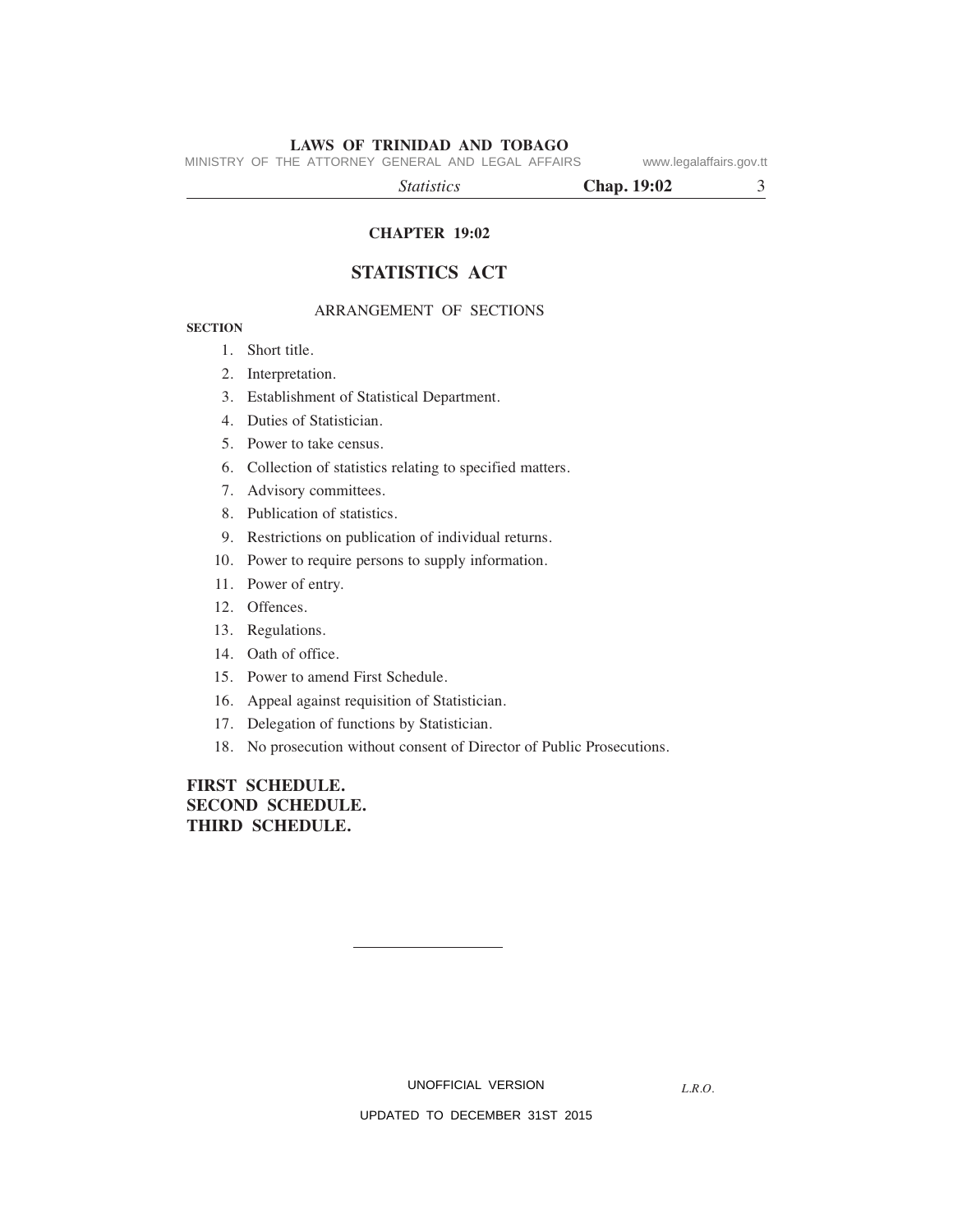MINISTRY OF THE ATTORNEY GENERAL AND LEGAL AFFAIRS www.legalaffairs.gov.tt

4 **Chap. 19:02** *Statistics*

### **CHAPTER 19:02**

# **STATISTICS ACT**

1951-53 Ed. Ch. 42. No. 11 26 of 1952.

**An Act to provide for the taking of Censuses and for the Collection, Compiling, Analysis and Publication of Statistical Information and for other matters relating thereto.**

Short title.

Commencement.

 **1.** This Act may be cited as the Statistics Act.

Interpretation.

First Schedule.

**2.** (1)In this Act—

"authorised official" includes the Statistician and any person authorised by him in writing under section 3;

"Statistician" means the head of the Statistical Department;

"statistics" means information in connection with or incidental to any census or any of the matters specified in the First Schedule;

"undertaking" means any undertaking by way of trade or business, whether or not the trade or business is carried on for profit; and the exercise and performance by a municipal or other public authority of the powers and duties of that authority shall be treated as a trade or business of that authority.

 (2) Where an undertaking is wholly or partly carried on by means of branches situated at several premises, the Statistician or a competent authority may agree with the persons carrying on the undertaking that for the purposes of all or any of the provisions of this Act a separate undertaking shall be deemed to be carried on at all or any of those branches by the branch manager or such other person as may be specified in the agreement.

 (3) Any such agreement may contain such supplemental provisions as may be expedient for giving effect thereto and shall continue in force for such term and shall be subject to such provisions as to variation and revocation as may be specified in the agreement.

> UNOFFICIAL VERSION UPDATED TO DECEMBER 31ST 2015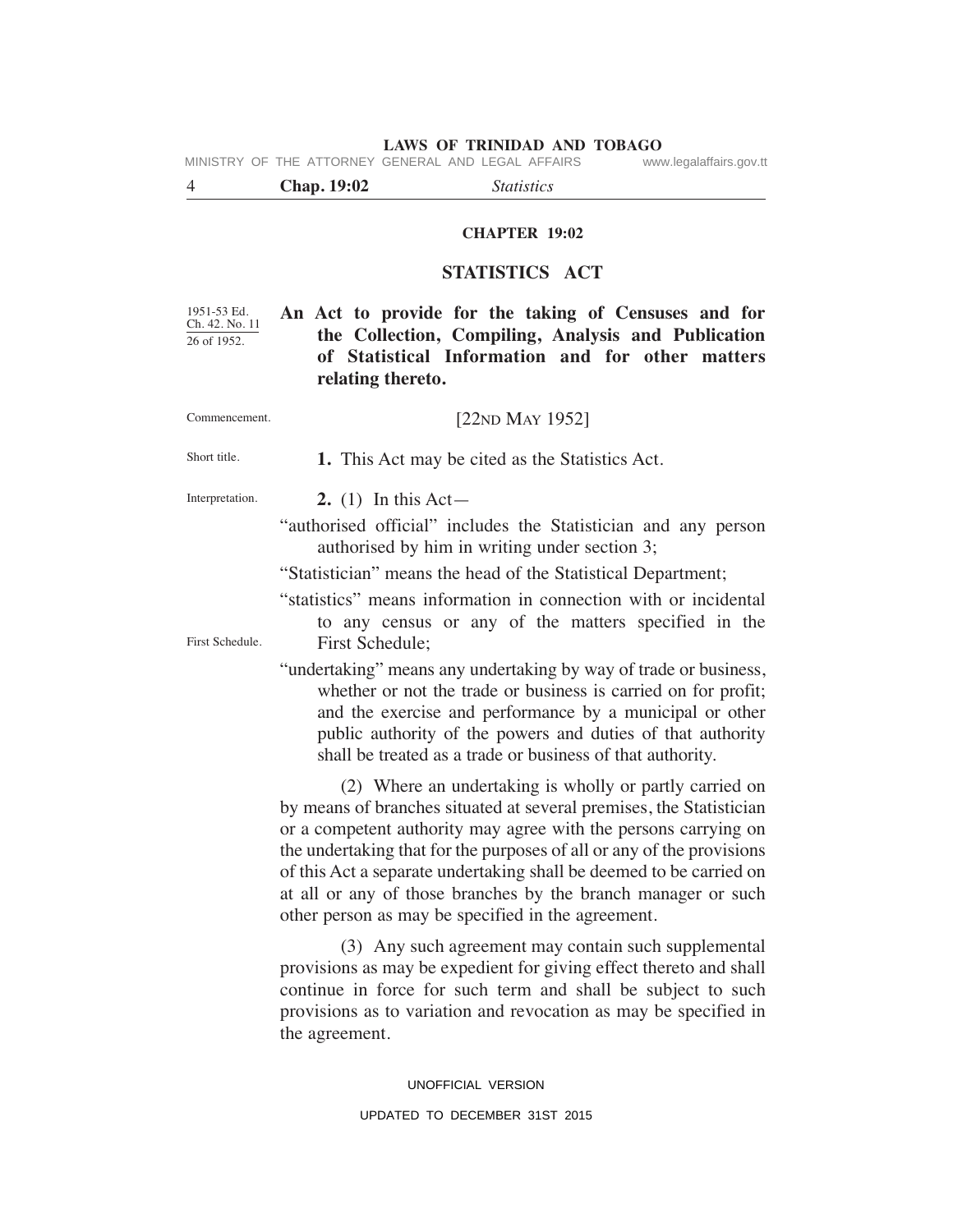|  |                                                    | <i>Statistics</i> |  |  | <b>Chap.</b> 19:02 |                         |
|--|----------------------------------------------------|-------------------|--|--|--------------------|-------------------------|
|  | MINISTRY OF THE ATTORNEY GENERAL AND LEGAL AFFAIRS |                   |  |  |                    | www.legalaffairs.gov.tt |

**3.** (1) There shall be a Statistical Department with a Establishment Statistician at the head of it and such other officers in the public Department. service as may be required for the purposes of this Act. of Statistical [16 of 1977].

 (2) Subject to the approval of the Minister, the Statistician may for the purpose of the performance of any of his duties under this Act employ such persons in addition to the staff of the Statistical Department as may be necessary for the particular purpose.

**LAWS OF TRINIDAD AND TOBAGO**

 (3) The Statistician may appoint in writing any person to be an authorised official for the purposes of this Act.

 (4) There shall be paid to every district registrar who fulfils the duties of authorised official an allowance for each form completed by him under this Act of seventy-five cents or such other sum as may from time to time be prescribed by the President and published in the *Gazette*.

**4.** (1)The Statistician shall—

Duties of Statistician.

- *(a)* take any census in Trinidad and Tobago; *(b)* collect, compile, analyse, abstract and publish
	- statistical information relating to the commercial, industrial, agricultural, mining, economic, social and general activities and conditions of the people of Trinidad and Tobago;
- *(c)* collaborate with other Government Departments in the collection, compilation, analysis and publication of statistical records of administration;
- *(d)* generally organise a co-ordinated scheme of economic and social statistics relating to Trinidad and Tobago, in accordance with the provisions of this Act.

 (2) Nothing contained in subsection (1)*(c)* shall be deemed to authorise the Statistician to inspect the returns of the income of any person submitted to the Board of Inland Revenue. However, the Statistician or any person duly authorised by him may analyse summaries or abstracts of income tax returns prepared in such a manner by the Board of Inland Revenue that the identity

*L.R.O.*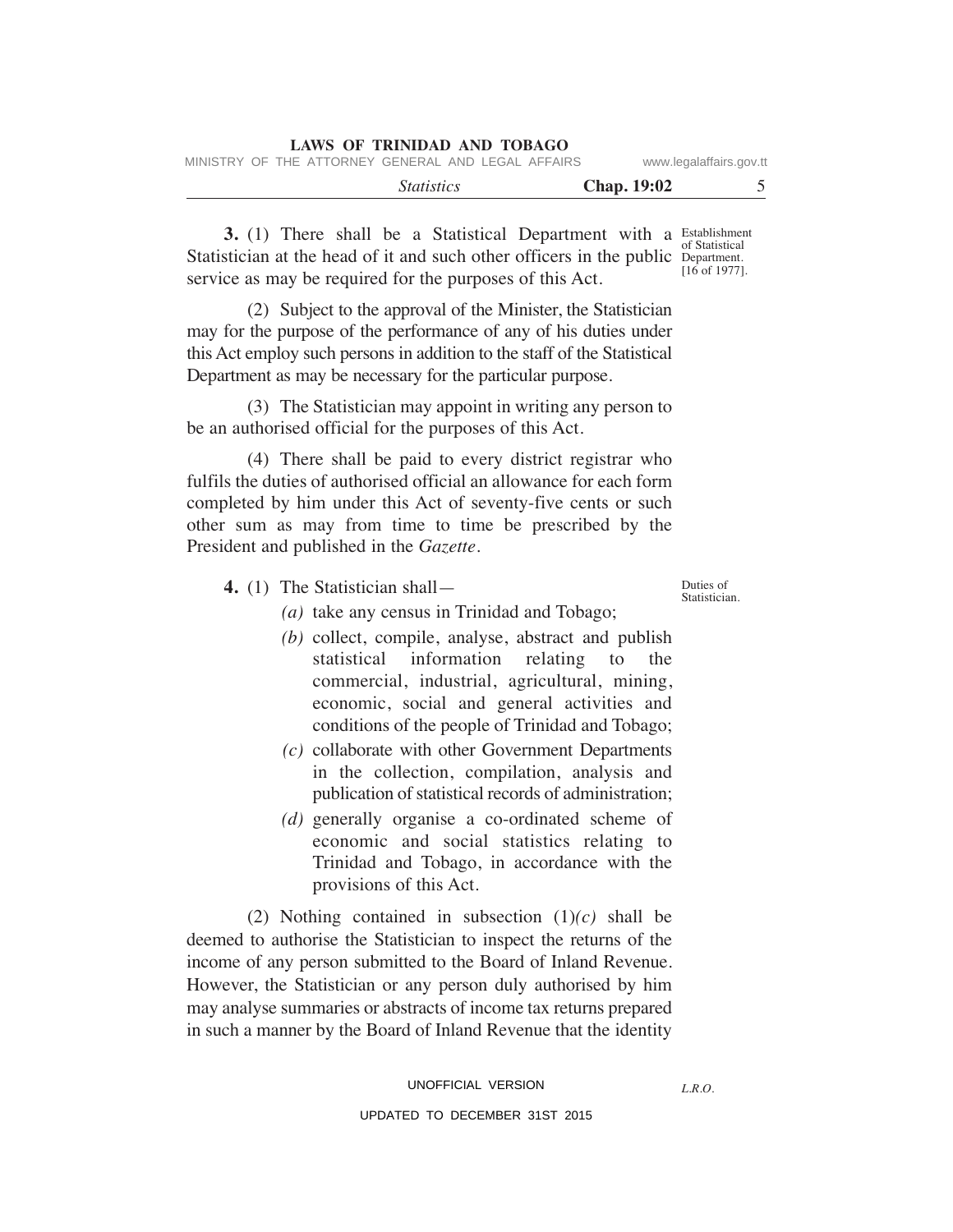|  | MINISTRY OF THE ATTORNEY GENERAL AND LEGAL AFFAIRS |  | www.legalaffairs.gov.tt |
|--|----------------------------------------------------|--|-------------------------|
|  |                                                    |  |                         |

| <b>Chap.</b> 19:02<br><i>Statistics</i> |  |
|-----------------------------------------|--|
|-----------------------------------------|--|

of any individual, company or undertaking is not revealed in any such summary or abstract, and compile and publish data from the summaries or abstracts.

 (3) The Statistician shall make such arrangements and do all such things as are necessary for the performance of his duties under this Act.

Power to take **5.** The Minister may, subject to affirmative resolution of Parliament, by Order direct that a census shall be taken in Trinidad and Tobago, or any part thereof, of any class of inhabitant thereof, and any such Order may specify—

- *(a)* the dates on or between which the census is to be taken; and
- *(b)* the matters in respect of which information is to be obtained in the census.

Collection of statistics relating to specified matters.

census.

First Schedule.

 **6.** With the approval of the Minister, the Statistician may, and on the direction of the Minister the Statistician shall, collect, whether in conjunction with any census or not, statistics relating to all or any of the matters set out in the First Schedule, either in Trinidad and Tobago generally or in any part thereof; but the Statistician shall not collect any such statistics until Regulations have been made under section 13 prescribing the particulars and information to be furnished and the purpose to be served thereby in relation to the matter in respect of which the statistics are to be collected.

Advisory committees.

 **7.** (1) The Minister may appoint one or more committees, including persons engaged in, or otherwise conversant with the conditions of, various trades and businesses, for the purposes of advising the Statistician or any competent authority to whom functions have been delegated under section 17 with regard to the preparation of the forms and instructions necessary for the collection, compilation, analysis, abstraction and publication of statistical information relating to the several activities specified in section 4(1)*(b)* and to the conditions of the people of Trinidad and

> UNOFFICIAL VERSION UPDATED TO DECEMBER 31ST 2015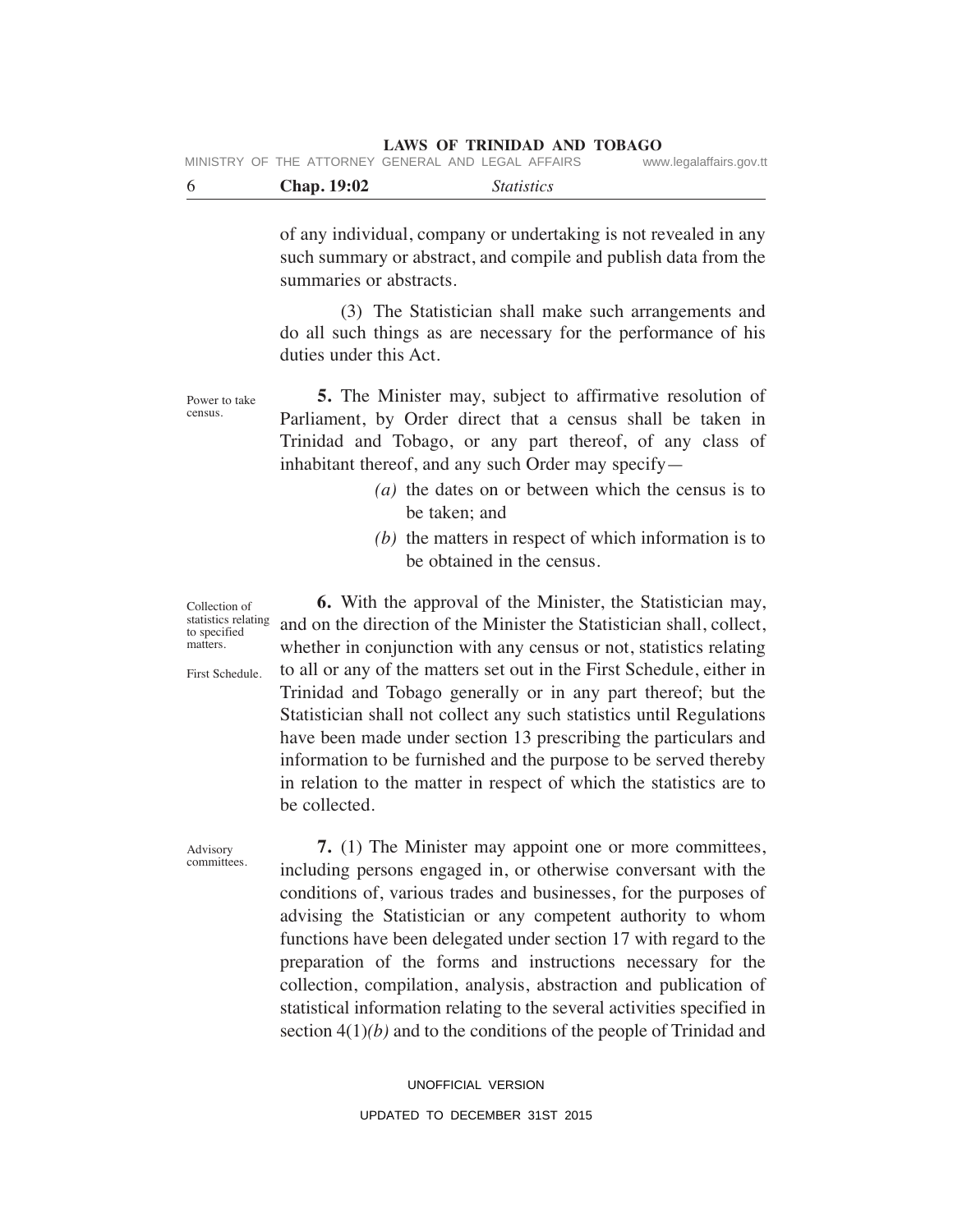|  | LAWS OF TRINIDAD AND TOBAGO |  |  |
|--|-----------------------------|--|--|
|  |                             |  |  |

| MINISTRY OF THE ATTORNEY GENERAL AND LEGAL AFFAIRS |  |  | www.legalaffairs.gov.tt |
|----------------------------------------------------|--|--|-------------------------|
|                                                    |  |  |                         |

Tobago, and of advising the Minister with regard to the making of Regulations by the Minister under this Act, and of advising the Statistician or any competent authority or the Minister with regard to such other matters as may be referred to such committee or committees.

 (2) There may be paid to the members of any such committee such travelling and other allowances as the Minister may determine.

 (3) Committees may be appointed under this section to advise specially about any special forms, instructions or regulations or generally about any class or description of forms, instructions or regulations that may be assigned to them.

statistics.

**8.** The Statistician shall cause the statistics collected under Publication of this Act to be compiled, tabulated and analysed and, subject to the provisions of this Act, may cause the statistics or abstracts thereof to be published, with or without observations thereon, as the Minister shall either generally or specially direct.

**9.** (1) No individual estimate or return or part thereof and Restrictions on publication of no information relating to any individual undertaking obtained individual returns. under the provisions of this Act shall, without the previous consent in writing of the person carrying on the undertaking which is the subject of the estimates, returns or information, be disclosed except for the purposes of any proceedings for an offence under this Act.

 (2) The following shall have effect with respect to any report, summary or other communication to the public of information obtained under this Act:

- *(a)* no such report, summary or communication shall disclose the number of returns received with respect to the production of any article if that number is less than five;
- *(b)* in compiling any such report, summary or communication, the Statistician shall so arrange it as to prevent any particulars published therein

*L.R.O.* 

 *Statistics* **Chap. 19:02** 7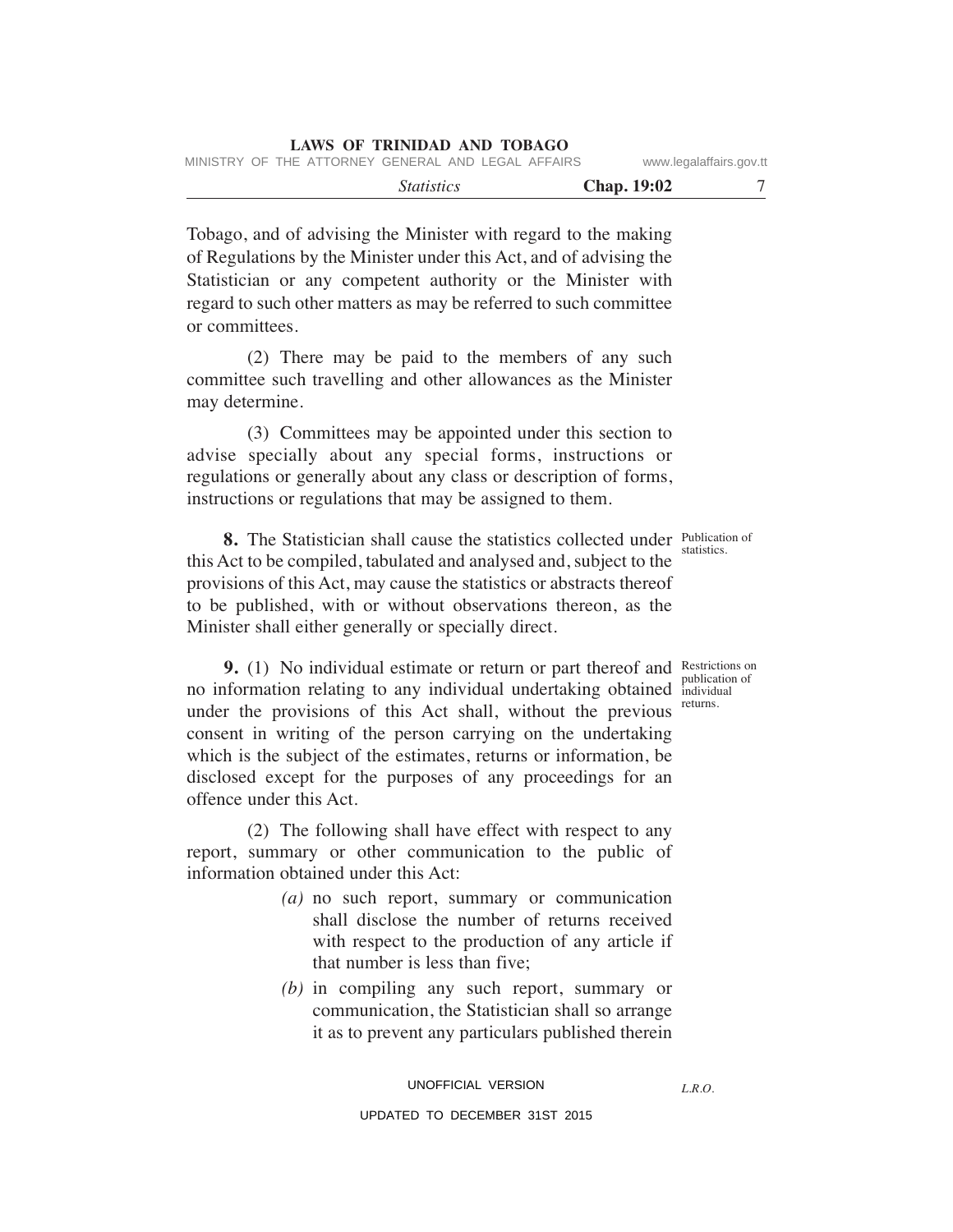#### **LAWS OF TRINIDAD AND TOBAGO** MINISTRY OF THE ATTORNEY

|  |  | IVIIINIOINI UFIIIL AITUNNEI ULNENAL AND LEUAL AFFAINO | www.icudidiidiib.uuv.ll |
|--|--|-------------------------------------------------------|-------------------------|
|  |  |                                                       |                         |

| <b>Chap. 19:02</b> | <i>Statistics</i> |  |
|--------------------|-------------------|--|
|                    |                   |  |

from being identified as being particulars relating to any individual person or undertaking except with the previous consent in writing of that person or the person carrying on that undertaking, as the case may be; but this provision shall not prevent the disclosure of the total quantity or value of any articles produced, sold or delivered, or the numbers and descriptions of persons employed, so however, that before making any such disclosure the Statistician shall have regard to any representations made to him by any person who alleges that the disclosure will enable particulars relating to him or to an undertaking carried on by him to be deduced therefrom. However, where the number of returns received with respect to the production of any article is less than five, the Statistician shall, before making disclosure to the public of information in connection therewith, invite representations from the persons making the returns, which representations shall be made within fourteen days of the date of the invitation, and shall have the like regard to such representations as he is required to have to the representations referred to in paragraph *(b)*.

Power to require persons to supply information.

 **10.** (1) Where any census is being undertaken or any other statistics are being collected in accordance with this Act, an authorised official may require any person from whom particulars may lawfully be required under this Act to supply him only with such particulars as may be prescribed or such of those particulars as the Statistician may consider necessary or desirable in relation to the taking of the census or the collection of the statistics; and for such purposes the person shall, to the best of his knowledge and belief, fill up such forms, make such returns, answer such questions and give all such information, in such manner and within such time as may be required by the authorised official in accordance with the Regulations made under section 13.

> UNOFFICIAL VERSION UPDATED TO DECEMBER 31ST 2015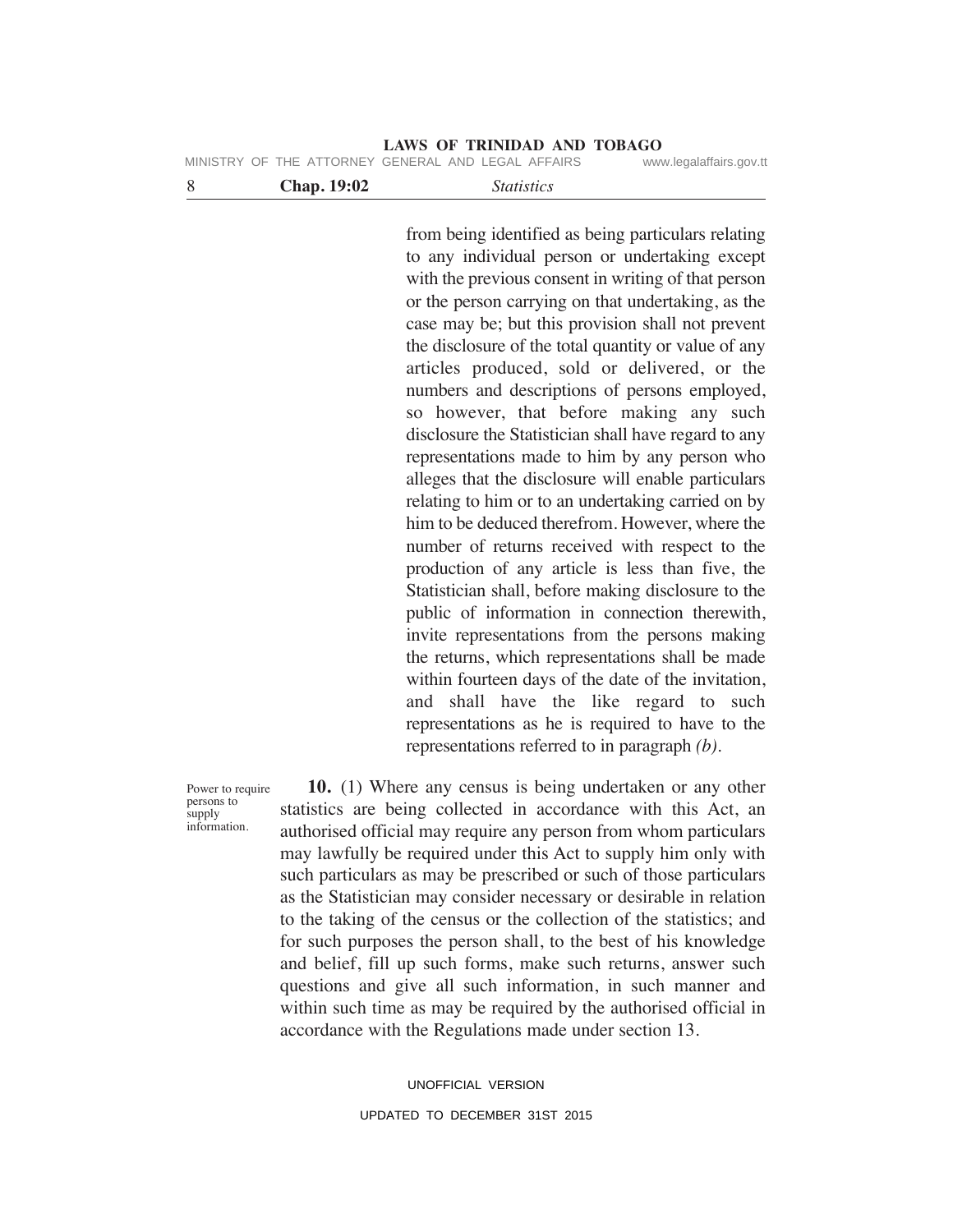|                                                    |                   | <b>LAWS OF TRINIDAD AND TOBAGO</b> |                         |  |
|----------------------------------------------------|-------------------|------------------------------------|-------------------------|--|
| MINISTRY OF THE ATTORNEY GENERAL AND LEGAL AFFAIRS |                   |                                    | www.legalaffairs.gov.tt |  |
|                                                    | <i>Statistics</i> |                                    | <b>Chap.</b> 19:02      |  |

 (2) An authorised official may require any person to supply him with particulars either by interviewing the person personally or by leaving at the last known address, or posting to the last known address of the person, a form having thereon a notice requiring the form to be filled up and returned in the manner and within the time specified in the notice.

 (3) If the Statistician publishes by notice in the *Gazette* and in one or more local newspapers once a week for two weeks or twice for one week a list of any classes or descriptions of undertakings in relation to which returns will be required for any of the purposes of this Act any person carrying on an undertaking of any such class or description as aforesaid who has not received a notice under subsection (2) shall inform the person as may be specified in the notice calling for the returns (and shall do so within such period of time as may be specified therein) that he is carrying on such an undertaking and shall give to that person such particulars of the undertaking as may be specified in the notice.

 (4) Any person having the custody or charge of any public records or documents, or of the records or documents of any municipal or other public authority, from which information sought in furtherance of the purposes of this Act can, in the opinion of the Government Statistician, be obtained, or which would aid in the completion or correction of information already obtained, shall grant to the Government Statistician access to such records or documents for the purpose of obtaining therefrom such information.

 (5) Where any particulars are, by any document purporting to have been issued by an authorised official, required to be supplied by any person, it shall be presumed until the contrary is proved—

- *(a)* that the particulars may lawfully be required from that person in accordance with this Act;
- *(b)* that the document has been issued by an authorised official.

 (6) Where any document purporting to have been issued by an authorised official requires any particulars to be supplied

UNOFFICIAL VERSION

UPDATED TO DECEMBER 31ST 2015

*L.R.O.*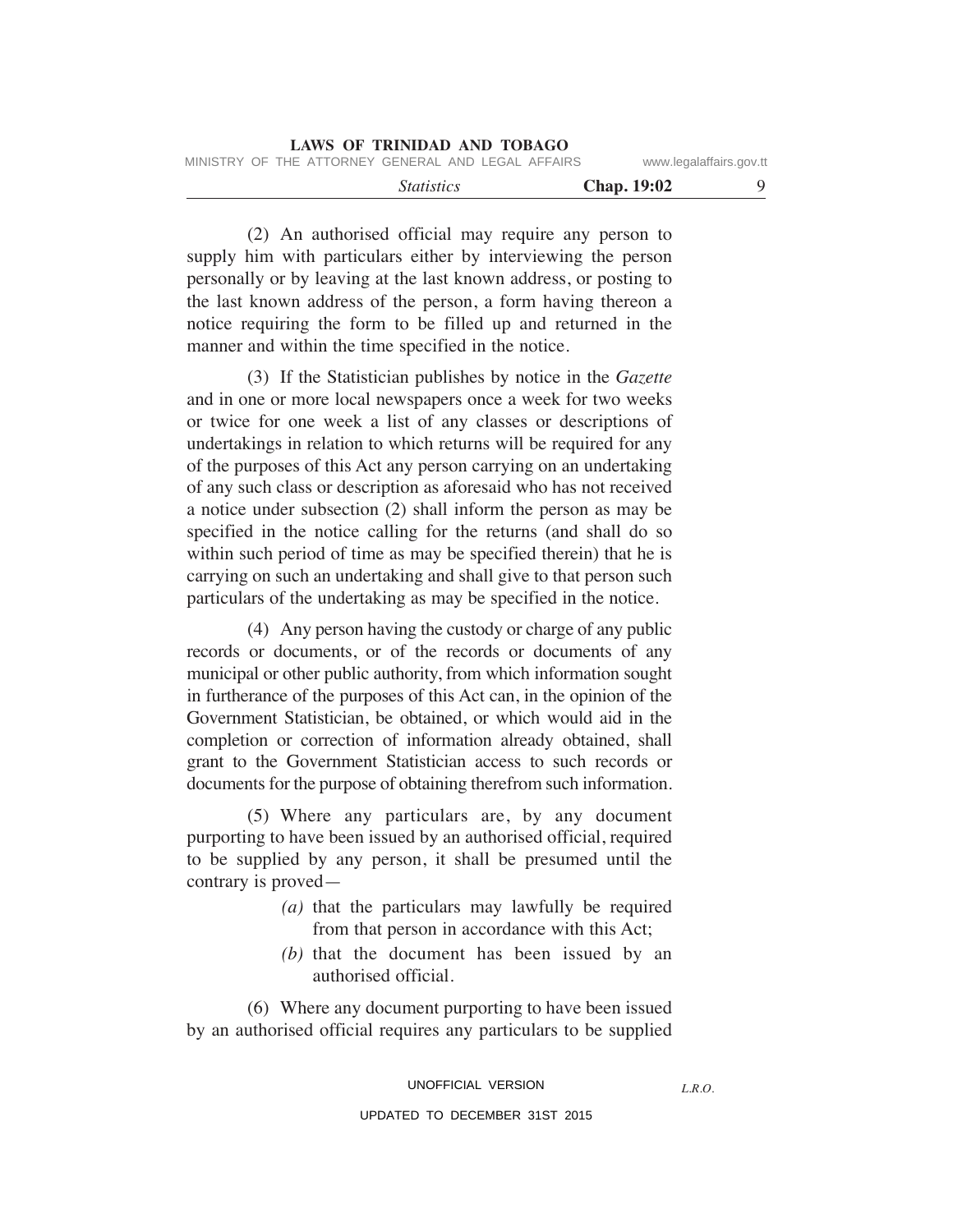| - 10 | <b>Chap.</b> 19:02 | <i>Statistics</i>                                  |                         |
|------|--------------------|----------------------------------------------------|-------------------------|
|      |                    | MINISTRY OF THE ATTORNEY GENERAL AND LEGAL AFFAIRS | www.legalaffairs.gov.tt |

by any person, that document shall state the purpose for which such particulars are to be supplied.

 (7) Nothing contained in this Act shall affect or be deemed to affect any law relating to the disclosure or nondisclosure of any secret or confidential information, evidence or document and any person required by the Statistician or by a person duly authorised by him to supply any information to give any evidence or to produce any document shall be entitled in respect of such information, evidence or document to plead the same privilege before the Statistician or such authorised person as before a Court of Law.

 In particular, nothing in this Act shall be deemed to make it lawful for the Statistician or a person duly authorised by him to require of a banker the disclosure or particulars relating to the banking accounts of any individual or company or undertaking, or to require of any person or concern providing professional services the disclosure of information concerning the business or personal affairs of individual clients of such a person.

 (8) A person shall not be required to supply any information under this Act which involves the disclosure of any technical process or trade secret in or relating to the undertaking of which he is the owner or in the conduct or supervision of which he is engaged.

Power of entry.

 **11.** (1) Any authorised official may, for any purpose connected with the taking of a census, enter any premises where persons are employed, or any dwelling house.

 (2) Any authorised official may, for any purpose connected with the collection of labour statistics, enter, between the hours of 8.00 a.m., and 4.00 p.m., on any day, any premises where it appears to him likely that persons are employed; but that power of entry under this subsection shall be exercised only if no returns or inadequate returns have been supplied the Statistician in respect of the premises or if the Statistician is in doubt as to whether or not any persons are in fact employed at the premises.

> UNOFFICIAL VERSION UPDATED TO DECEMBER 31ST 2015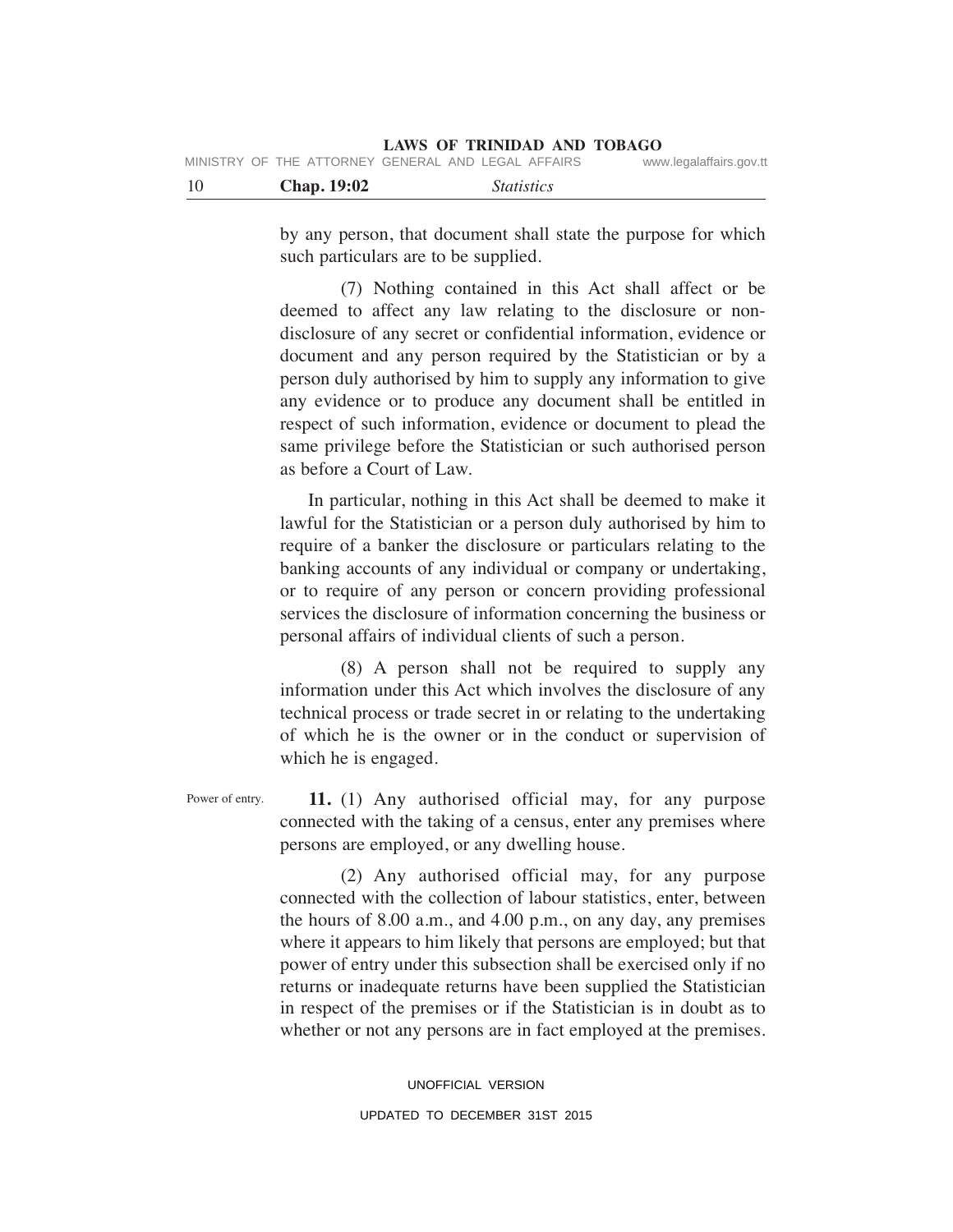| LAWS OF TRINIDAD AND TOBAGO                        |                         |
|----------------------------------------------------|-------------------------|
| MINISTRY OF THE ATTORNEY GENERAL AND LEGAL AFFAIRS | www.legalaffairs.gov.tt |
| <i>Statistics</i>                                  | <b>Chap.</b> 19:02      |

 (3) Any authorised official may, for any purpose connected with the collection of statistics relating to forestry, agriculture or the utilisation of land, enter any land, other than the garden of a dwelling house or any enclosed area of land used exclusively for purposes other than the growing of forest products or crops or the keeping of livestock, or any building thereon other than a dwelling house or a building within the curtilage of a dwelling house, and inspect the crops, livestock and agricultural equipment thereon or therein.

 (4) Any authorised official may, upon exercising his power of entry under this section, make such enquiries as he may deem necessary for the performance of his duties under this Act.

 (5) Whenever an authorised official other than the Statistician proposes to enter or has entered any premises under the authority of this section, he shall, in the case of premises other than a dwelling house, if so requested and, in the case of a dwelling house, whether requested or not, produce his authorisation for inspection by the occupier of the premises or by such person as is acting on behalf of the occupier.

12. (1) Any person, being a person employed in the Offences. execution of any duty under this Act, who—

- *(a)* by virtue of the employment, becomes possessed of any information which might exert an influence upon or affect the market value of any share, interest, product or article, and, before the information is made public, directly or indirectly uses such information for personal gain;
- *(b)* without lawful authority publishes or communicates to any person otherwise than in the ordinary course of the employment any information acquired by him in the course of his employment;
- *(c)* knowingly compiles for issue any false statistics or information;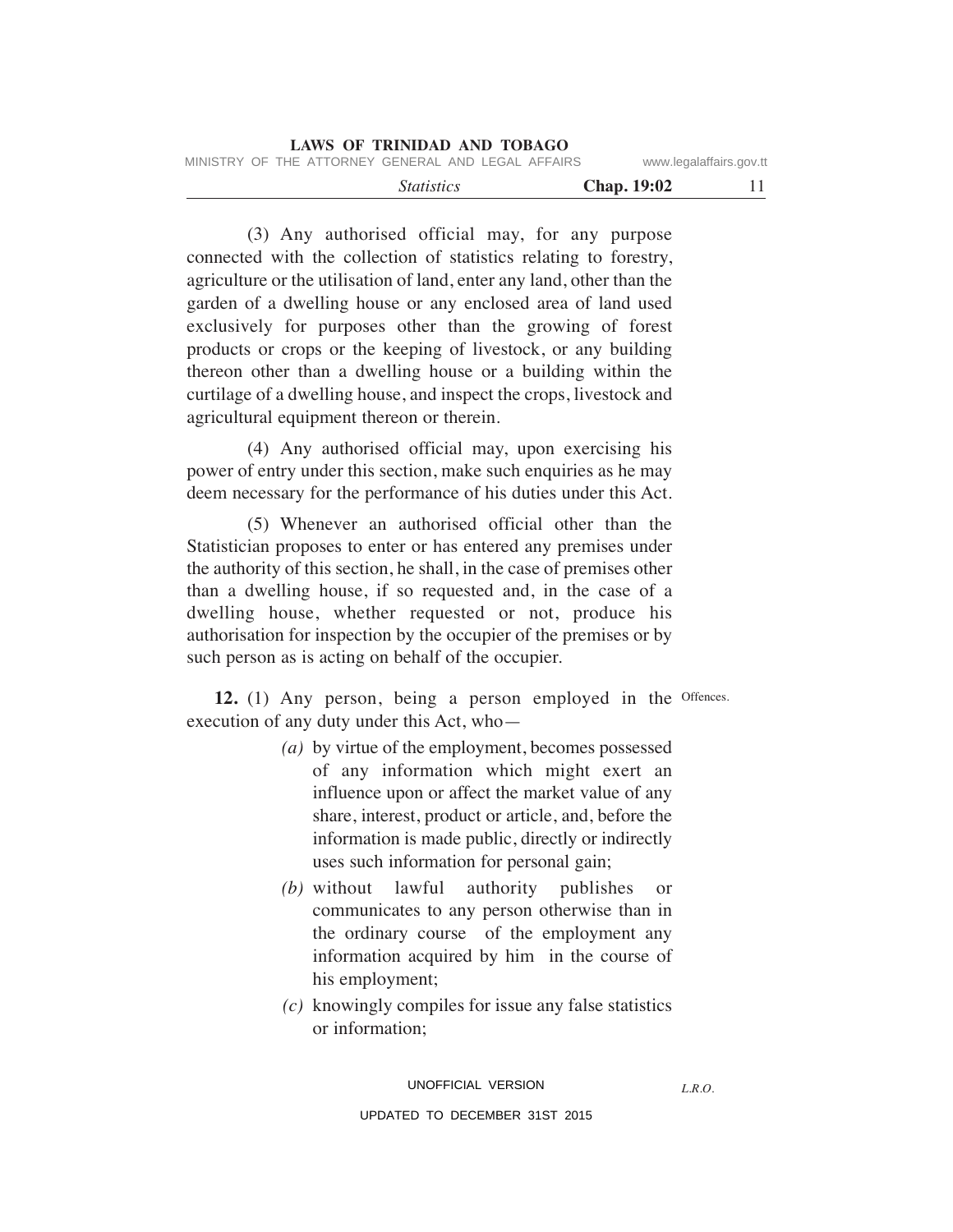MINISTRY OF THE ATTORNEY GENERAL AND LEGAL AFFAIRS

| <b>Chap.</b> 19:02 | <i>Statistics</i> |
|--------------------|-------------------|
|--------------------|-------------------|

 *(d)* knowingly destroys, defaces or mutilates any document or suppresses any statistics without lawful authority,

is liable on conviction on indictment to a fine of four thousand dollars and to imprisonment for three years or on summary conviction to a fine of two thousand dollars and to imprisonment for six months.

 (2) Any person, being in possession of any information which to his knowledge has been disclosed in contravention of this Act, who makes use of or publishes or communicates such information to any person is liable on conviction on indictment to a fine of four thousand dollars and to imprisonment for three years or on summary conviction to a fine of two thousand dollars and to imprisonment for six months.

- (3) Any person who—
	- *(a)* hinders or obstructs an authorised official in the execution of any powers under this Act;
	- *(b)* refuses or neglects—
		- (i) to fill up and supply the particulars required in any return, form or other document, lawfully left with or sent to him;
		- (ii) to answer any questions or inquiries lawfully asked of him under the authority of this Act;
		- (iii) fails to comply with the requirements of any notice issued by the Statistician under section  $10(3)$ :
	- *(c)* knowingly makes in any return, form or other document, filled up or supplied under this Act or in any answer to any question or inquiry asked him under the authority of this Act, any statement which is untrue in any material particular;
	- *(d)* knowingly and wilfully makes frivolous, indecent or derogatory remarks on any return, form or other document lawfully left with or sent to him,

is liable on summary conviction to a fine of two thousand dollars and to imprisonment for six months.

UNOFFICIAL VERSION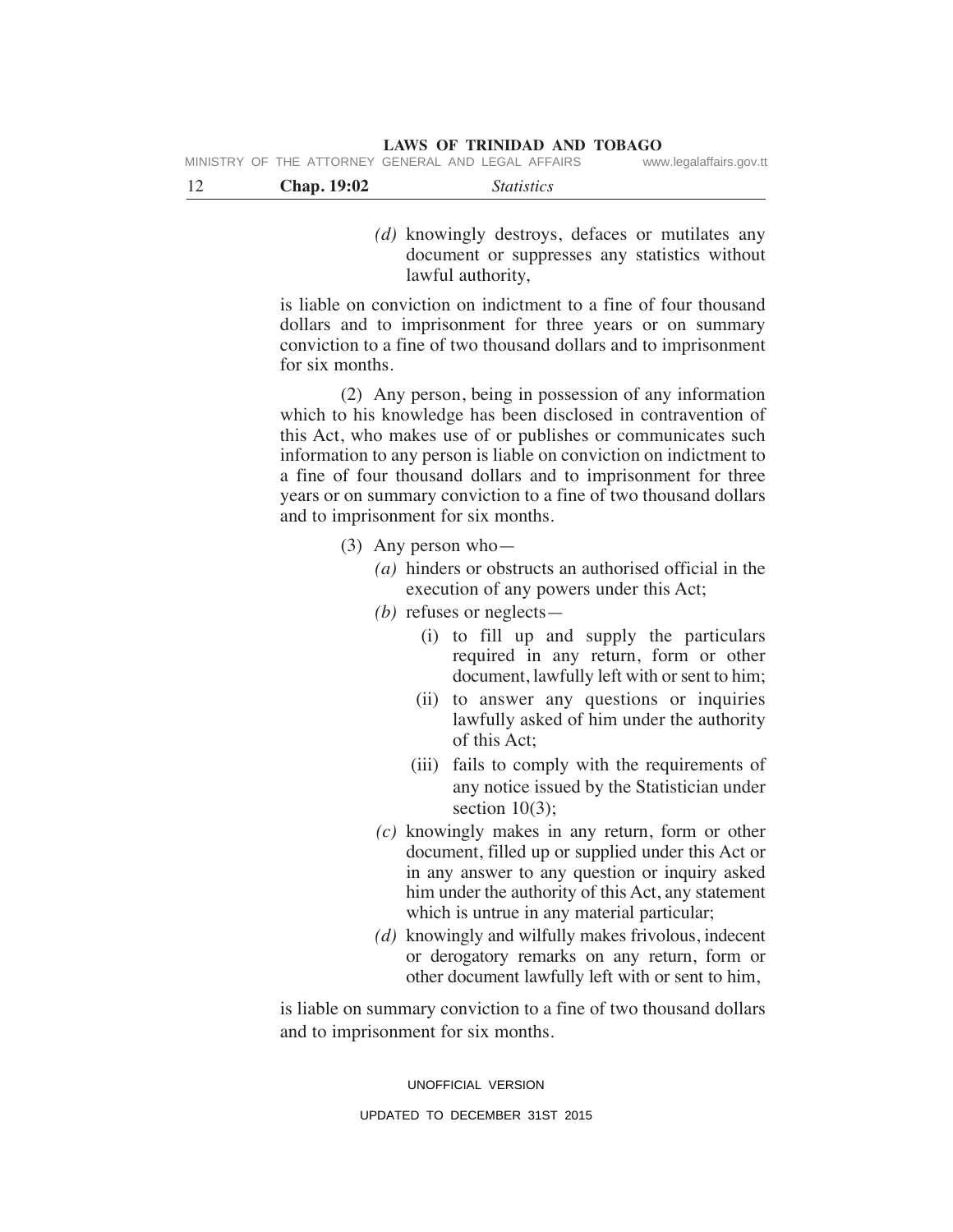| <b>LAWS OF TRINIDAD AND TOBAGO</b>                 |                          |
|----------------------------------------------------|--------------------------|
| MINISTRY OF THE ATTORNEY GENERAL AND LEGAL AFFAIRS | www.legalaffairs.gov.tt  |
| <i>Statistics</i>                                  | 13<br><b>Chap.</b> 19:02 |

 (4) Where a person is charged with an offence under subsection  $(3)(b)(iii)$ , it shall be a defence for him to prove that he did not know and could not with reasonable diligence have ascertained that he was required to give the information or particulars to which the charge relates.

13. (1) The Minister may make Regulations generally for Regulations. the better carrying into effect of the provisions of this Act and in particular, but without prejudice to the generality of the foregoing, may make Regulations—

- *(a)* prescribing the particulars and information to be furnished on the taking of a census or in relation to any matter in respect of which statistics may be collected under this Act;
- *(b)* prescribing the manner and form in which, the times and places at which, and the persons by whom such particulars and information shall be furnished;
- *(c)* prescribing the fees and charges to be paid to the Statistician for any special information or report supplied, or any special investigation carried out by the Statistician.

(2) The Second Schedule shall apply to all Regulations Second made by the Minister under this Act. Schedule.

14. Every person employed in the execution of any duty Oath of office. under this Act shall before entering on his duties make and subscribe before a Magistrate, or before a person authorised to take an oath, an oath in the form set out in the Third Schedule.

 This provision shall, however, not apply in the case of any person engaged temporarily for the collection of information which is not of a confidential nature.

**15.** The Minister may, subject to affirmative resolution of Power to amend Parliament, by Order amend the First Schedule.

16. (1) Any person being aggrieved by or through any Appeal against demand or requisition of the Statistician may appeal to a Judge Statistician.

#### UNOFFICIAL VERSION

#### UPDATED TO DECEMBER 31ST 2015

Third Schedule.

First Schedule.

*L.R.O.*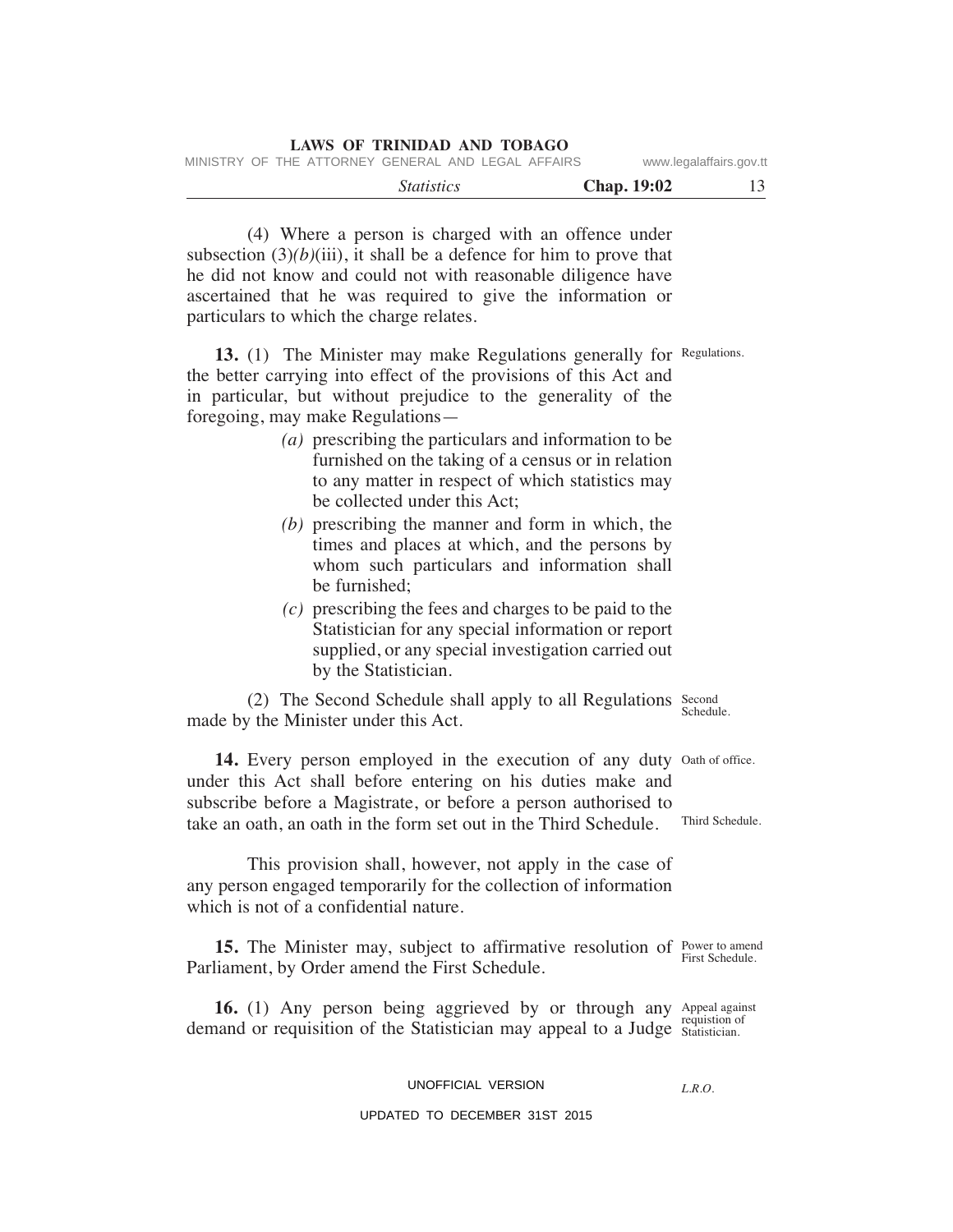| -14 | <b>Chap.</b> 19:02 | <i>Statistics</i>                                  |                         |
|-----|--------------------|----------------------------------------------------|-------------------------|
|     |                    | MINISTRY OF THE ATTORNEY GENERAL AND LEGAL AFFAIRS | www.legalaffairs.gov.tt |

in Chambers against the demand or requisition upon giving notice in writing to the Statistician within fourteen days of the date of the requisition or demand.

 (2) The appeal shall be by summons, and evidence shall be received at the hearing if tendered.

 (3) Every person appealing shall attend before the Judge in person on the day and at the time fixed for the hearing of his appeal. However, if it is proved to the satisfaction of the Judge that, owing to absence from Trinidad and Tobago, sickness, or other reasonable cause, any person is prevented from attending in person at the hearing of his appeal on the day and at the time fixed for that purpose, the Judge may postpone the hearing of the appeal for such reasonable time as he thinks necessary for the attendance of the appellant, or he may admit the appeal to be made by any agent, clerk, or servant of the appellant, on his behalf.

 (4) Seven clear days' notice shall, unless rules made hereunder otherwise provide, be given to the Statistician of the date fixed for the hearing of the appeal.

- (5) Unless the Judge is satisfied that—
	- *(a)* the information requisitioned is necessary for the lawful purpose expressly specified;
	- *(b)* the giving of such information cannot cause injury to the business, profession, or reputation of the person giving it should the same be disclosed to third parties;
	- *(c)* it is reasonable and not oppressive to require the information requisitioned to be answered,

he may direct that it need not be complied with.

 (6) The onus of proving that the demand or requisition is unreasonable or oppressive shall be on the appellant.

 (7) All appeals shall be heard *in camera*, unless the Judge shall, on the application of the appellant, otherwise direct.

 (8) The costs of the appeal shall be in the discretion of the Judge hearing the appeal and shall be a sum fixed by the Judge.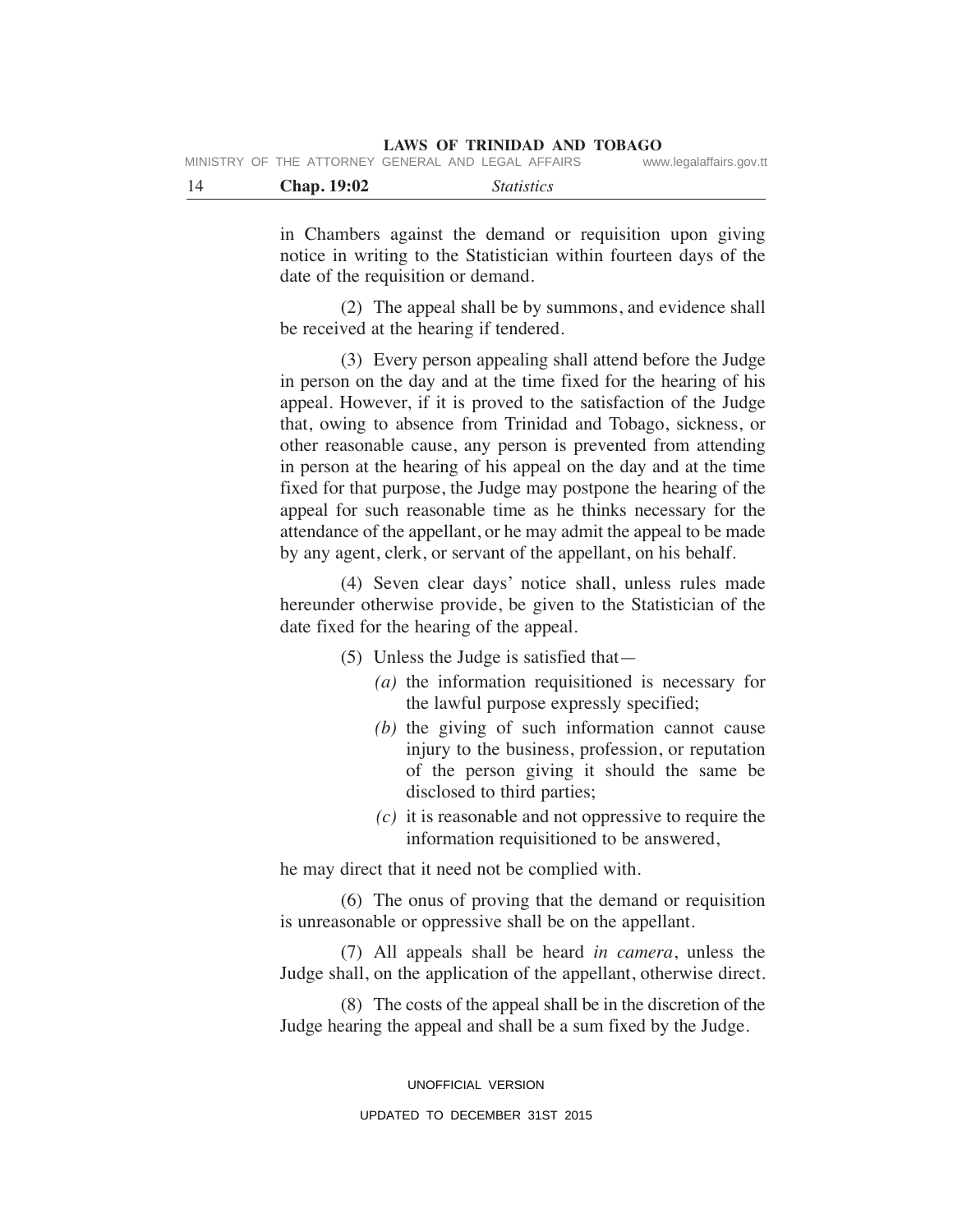|  | LAWS OF TRINIDAD AND TOBAGO                        |  |                     |
|--|----------------------------------------------------|--|---------------------|
|  | MINICTOV OF THE ATTODMEV OFNEDAL AND LEOAL AFFAIDO |  | منصلكه صلصصا بتمنين |

| MINISTRY OF THE ATTORNEY GENERAL AND LEGAL AFFAIRS |                   | www.legalaffairs.gov.tt |  |
|----------------------------------------------------|-------------------|-------------------------|--|
|                                                    | <i>Statistics</i> | Chap. 19:02             |  |

 (9) The decision of the Judge hearing the appeal shall be final.

 (10) Rules governing the appeals and providing for the method of tendering evidence may be made in like manner as rules may be made under and for the purposes of the Supreme Ch. 4:01. Court of Judicature Act.

**17.** (1) The Statistician may, subject to the approval of the Delegation of Minister, by Notification delegate any of his functions under Statistician. section  $4(1)(b)$  to a competent authority. However, no such competent authority shall exercise any such delegated functions until the appropriate regulations subject to which the Statistician could have exercised such functions have been made. Further, every such competent authority shall exercise such functions in accordance with this Act which apply to the exercise by the Statistician of his functions.

 (2) For the purposes of this section, each of the following public officers, that is to say, the Registrar General, the Chief Technical Officer (Agriculture) and the Chief Petroleum Engineer, shall be a competent authority; but the Minister may appoint any other public officer as a competent authority for the purposes of this section, either in substitution for any public officer, or in addition to the public officers, specified in this subsection.

18. A prosecution for an offence under this Act shall not No prosecution be instituted except by or with the consent of the Director of without consent Public Prosecutions.

Statistician.

of Director of Public Prosecutions.

*L.R.O.* 

UNOFFICIAL VERSION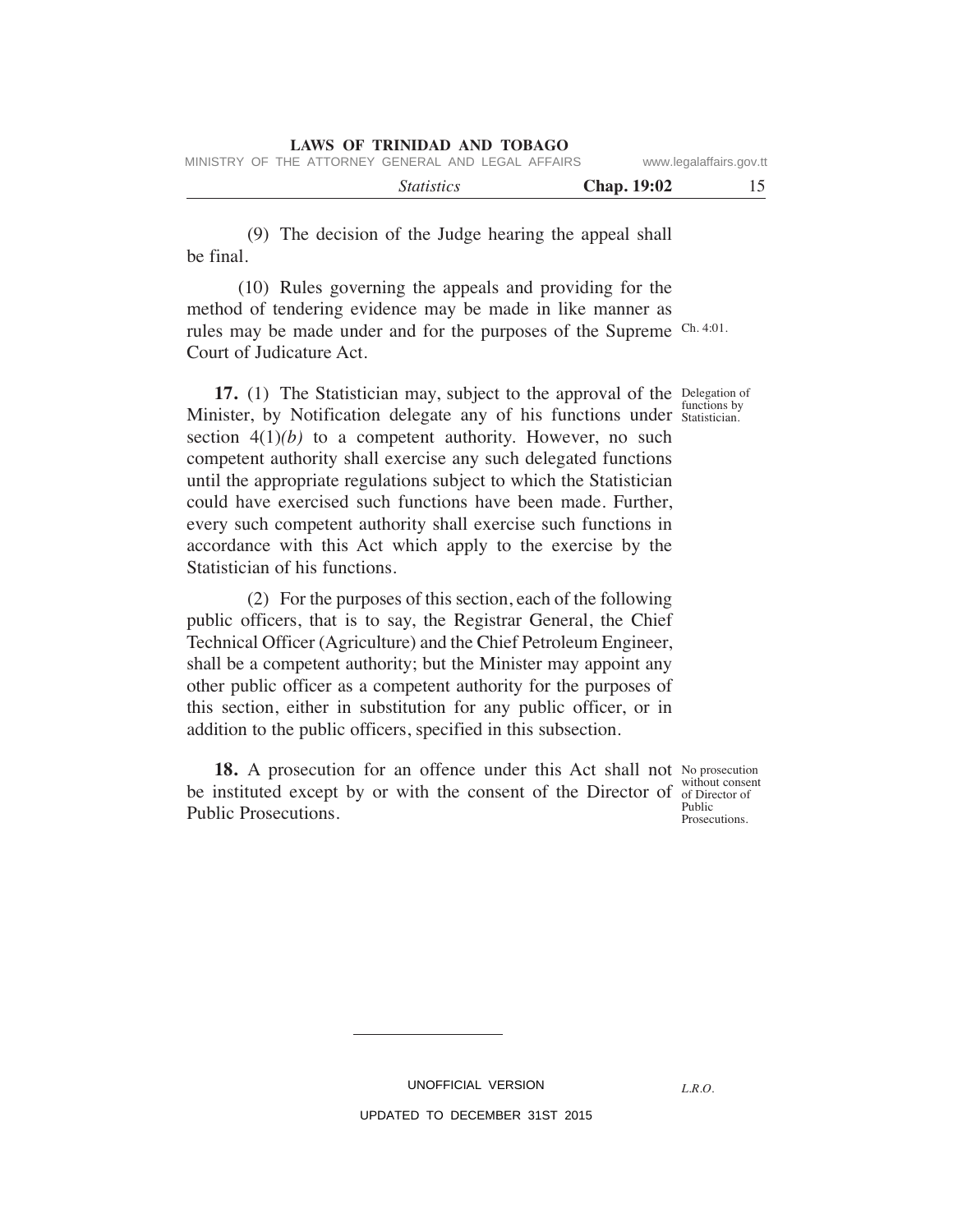# Sections 2 6,15. **FIRST SCHEDULE STATISTICS** 1. Population and housing. 2. Vital occurrences and morbidity. 3. Immigration and emigration. 4. Internal and external trade. 5. Primary and secondary production. 6. Agriculture, including dairying, horticulture, pastoral and allied industries. 7. Forestry and fishing. 8. Factories, mines and productive industries generally. 9. Employment and unemployment. 10. Salaries, wages, bonuses, fees, allowances and any other payments and honoraria for services rendered. 11. Income, earnings, profits and interest. 12. Social, educational, labour and industrial matters, including co-operative groups and societies, associations of employers, employees, and other persons generally. 13. Industrial disturbances and disputes. 14. Banking, insurance and finance generally. 15. Commercial and professional undertakings. 16. Distributive trades. 17. Health. 18. Transport and communication in all forms by land, water and air. 19. Wholesale and retail prices of commodities, rents and cost of living. 20. Injuries, accidents and compensation. 21. Stocks of manufactured and unmanufactured goods. 22. Sweepstakes, lotteries, charitable and other public collections of money. 23. Land tenure, and the occupation and use of land. 24. Local Government. 16 **Chap. 19:02** *Statistics* **LAWS OF TRINIDAD AND TOBAGO** MINISTRY OF THE ATTORNEY GENERAL AND LEGAL AFFAIRS

- 25. Orders, work in progress, outgoings and costs (including work given out to contractors) and details of capital expenditure.
- 26. Debts outstanding, fixed capital assets and plant (including the acquisition and disposal of those assets and plants).

UNOFFICIAL VERSION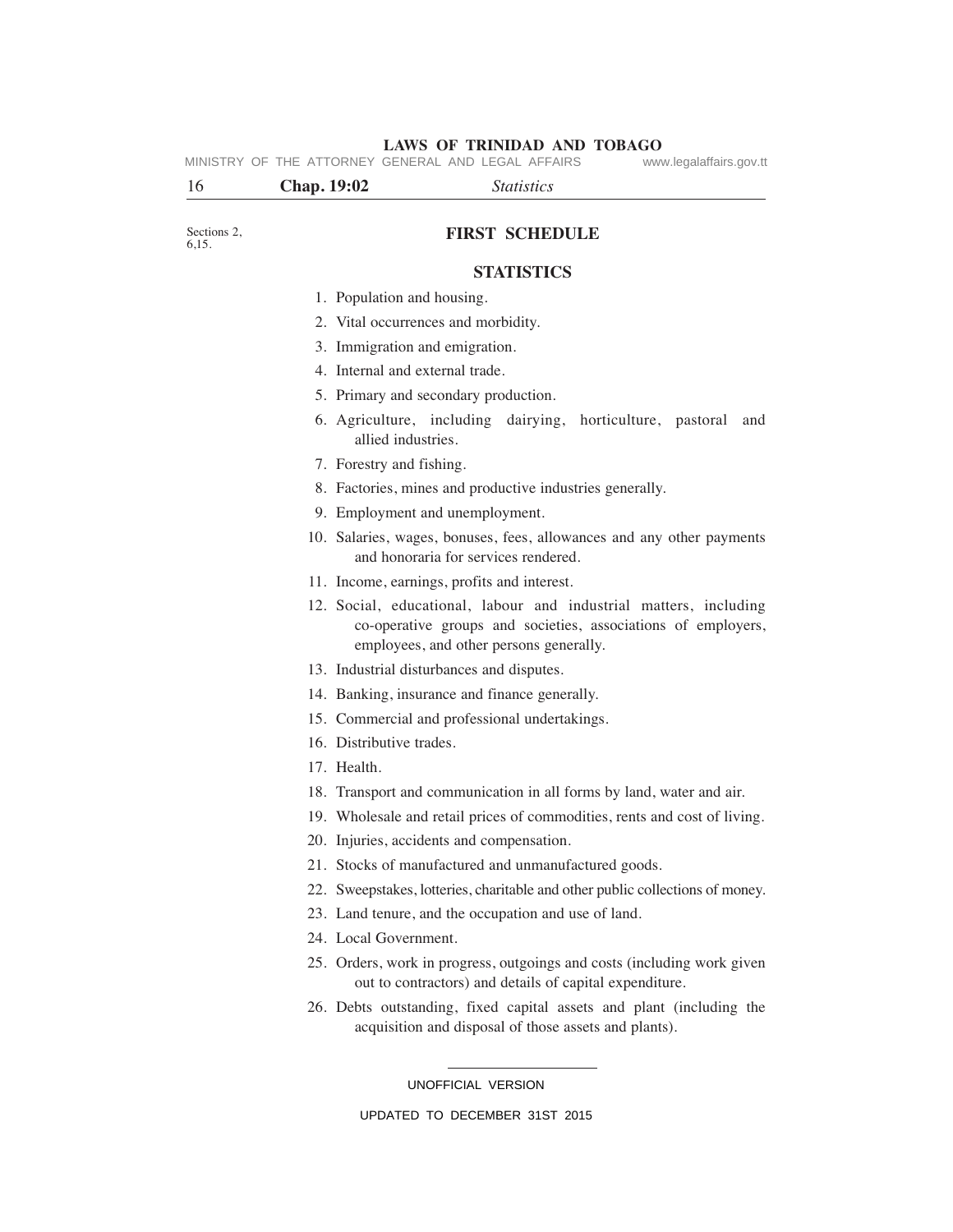MINISTRY OF THE ATTORNEY GENERAL AND LEGAL AFFAIRS www.legalaffairs.gov.tt

 *Statistics* **Chap. 19:02** 17

#### **SECOND SCHEDULE**

Section 13(2). [15 of 1955].

# **PROCEDURE FOR MAKING REGULATIONS**

 1. Before the Minister makes any Regulations, he shall publish in the *Gazette* and in such other manner as he may think best adapted for informing persons affected notice of the proposal to make the Regulations and of the place where copies of the draft Regulations may be obtained and of the time, which shall not be less than twenty-eight days, within which any objection made with respect to the draft Regulations by or on behalf of persons or undertakings affected must be sent to the Minister.

2. Every objection must be in writing and state—

- *(a)* the specific grounds of objections; and
- *(b)* the omissions, additions or modifications asked for.

 3. At any time after three days from the expiration of the time limit fixed under paragraph 1 the Minister shall consider any such objections made by or on behalf of any persons or undertakings appearing to him to be affected, which have been received by him, and may thereafter proceed to make the Regulations, with or without amendment as he may consider expedient.

#### **THIRD SCHEDULE**

Section 14.

#### **FORM OF OATH**

 I, ......................................................................................., solemnly swear that I will faithfully and honestly fulfil my duties as ......................................... in conformity with the requirements of the Statistics Act and that I will not without due authority in that behalf disclose or make known any matter or thing which comes to my knowledge by reason of my employment as such.

UNOFFICIAL VERSION

*L.R.O.*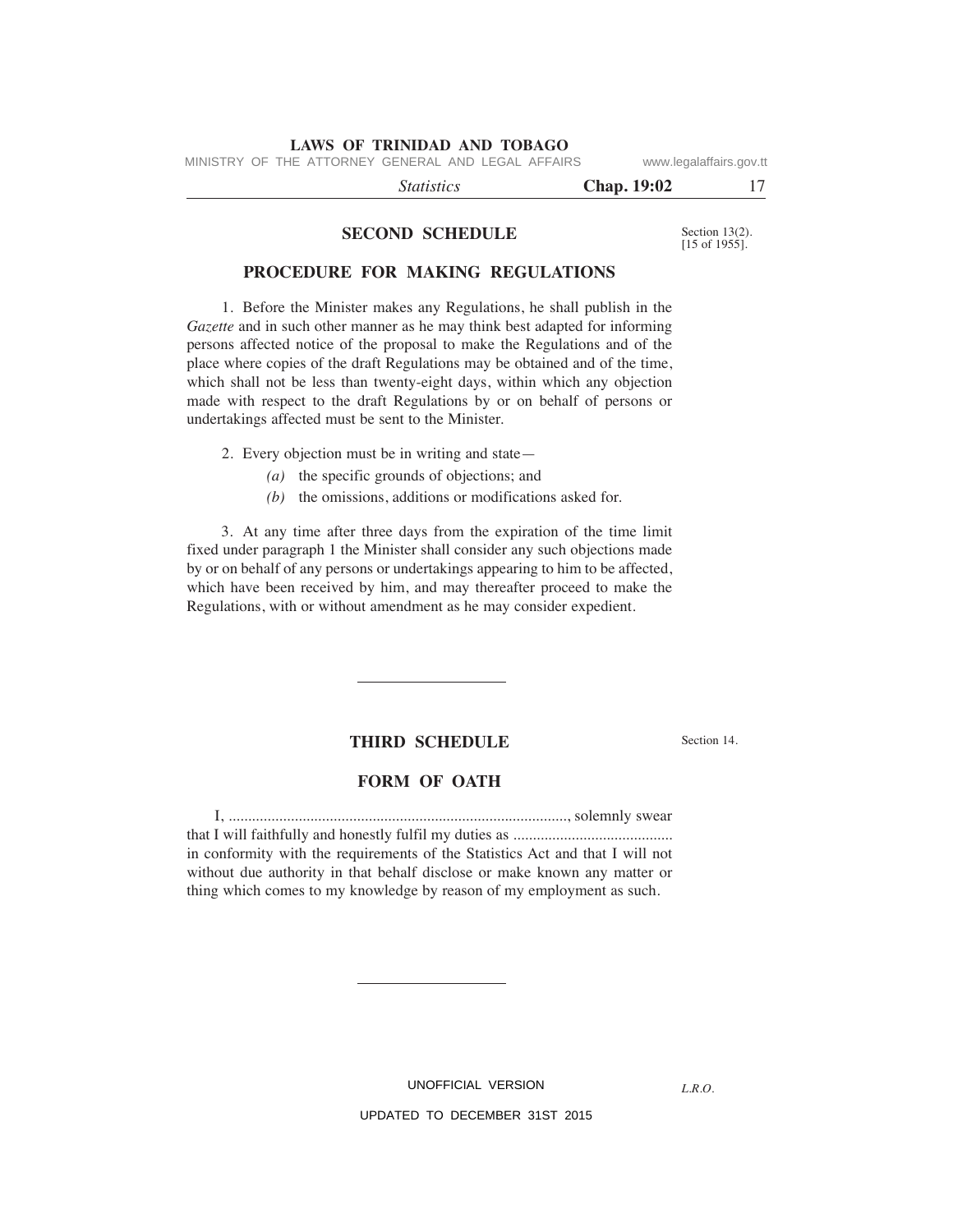**LAWS OF TRINIDAD AND TOBAGO**<br>GENERAL AND LEGAL AFFAIRS www.legalaffairs.gov.tt MINISTRY OF THE ATTORNEY GENERAL AND LEGAL AFFAIRS

18 **Chap. 19:02** *Statistics*

# **SUBSIDIARY LEGISLATION**

# **STATISTICS (AGRICULTURAL CENSUS) REGULATIONS**

# ARRANGEMENTS OF REGULATIONS

#### **REGULATION**

- 1. Citation.
- 2. Interpretation.
- 3. Particulars.
- 4. Enumeration of districts.
- 5. Appointments.
- 6. Functions of supervisor.
- 7. Functions of enumerator.

# **SCHEDULE.**

UNOFFICIAL VERSION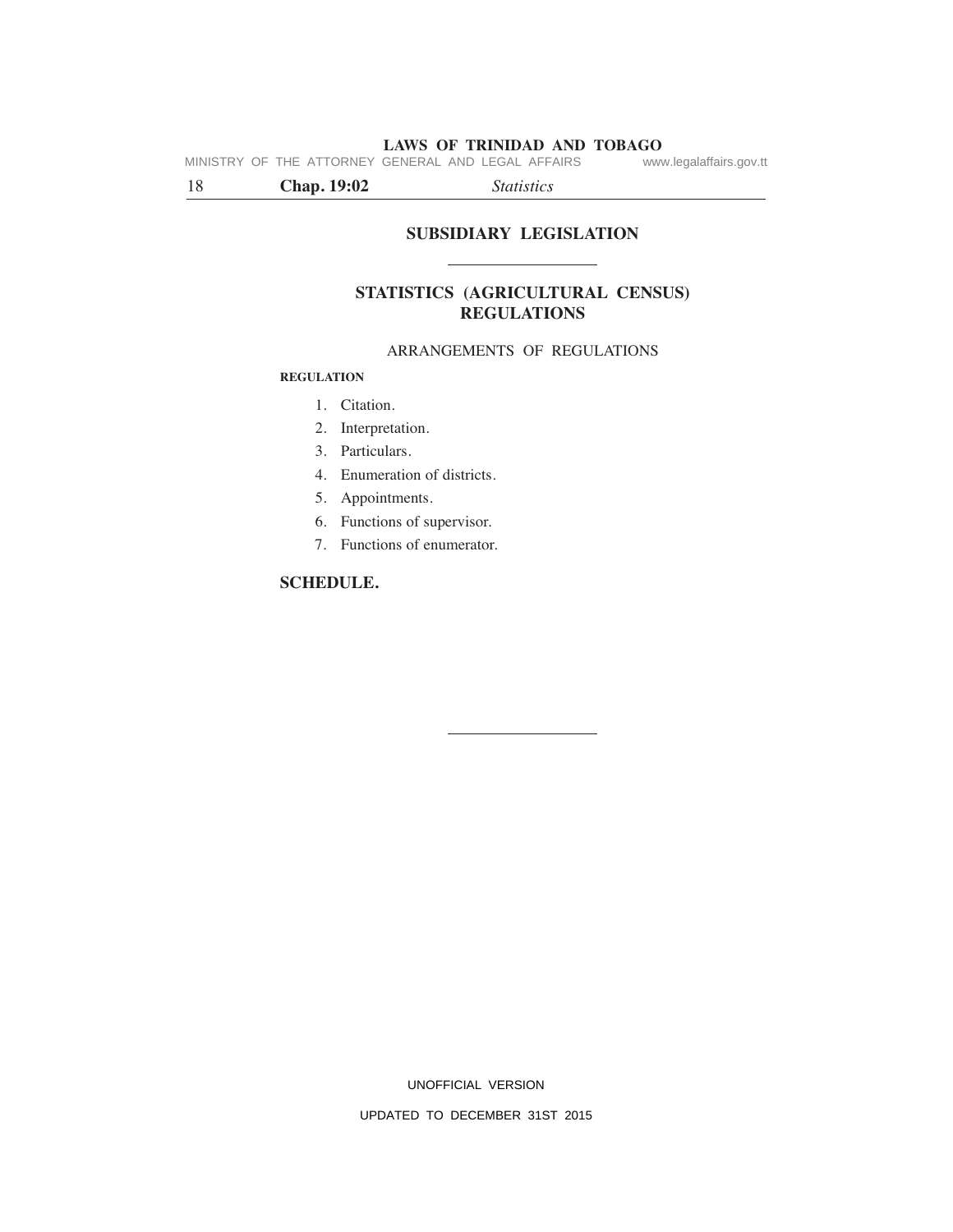MINISTRY OF THE ATTORNEY GENERAL AND LEGAL AFFAIRS www.legalaffairs.gov.tt

| <i>Statistics</i> | <b>Chap. 19:02</b> |              |
|-------------------|--------------------|--------------|
|                   |                    | [Subsidiary] |

# **STATISTICS (AGRICULTURAL CENSUS) REGULATIONS**

*made under section 13*

1. These Regulations may be cited as the Statistics Citation. (Agricultural Census) Regulations.

**2.** In these Regulations—

- "administrative area" means Tobago or a County of Trinidad in which the Supervisor may exercise powers and duties under these Regulations;
- "census" means the agricultural census directed to be taken by the Agricultural Census Order;
- "census information" means any information necessary for the making of true and accurate entries in census form;
- "enumeration district" means one of the districts into which Trinidad and Tobago is divided under regulation 4;
- "enumerator" means a person appointed as such under regulation 6;
- "supervisor" means a person appointed as such under regulation 5;
- "holder" means the person who has the economic and technical initiative and responsibility for the operation of the holding and who operates the holding directly or through some other person and in cases where the holding is under the control or administration of a Ministry or division of a Ministry includes the person for the time being directly responsible for the administration of any Ministry or division of a Ministry;

UNOFFICIAL VERSION

UPDATED TO DECEMBER 31ST 2015

*L.R.O.* 

\*Sub. Leg. 133/1963.

Interpretation.

7/1964.

<sup>\*</sup>This Order provided for the taking of an agricultural census between 1st December 1963 and 30th June 1965.

Clause 3 of the said Order (GN 133/1963) ordained that the particulars to be furnished on the taking of the census shall be in respect of the matters set out in the Schedule to these Regulations.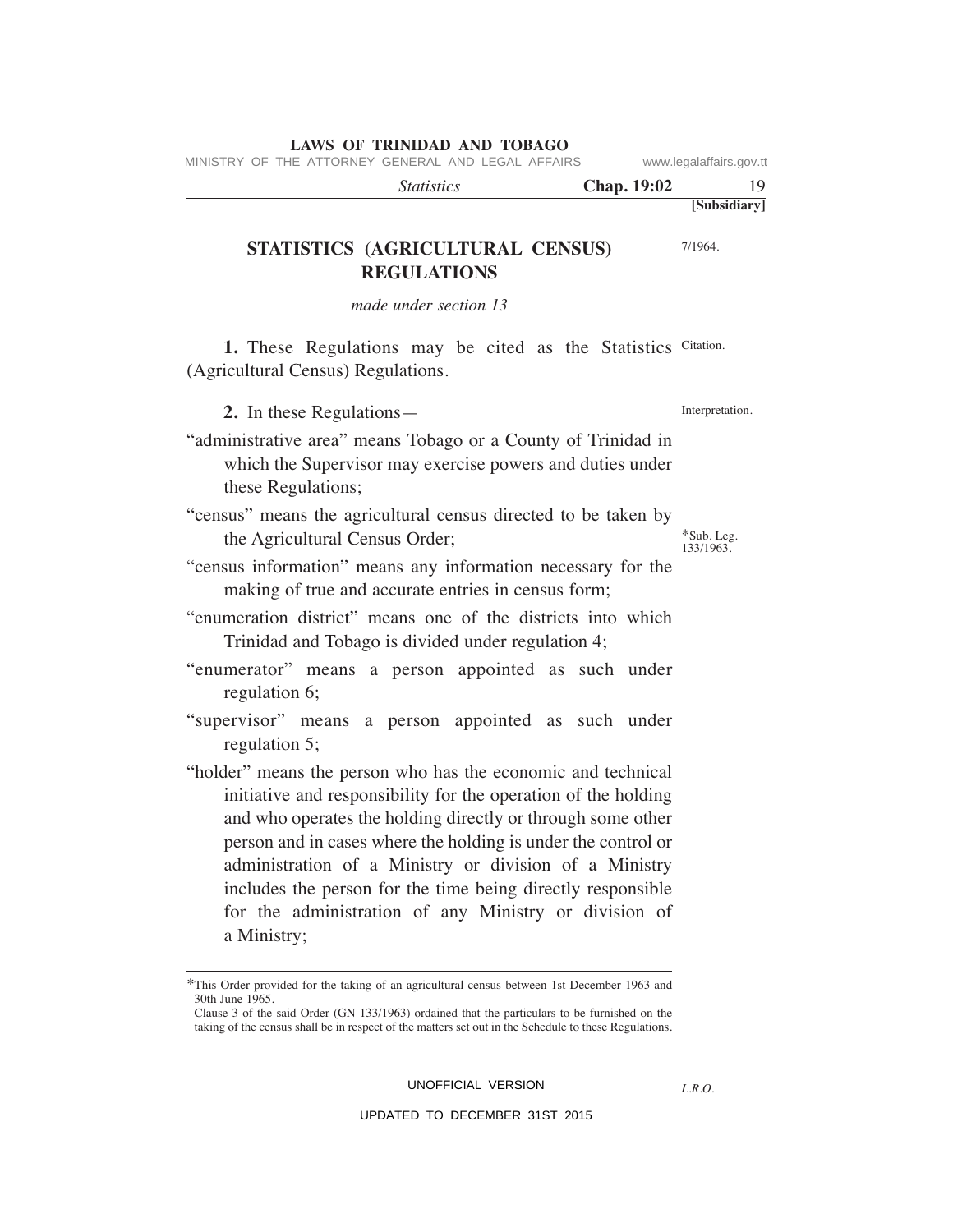|                              |                           | MINISTRY OF THE ATTORNEY GENERAL AND LEGAL AFFAIRS                                                                                                                                       | www.legalaffairs.gov.tt |
|------------------------------|---------------------------|------------------------------------------------------------------------------------------------------------------------------------------------------------------------------------------|-------------------------|
| 20                           | Chap. 19:02               | <b>Statistics</b>                                                                                                                                                                        |                         |
| [Subsidiary]                 |                           | <b>Statistics (Agricultural Census) Regulations</b>                                                                                                                                      |                         |
|                              | "holding" means—          |                                                                                                                                                                                          |                         |
|                              |                           | (a) the aggregate of the land without regard to title<br>or tenure in one administrative area and which<br>is under the control of a holder as one business<br>unit; or                  |                         |
|                              |                           | $(b)$ the livestock kept by a holder even though he<br>may not have any lands under his control;                                                                                         |                         |
|                              |                           | "parcel" means a continuous piece of land of a holding held<br>under one form of tenure without regard to title;                                                                         |                         |
|                              | or unincorporate.         | "person" includes any body of persons, corporate                                                                                                                                         |                         |
| Particulars.                 |                           | 3. (1) The particulars to be supplied on the taking of the<br>census by a holder to whom this regulation applies shall be in                                                             |                         |
| Schedule.                    | from time to time direct. | respect of any or all of those matters set out in the Schedule and<br>shall be supplied in such form and detail as the Statistician may                                                  |                         |
|                              |                           | (2) This regulation applies to the holder of $-$                                                                                                                                         |                         |
|                              |                           | $(a)$ not less than one-eighth of an acre of land,<br>whether or not this land is used for<br>agricultural purposes;                                                                     |                         |
|                              |                           | (b) two head of cattle or pigs or sheep or goats or<br>other livestock (or one head of any two); or                                                                                      |                         |
|                              |                           | $(c)$ a flock of at least twenty-four head of poultry<br>(excluding poultry under two weeks old).                                                                                        |                         |
| Enumeration<br>of districts. |                           | 4. The Statistician may for the purposes of the taking of a<br>census divide Trinidad and Tobago into an appropriate number of<br>enumeration districts, for the purposes of the Census. |                         |
| Appointments.                | to be $-$                 | 5. (1) The Statistician may appoint authorised officials                                                                                                                                 |                         |
|                              |                           | $(a)$ supervisors for one or more enumeration<br>districts to assist in the training of and to control<br>enumerators in the execution of their duties;                                  |                         |

*(b)* enumerators to collect census information.

UNOFFICIAL VERSION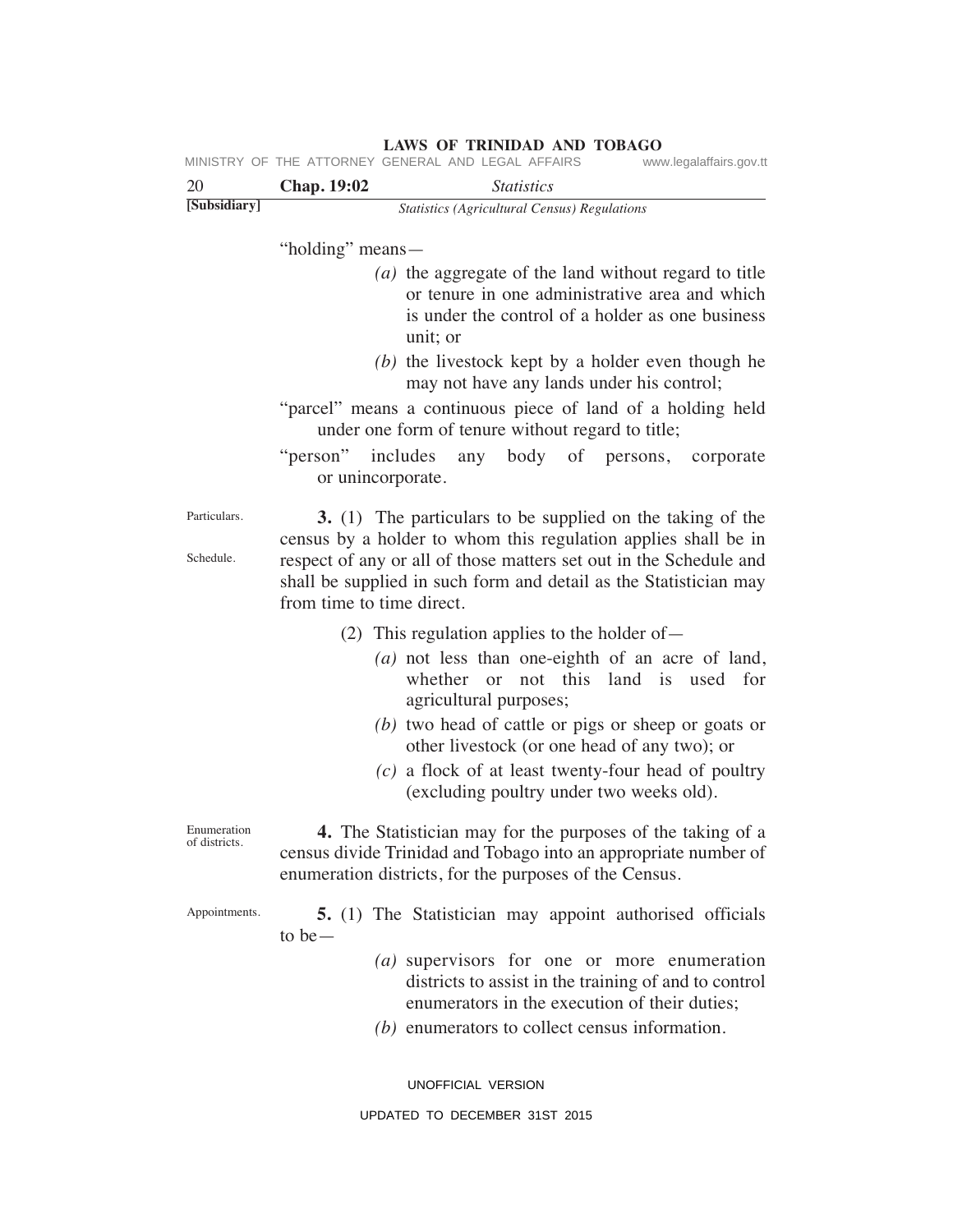|  | <b>LAWS OF TRINIDAD AND TOBAGO</b>                 |                   |                                                     |  |                    |                         |
|--|----------------------------------------------------|-------------------|-----------------------------------------------------|--|--------------------|-------------------------|
|  | MINISTRY OF THE ATTORNEY GENERAL AND LEGAL AFFAIRS |                   |                                                     |  |                    | www.legalaffairs.gov.tt |
|  |                                                    | <i>Statistics</i> |                                                     |  | <b>Chap.</b> 19:02 | 21                      |
|  |                                                    |                   | <b>Statistics (Agricultural Census) Regulations</b> |  |                    | [Subsidiary]            |

# (2) The Statistician may assign—

- *(a)* a supervisor to an appropriate number of enumeration districts; and
- *(b)* an enumerator to one or more enumeration districts.

 (3) Notice of the appointment or the cancellation of appointment of every supervisor and enumerator shall be published in the *Gazette* and in one or more newspapers circulating in Trinidad and Tobago.

 (4) Where it appears to the Statistician that a supervisor or enumerator is unfit to perform his duties under the Regulations, the Statistician may terminate his appointment and may appoint and authorise some fit and proper person in his place to perform those duties.

 **6.** Every supervisor shall—

Functions of supervisor.

- *(a)* give all necessary instructions to enumerators under his control;
- *(b)* issue to enumerators all census forms and other articles necessary for the taking of the census;
- *(c)* examine within the time prescribed by the Statistician all entries made in census forms by enumerators and, where it appears upon examination that any census information in any form is defective or has been omitted and shall require the enumerator responsible for filling up the form to take steps to correct the defective information within the time prescribed by the Statistician;
- *(d)* arrange for the enumeration of all holdings and households specified by the Statistician in the enumeration district or districts assigned to him by the Statistician;
- *(e)* receive, examine and transmit to the Statistician within the times prescribed by him all completed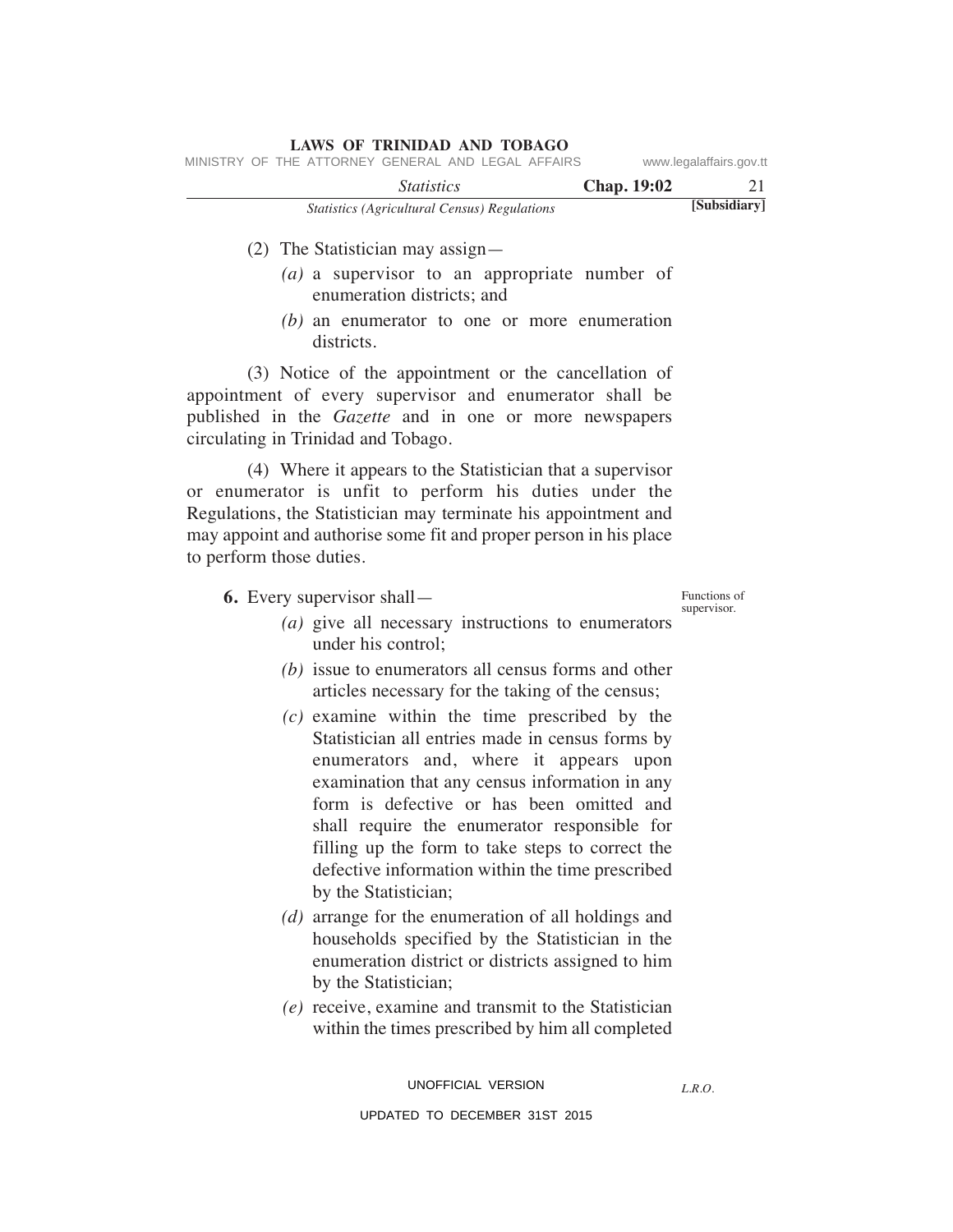|              |             | MINISTRY OF THE ATTORNEY GENERAL AND LEGAL AFFAIRS                                                                                                                                                                                                                                                                                                                                                                                           | www.legalaffairs.gov.tt |
|--------------|-------------|----------------------------------------------------------------------------------------------------------------------------------------------------------------------------------------------------------------------------------------------------------------------------------------------------------------------------------------------------------------------------------------------------------------------------------------------|-------------------------|
| 22           | Chap. 19:02 | <b>Statistics</b>                                                                                                                                                                                                                                                                                                                                                                                                                            |                         |
| [Subsidiary] |             | <b>Statistics (Agricultural Census) Regulations</b>                                                                                                                                                                                                                                                                                                                                                                                          |                         |
|              |             | census forms and other articles delivered to him<br>by the enumerators under his control, within the<br>time prescribed by the Statistician;                                                                                                                                                                                                                                                                                                 |                         |
|              |             | $(f)$ arrange for the carrying out of any checks on the<br>field found necessary after the end of the<br>enumeration as directed by the Statistician;                                                                                                                                                                                                                                                                                        |                         |
|              |             | $(g)$ carry out generally all instructions issued to him<br>by the Statistician for the purpose of taking the<br>census; and                                                                                                                                                                                                                                                                                                                 |                         |
|              |             | $(h)$ notify every permanent change of his address to<br>the Statistician within two days of his removal.                                                                                                                                                                                                                                                                                                                                    |                         |
| Functions of |             | <b>7.</b> Every enumerator shall—                                                                                                                                                                                                                                                                                                                                                                                                            |                         |
| enumerator.  |             | (a) notify every permanent change of his address to<br>the supervisor of his enumeration district and to<br>the Statistician within two days of his removal;<br>(b) preserve carefully any written instructions, books,<br>forms, documents or any other articles or things<br>issued to him in connection with his duties and to<br>return them in good condition to the supervisor of<br>his enumeration district on the conclusion of the |                         |
|              |             | enumeration or when called upon to do so;<br>$(c)$ visit personally within the period or periods<br>specified by the Statistician every holder or every<br>household or both such holder and household, as<br>the case may require, in his emuneration district<br>to obtain all information necessary for the filling<br>up of the census forms and to fill up accurately<br>and faithfully census forms with respect to every              |                         |
|              |             | such holder or every such household, or both;<br>(d) make further visits to the holder or the<br>household or both if on a first visit the required<br>information cannot be obtained and on the<br>direction of the supervisor to revisit any holder<br>or household or both for the purpose of<br>supplying omissions or correcting or verifying<br>entries in any census forms;                                                           |                         |

UNOFFICIAL VERSION UPDATED TO DECEMBER 31ST 2015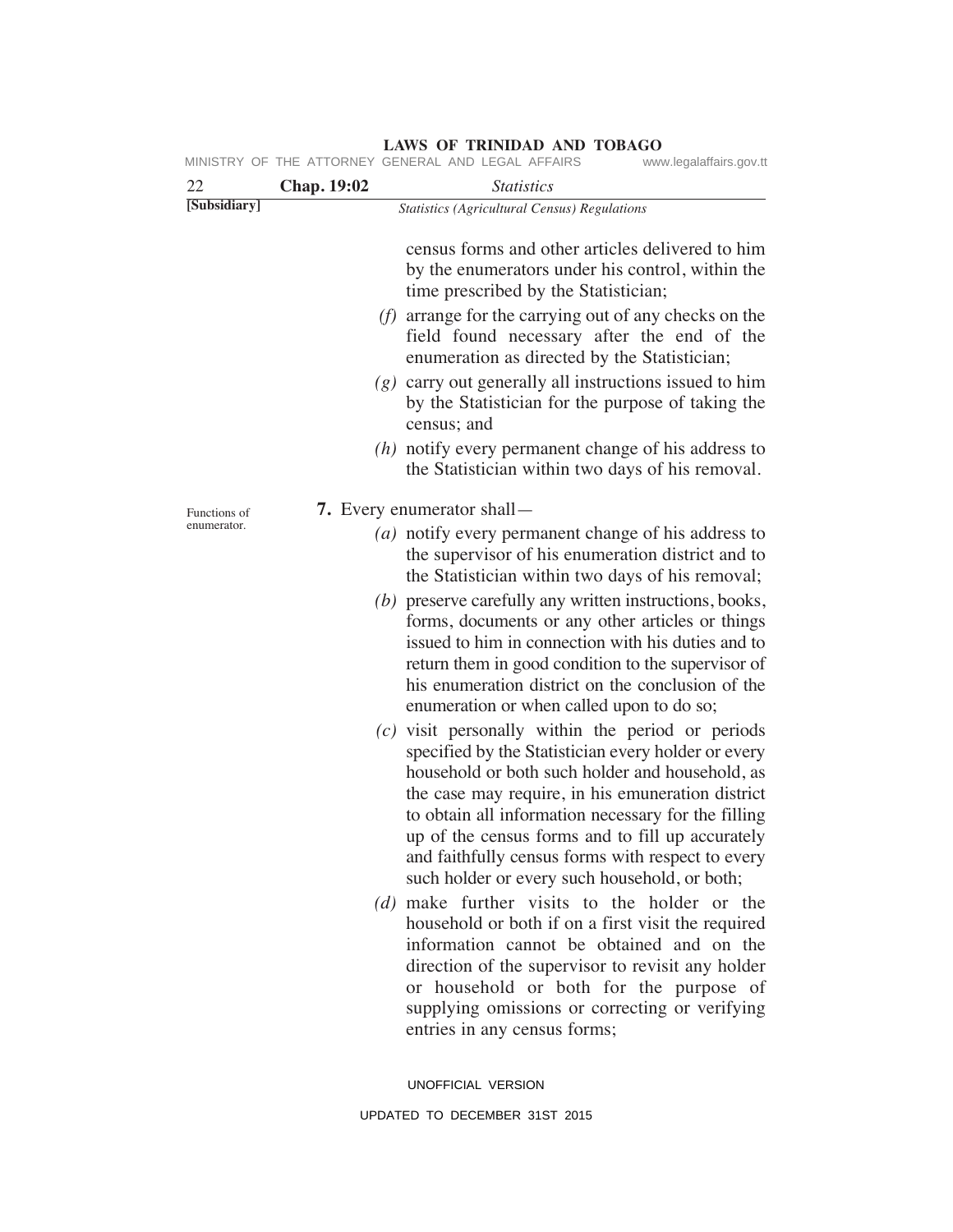|                                                    | <b>Statistics (Agricultural Census) Regulations</b> |                    | [Subsidiary]            |
|----------------------------------------------------|-----------------------------------------------------|--------------------|-------------------------|
|                                                    | <i>Statistics</i>                                   | <b>Chap.</b> 19:02 | 23                      |
| MINISTRY OF THE ATTORNEY GENERAL AND LEGAL AFFAIRS |                                                     |                    | www.legalaffairs.gov.tt |

 *(e)* carry out generally such instructions of the Statistician or of the supervisor of his enumeration district as may be issued for the purpose of taking the census.

#### **SCHEDULE** Regulation 3.

 The information to be supplied in accordance with regulation 3 shall be in respect of such of the following matters:

1. The name and address of the holder.

2. The location and the name, if any, of the holding.

3. The legal status of the holder.

4. The age and main occupation of the holder and the manager or both.

5. *Location, Tenure and Size of Holding*—

 Location, tenure, gross acreage and net acreage of each parcel of land of the holding.

6. The type of holding.

7. *Land Utilisation*—

The acreage of each parcel of land under the various main land uses.

8. *Crops*—

 The total acreage of land under each crop as well as the acreage planted and the acreage reaped; also, where appropriate, the number of trees or plants of each crop, or in the case of crop mixtures, the acreages and, where appropriate, the number of trees of the main crop and a list of subsidiary crops mixed with the main crop, including where practicable number of trees or plants of each subsidiary crop.

9. *Livestock*—

 The numbers of livestock on the holding distinguishing the numbers of different types, sexes and ages of animals.

10*. Production*—

 The total quantities produced and the total quantities sold and values (estimated values if actual values are not available) of each crop, livestock and livestock product.

#### UNOFFICIAL VERSION

*L.R.O.*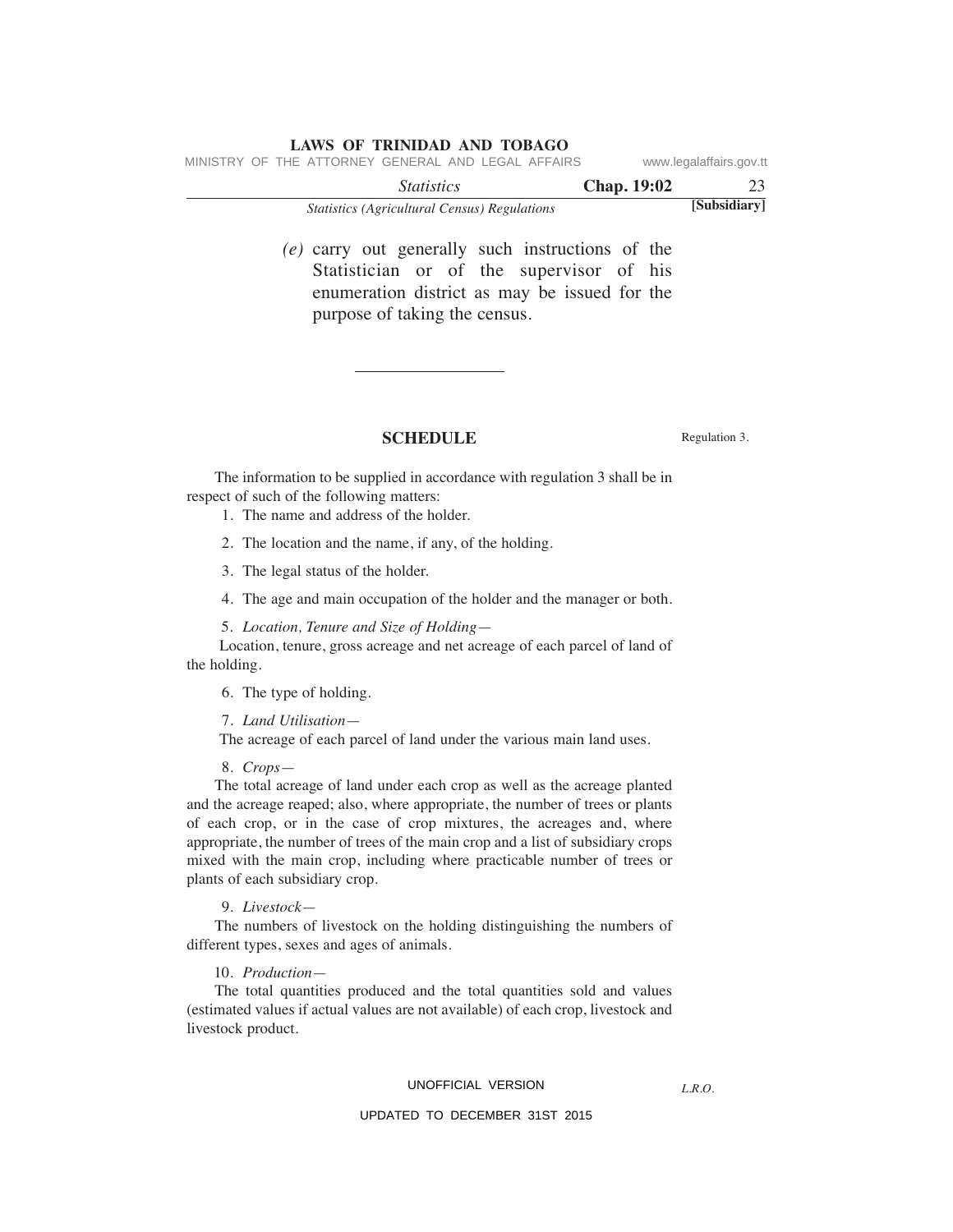**LAWS OF TRINIDAD AND TOBAGO**<br>GENERAL AND LEGAL AFFAIRS www.legalaffairs.gov.tt MINISTRY OF THE ATTORNEY GENERAL AND LEGAL AFFAIRS

| 24           | <b>Chap. 19:02</b> | <i>Statistics</i>                                   |  |
|--------------|--------------------|-----------------------------------------------------|--|
| [Subsidiary] |                    | <i>Statistics (Agricultural Census) Regulations</i> |  |

11*. Employment and Wages*—

- *(a)* the number of persons working on holding during specified periods including particulars of sex, age, occupation and occupational status;
- *(b)* wages and salaries paid, distinguishing amounts paid to administrative technical and clerical employees; and all other employees.

 12. The quantities, type and cost of planting materials and seeds, fertilizers and insecticides and other materials purchased.

 13. The number and capacity of pieces of machinery or equipment owned or used, or owned and used.

14. Methods of irrigation and sources of water supply.

 Where actual figures are not available in respect of any of the items of information specified in this Schedule, the best possible estimates should be furnished.

> UNOFFICIAL VERSION UPDATED TO DECEMBER 31ST 2015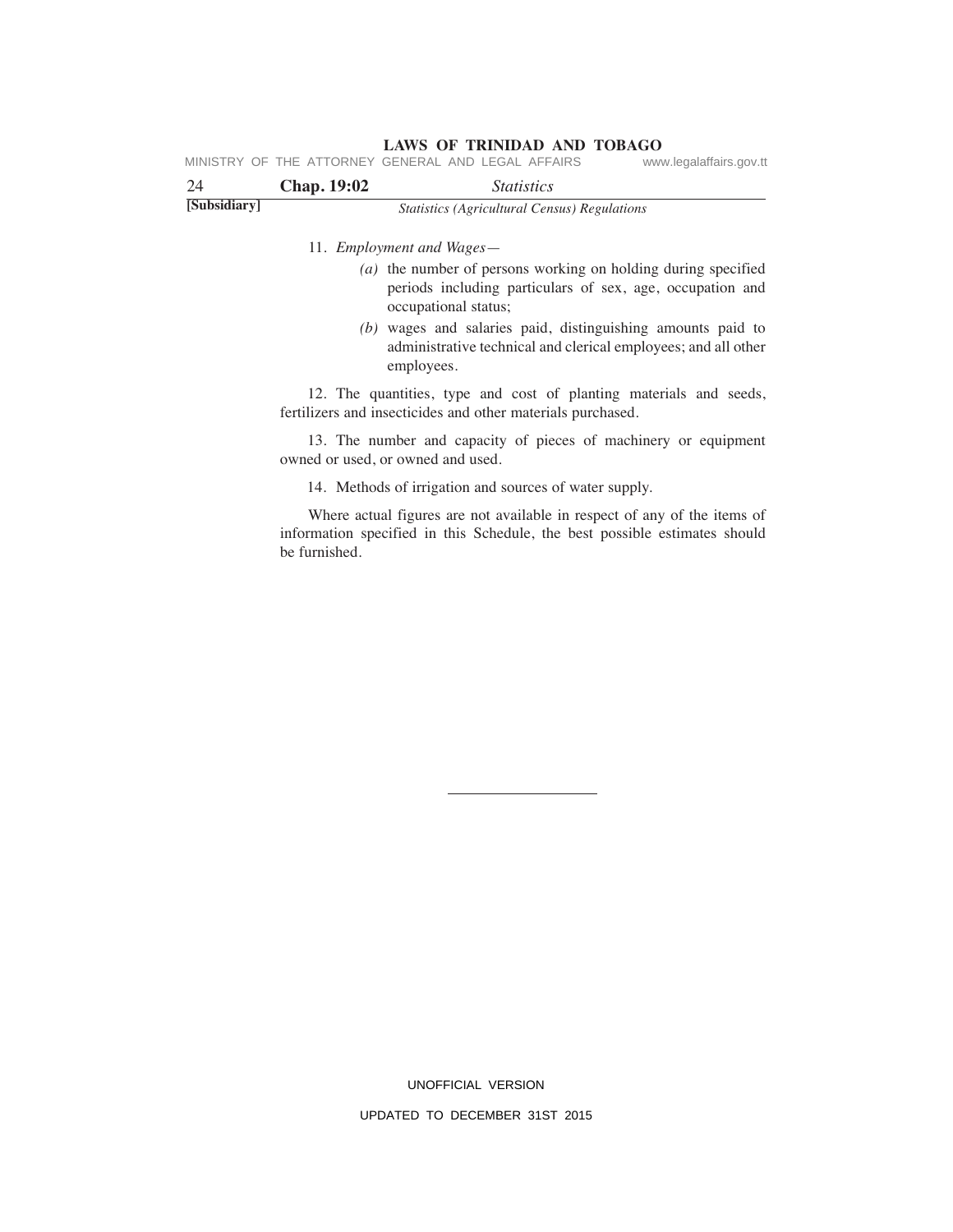MINISTRY OF THE ATTORNEY GENERAL AND LEGAL AFFAIRS www.legalaffairs.gov.tt

**[Subsidiary]**  *Statistics* **Chap. 19:02** 25

# **STATISTICS (ANNUAL LAND RETURNS) REGULATIONS**

#### ARRANGEMENT OF REGULATIONS

# **REGULATION**

- 1. Citation.
- 2. Interpretation.
- 3. Information.
- 4. Prescribed form.
- 5. Dates.
- 6. Matters.
- 7. Period to submit returns.
- 8. Signing of return.
- 9. Purpose.

UNOFFICIAL VERSION

*L.R.O.*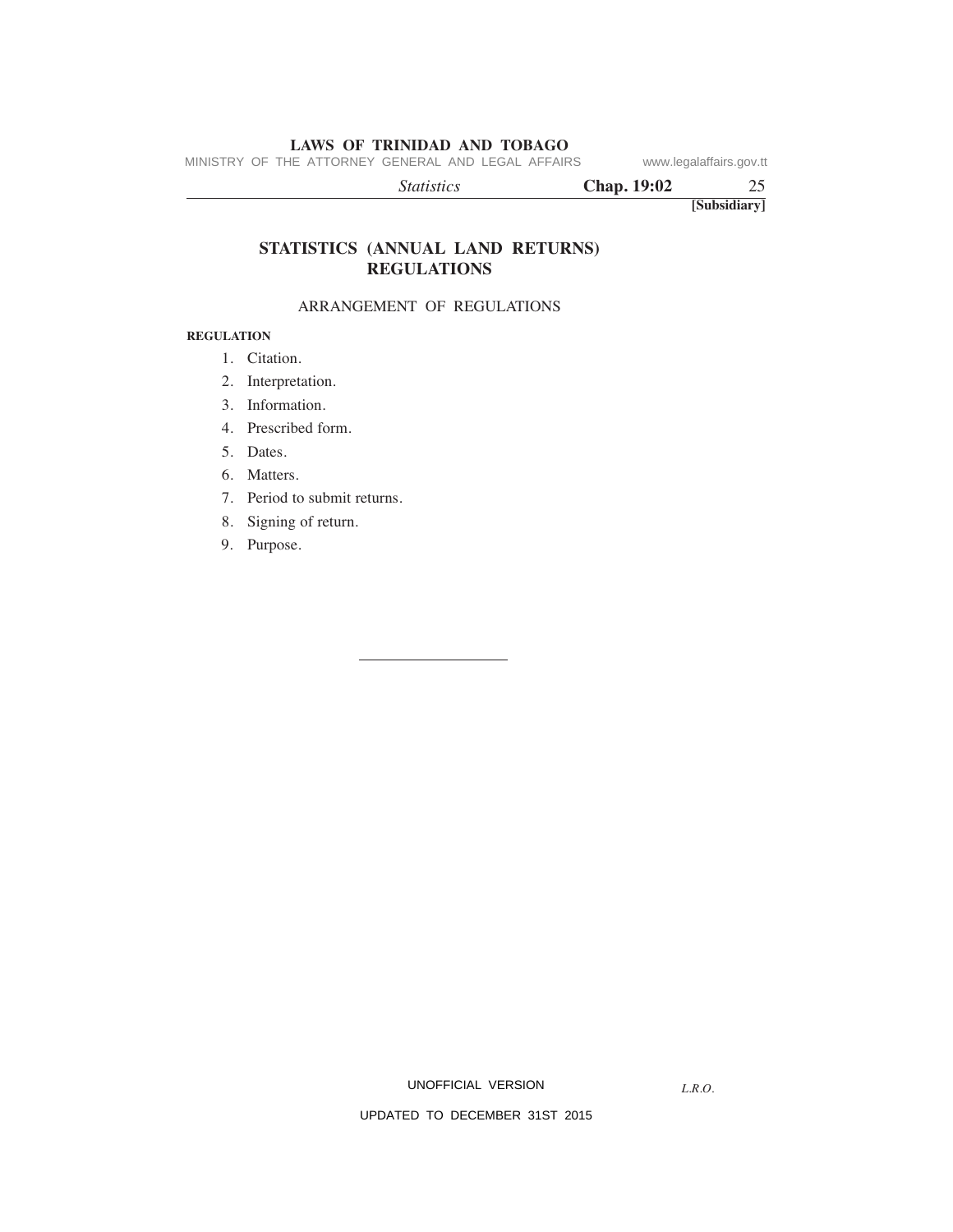|                            |                              | LAWS OF TRINIDAD AND TOBAGO<br>MINISTRY OF THE ATTORNEY GENERAL AND LEGAL AFFAIRS                                                                                                                                                                                                                                                                                                                                                                                             | www.legalaffairs.gov.tt |
|----------------------------|------------------------------|-------------------------------------------------------------------------------------------------------------------------------------------------------------------------------------------------------------------------------------------------------------------------------------------------------------------------------------------------------------------------------------------------------------------------------------------------------------------------------|-------------------------|
| 26                         | <b>Chap. 19:02</b>           | <i>Statistics</i>                                                                                                                                                                                                                                                                                                                                                                                                                                                             |                         |
| [Subsidiary]               |                              |                                                                                                                                                                                                                                                                                                                                                                                                                                                                               |                         |
| 119/1956.<br>$[43/1959]$ . |                              | STATISTICS (ANNUAL LAND RETURNS)<br><b>REGULATIONS</b>                                                                                                                                                                                                                                                                                                                                                                                                                        |                         |
|                            |                              | made under section 13                                                                                                                                                                                                                                                                                                                                                                                                                                                         |                         |
| Citation.                  | Land Returns) Regulations.   | 1. These Regulations may be cited as the Statistics (Annual                                                                                                                                                                                                                                                                                                                                                                                                                   |                         |
| Interpretation.            |                              | 2. In these Regulations, "estate" means the total area of<br>land referred to in regulation 3.                                                                                                                                                                                                                                                                                                                                                                                |                         |
| Information.               |                              | 3. Every occupier of a total of fifty acres or more of land<br>shall supply to the Statistician in November 1956, and in<br>November of each succeeding year, information as hereinafter<br>provided in respect of all lands occupied by him.                                                                                                                                                                                                                                 |                         |
| Prescribed form.           | Ward Officers.               | 4. Information shall be supplied on the prescribed form<br>obtainable from the office of the Statistician or from Local                                                                                                                                                                                                                                                                                                                                                       |                         |
| Dates.                     | readily and more accurately. | <b>5.</b> The information supplied shall be in respect of any date<br>or dates within the period 1st October of the previous year to<br>30th September of the current year, as the Statistician may<br>specify; but the Statistician may, in his discretion, permit an<br>occupier to supply information in respect of any date or dates<br>within a twelve-month period, other than the above, if he is<br>satisfied that in so doing the information could be supplied more |                         |
| Matters.                   |                              | <b>6.</b> The information supplied shall be in respect of such of<br>the following matters as are prescribed in the form:<br>(a) the name of the Estate;<br>$(b)$ whether the occupier is an individual, or a<br>partnership, or a body corporate;<br>$(c)$ the type of land tenure;<br>(d) the total acreage of the estate;<br>(e) the acreage of land under the various main land<br>uses including built-on and service areas, high                                        |                         |

UNOFFICIAL VERSION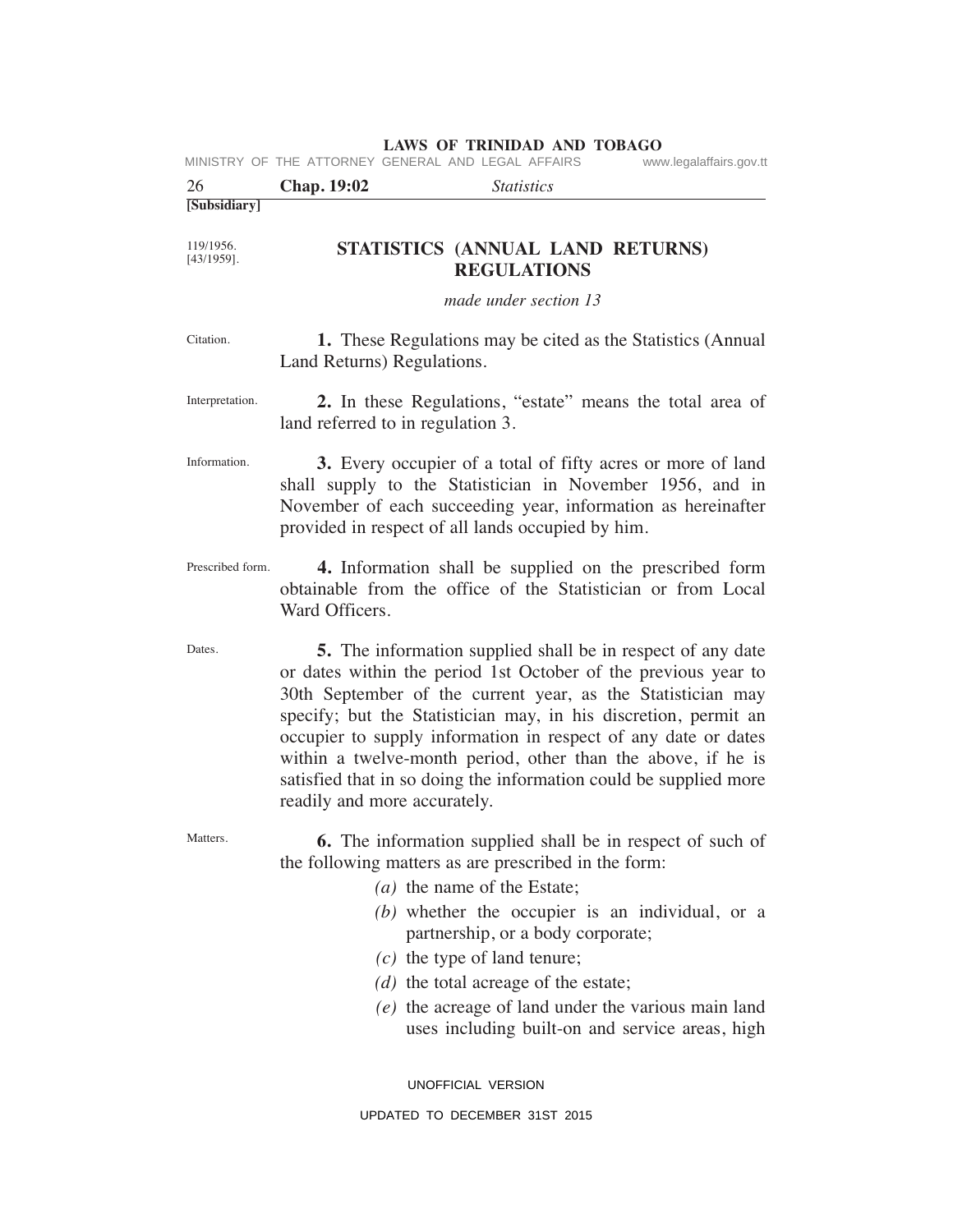|                                                    | LAWS OF INIMIDAD AND TODAGO                         |                    |                         |
|----------------------------------------------------|-----------------------------------------------------|--------------------|-------------------------|
| MINISTRY OF THE ATTORNEY GENERAL AND LEGAL AFFAIRS |                                                     |                    | www.legalaffairs.gov.tt |
|                                                    | <i>Statistics</i>                                   | <b>Chap.</b> 19:02 | 27                      |
|                                                    | <b>Statistics (Annual Land Returns) Regulations</b> |                    | [Subsidiary]            |

stands of forests, secondary forest and secondary growth, uncultivated land capable of being used for agricultural purposes, waste land not capable of being used for agricultural purposes, land under tree crops, land under other crops, cultivated pastures, rough grazing, other agricultural land including cultivated swamp, uncultivated swamp and inland water bodies;

- *(f)* the total acreage of land under each crop as well as the acreage planted and the acreage reaped; also, where appropriate, the number of trees or plants of each crop, or in the case of crop mixtures, the acreages and, where appropriate, the number of trees of the main crop and a list of subsidiary crops mixed with the main crop, including where practicable the number of trees of plants of each subsidiary crop;
- *(g)* the number of livestock (including poultry) on the estate distinguishing the number of different types, sexes and ages of animals;
- *(h)* the total quantities produced and the total quantities sold and values (estimated values if actual values are not available) of each crop, livestock and livestock product;
- *(i)* the quantities and values (estimated values if actual values are not available) of stocks of principal agricultural and livestock products;
- *(j)* the numbers of persons working on the estate during specified periods including particulars of sex, age, occupation and occupational status;
- *(k)* wages and salaries paid, distinguishing amounts paid to—
	- (i) administrative, technical and clerical employees; and
	- (ii) other employees;

excluding the names of individuals;

UNOFFICIAL VERSION

*L.R.O.*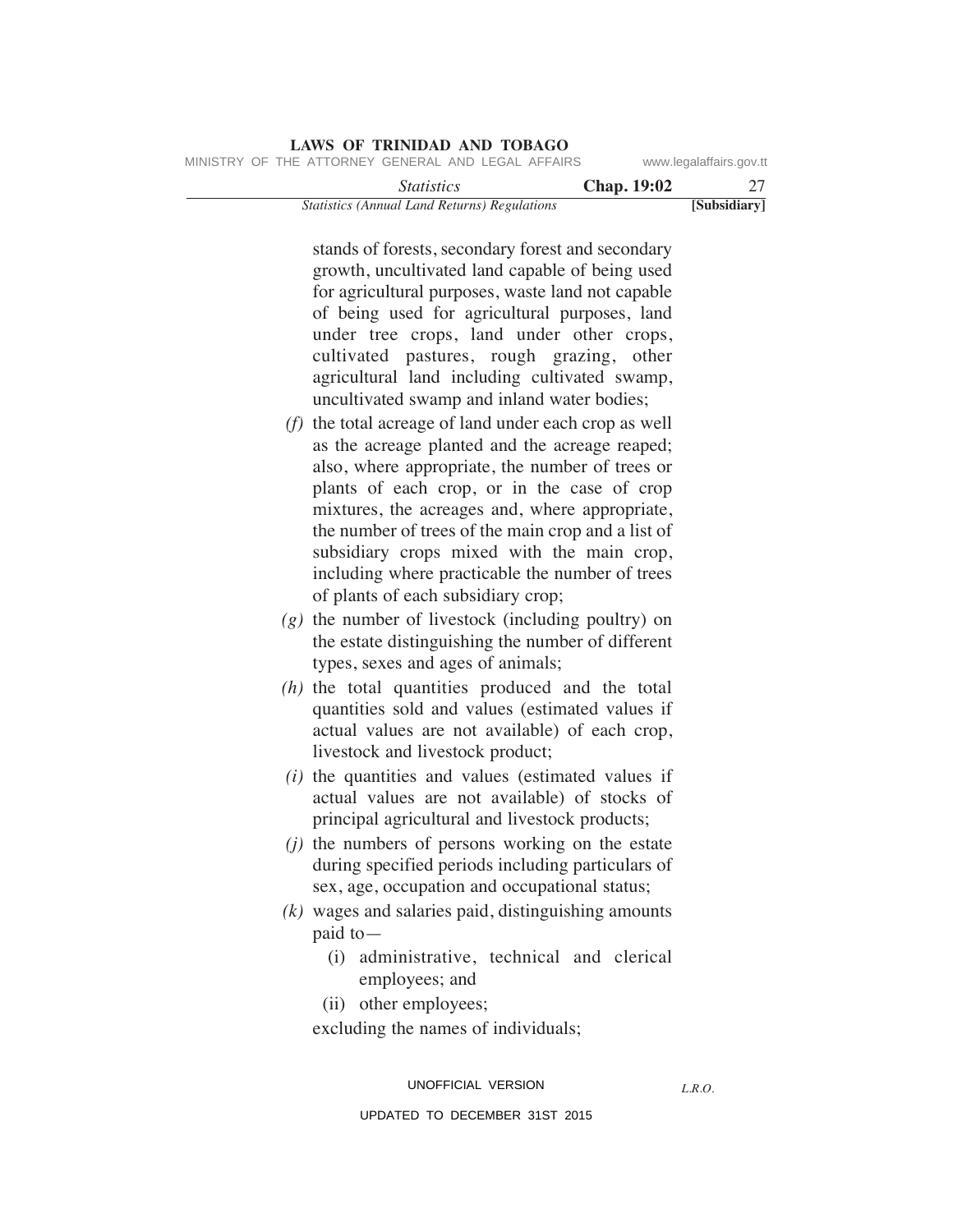|                              | MINISTRY OF THE ATTORNEY GENERAL AND LEGAL AFFAIRS<br>www.legalaffairs.gov.tt                                                                                                                                                                                                                                                                                                                                                                                                                                                                                                                                       |
|------------------------------|---------------------------------------------------------------------------------------------------------------------------------------------------------------------------------------------------------------------------------------------------------------------------------------------------------------------------------------------------------------------------------------------------------------------------------------------------------------------------------------------------------------------------------------------------------------------------------------------------------------------|
| 28                           | Chap. 19:02<br><i>Statistics</i>                                                                                                                                                                                                                                                                                                                                                                                                                                                                                                                                                                                    |
| [Subsidiary]                 | <b>Statistics (Annual Land Returns) Regulations</b>                                                                                                                                                                                                                                                                                                                                                                                                                                                                                                                                                                 |
|                              | ( <i>l</i> ) the total number of man hours worked or the<br>total number of tasks worked where applicable;                                                                                                                                                                                                                                                                                                                                                                                                                                                                                                          |
|                              | $(m)$ particulars of<br>accommodation provided<br>for employees;                                                                                                                                                                                                                                                                                                                                                                                                                                                                                                                                                    |
|                              | $(n)$ the quantities and cost of planting materials and<br>seeds, fertilizers and insecticides and other<br>materials purchased;                                                                                                                                                                                                                                                                                                                                                                                                                                                                                    |
|                              | $(o)$ number and capacity of pieces of machinery;                                                                                                                                                                                                                                                                                                                                                                                                                                                                                                                                                                   |
|                              | $(p)$ power equipment installed, showing—                                                                                                                                                                                                                                                                                                                                                                                                                                                                                                                                                                           |
|                              | capacity of prime movers distinguishing<br>(i)<br>those directly applied to machines from<br>those applied to generators and those in<br>use from those in reserve;                                                                                                                                                                                                                                                                                                                                                                                                                                                 |
|                              | (ii) capacity of electric motors, distinguishing<br>those using energy generated in the<br>establishment<br>from<br>those<br>using<br>purchased energy;                                                                                                                                                                                                                                                                                                                                                                                                                                                             |
|                              | $(q)$ the sources of water supply;                                                                                                                                                                                                                                                                                                                                                                                                                                                                                                                                                                                  |
|                              | $(r)$ particulars of land reclamation;<br>other<br>capital expenses;                                                                                                                                                                                                                                                                                                                                                                                                                                                                                                                                                |
|                              | (s) advances made to tenants and contractors.                                                                                                                                                                                                                                                                                                                                                                                                                                                                                                                                                                       |
| Period to<br>submit returns. | <b>7.</b> The returns to be made under these Regulations shall be<br>submitted so as to reach the Statistician within thirty days of the<br>date of the request for the return or of the last date to which the<br>return relates, whichever is the later; but if the person required to<br>make the return shall, within that period of thirty days, submit in<br>writing to the Statistician reasons why he is unable to complete<br>the return by the required date, the Statistician may, in his<br>discretion, allow a further period not exceeding thirty days within<br>which the return shall be submitted. |
| Signing<br>of return.        | <b>8.</b> Every return shall be signed by the person by whom it<br>has been made and such person shall state thereon—<br>$(a)$ the name and address of the person making the<br>return;                                                                                                                                                                                                                                                                                                                                                                                                                             |

 *(b)* the capacity in which he makes the return;

 *(c)* the date on which the return is made.

UNOFFICIAL VERSION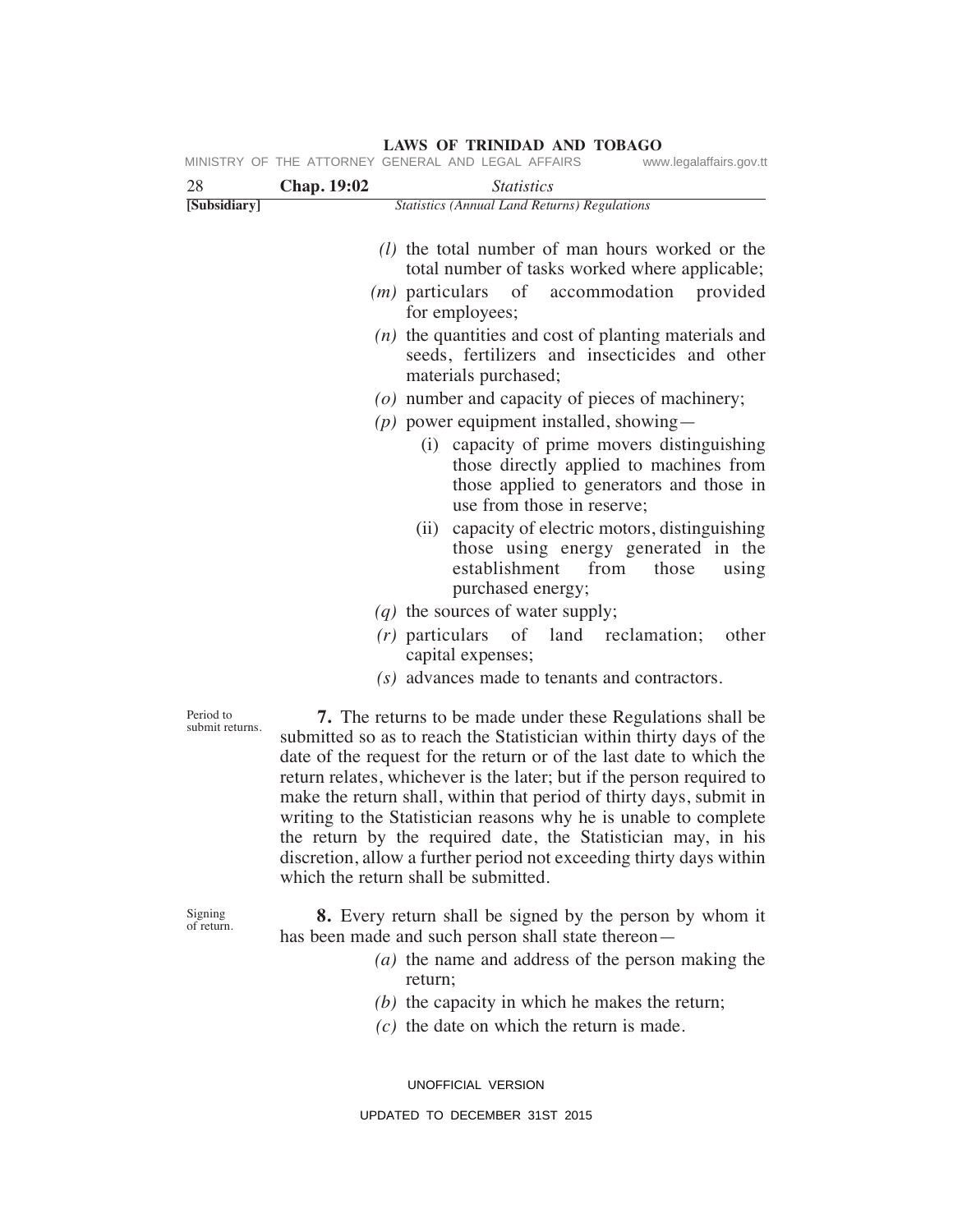| LAWS OF TRINIDAD AND TOBAGO                         |                    |                         |  |  |
|-----------------------------------------------------|--------------------|-------------------------|--|--|
| MINISTRY OF THE ATTORNEY GENERAL AND LEGAL AFFAIRS  |                    | www.legalaffairs.gov.tt |  |  |
| <i>Statistics</i>                                   | <b>Chap.</b> 19:02 | 29                      |  |  |
| <b>Statistics (Annual Land Returns) Regulations</b> |                    | [Subsidiary]            |  |  |

**9.** The purpose of these Regulations is to provide for the Purpose. collection of information for use in the calculation of the national income of Trinidad and Tobago, and in the planning of agricultural development.

UNOFFICIAL VERSION

*L.R.O.*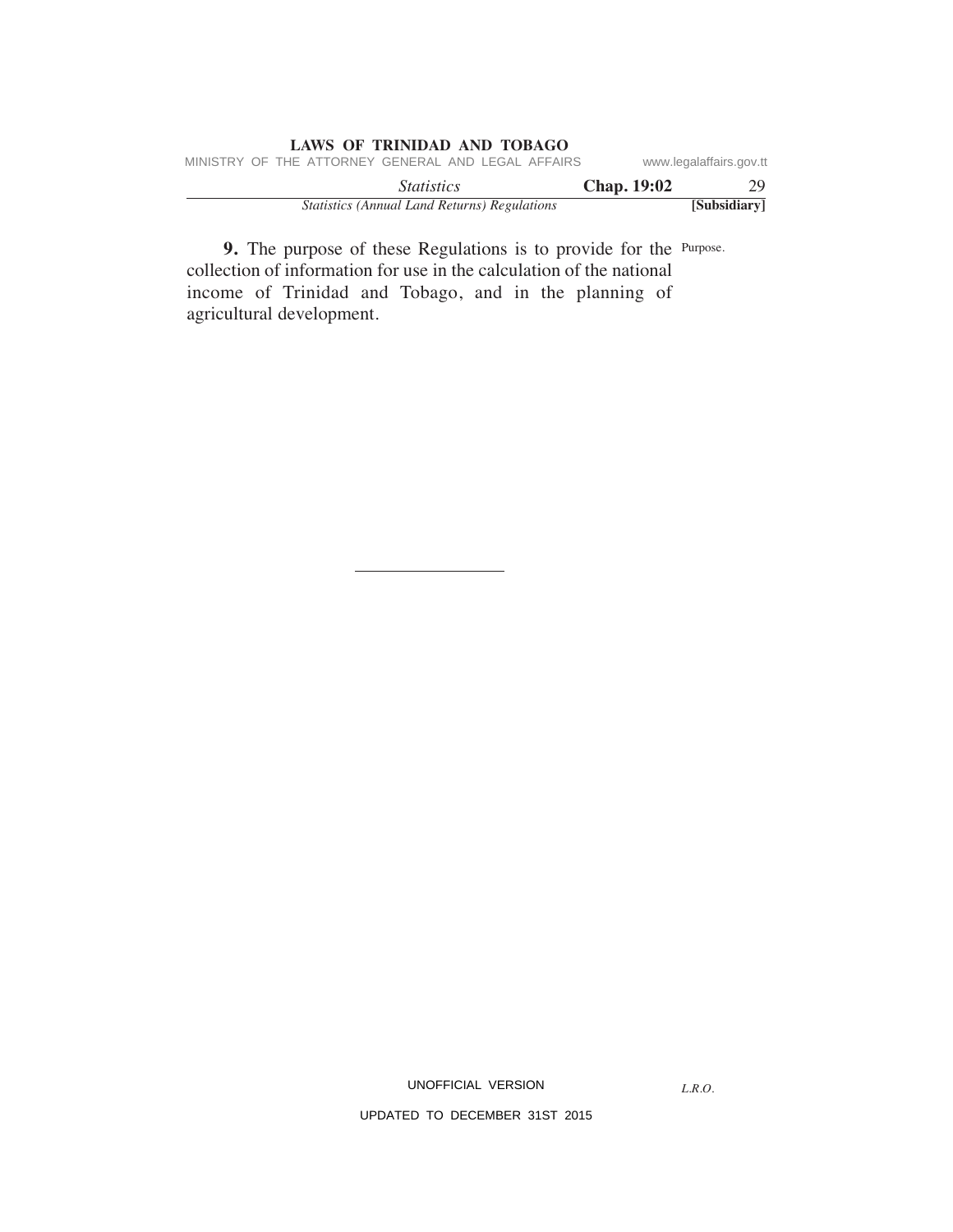**LAWS OF TRINIDAD AND TOBAGO**<br>GENERAL AND LEGAL AFFAIRS www.legalaffairs.gov.tt MINISTRY OF THE ATTORNEY GENERAL AND LEGAL AFFAIRS

| 30           | <b>Chap. 19:02</b> | <i>Statistics</i> |
|--------------|--------------------|-------------------|
| [Subsidiary] |                    |                   |

# **STATISTICS (BIRTHS) REGULATIONS**

#### ARRANGEMENT OF REGULATIONS

#### **REGULATION**

- 1. Citation.
- 2. Interpretation.
- 3. Additional information.
- 4. Statement.
- 5. Confidential return.
- 6. Forwarding of return forms.
- 7. Destination of returns.

# **SCHEDULE.**

UNOFFICIAL VERSION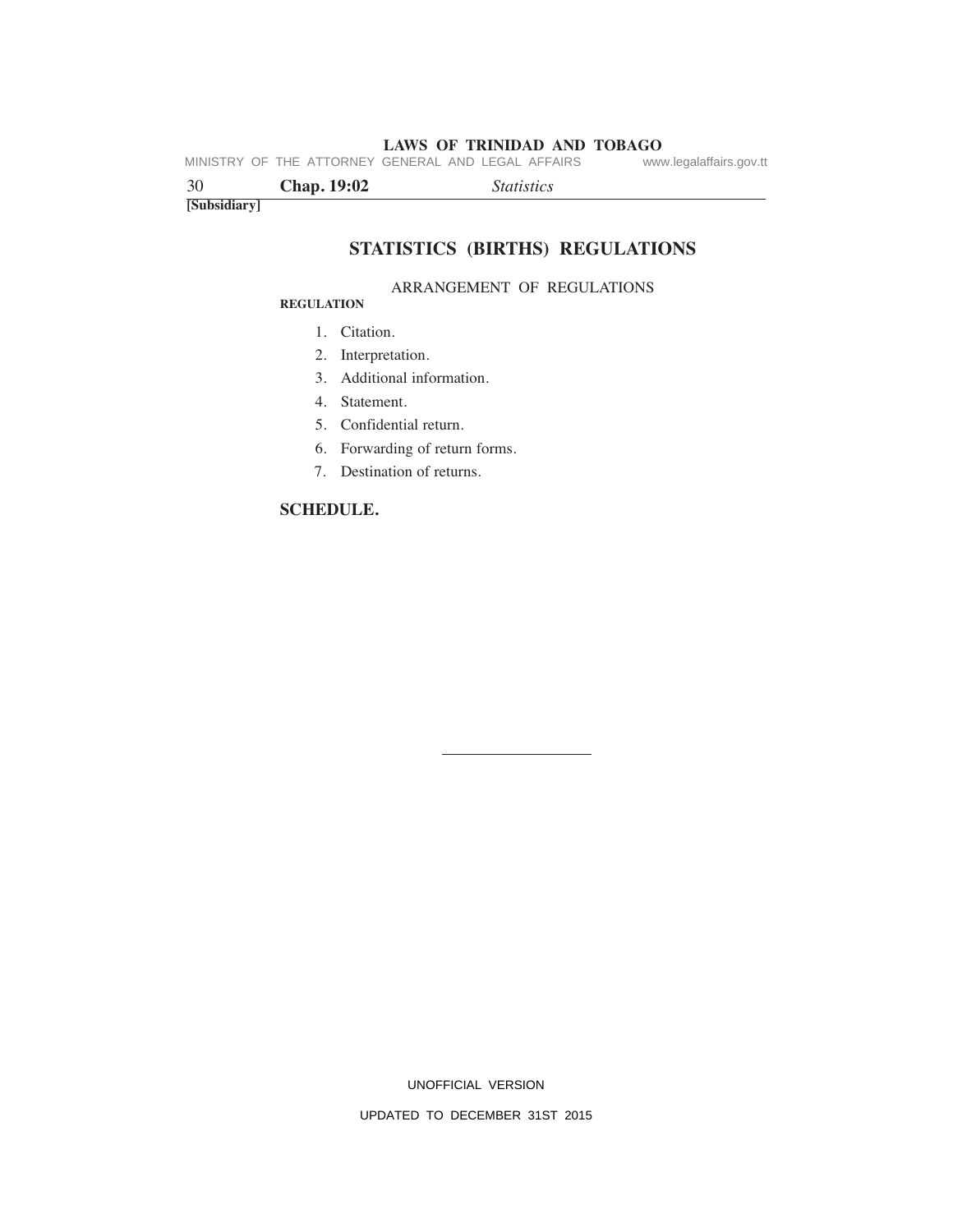MINISTRY OF THE ATTORNEY GENERAL AND LEGAL AFFAIRS www.legalaffairs.gov.tt

| <i>Statistics</i> | <b>Chap.</b> 19:02 |              |
|-------------------|--------------------|--------------|
|                   |                    | [Subsidiary] |

# **STATISTICS (BIRTHS) REGULATIONS**

*made under section 13*

1. These Regulations may be cited as the Statistics Citation. (Births) Regulations.

**2.** In these Regulations—

- "authorised official" means any person appointed by the Statistician in writing to be an authorised official for the purposes of the Act;
- "informant" means any person (or persons) required by the Births Ch. 44:01. and Deaths Registration Act to give information concerning a birth.

**3.** As from lst January 1954, each informant shall on Additional information. Schedule. request at the time of the Registration of a birth provide the authorised official recording the birth with the additional information set out in the Schedule.

**4.** The authorised official shall before collecting the additional Statement. information referred to in regulation 3 make a statement to the informant to the effect that he is required to obtain certain additional information which will be used solely for statistical purposes and which will be entered on a separate confidential form which will not contain the name or names of the child or children whose birth is being registered or the name or names of its or their parents.

Confidential **5.** The additional information obtained in accordance with confidently regulation 3 shall be entered by the authorised official on a confidential return of births and still births on such forms as may be supplied free of charge by the Statistician. The confidential return shall contain neither the name or names of any child or children nor the names of its or their parents nor the name of the informant.

**6.** All confidential statistical return forms prepared in Forwarding accordance with regulation 5 shall be forwarded to the Registrar forms. General by the respective authorised officials each month and within fifteen days after the end of the month to which such returns

#### UNOFFICIAL VERSION

#### UPDATED TO DECEMBER 31ST 2015

of return

*L.R.O.* 

Interpretation.

165/1953.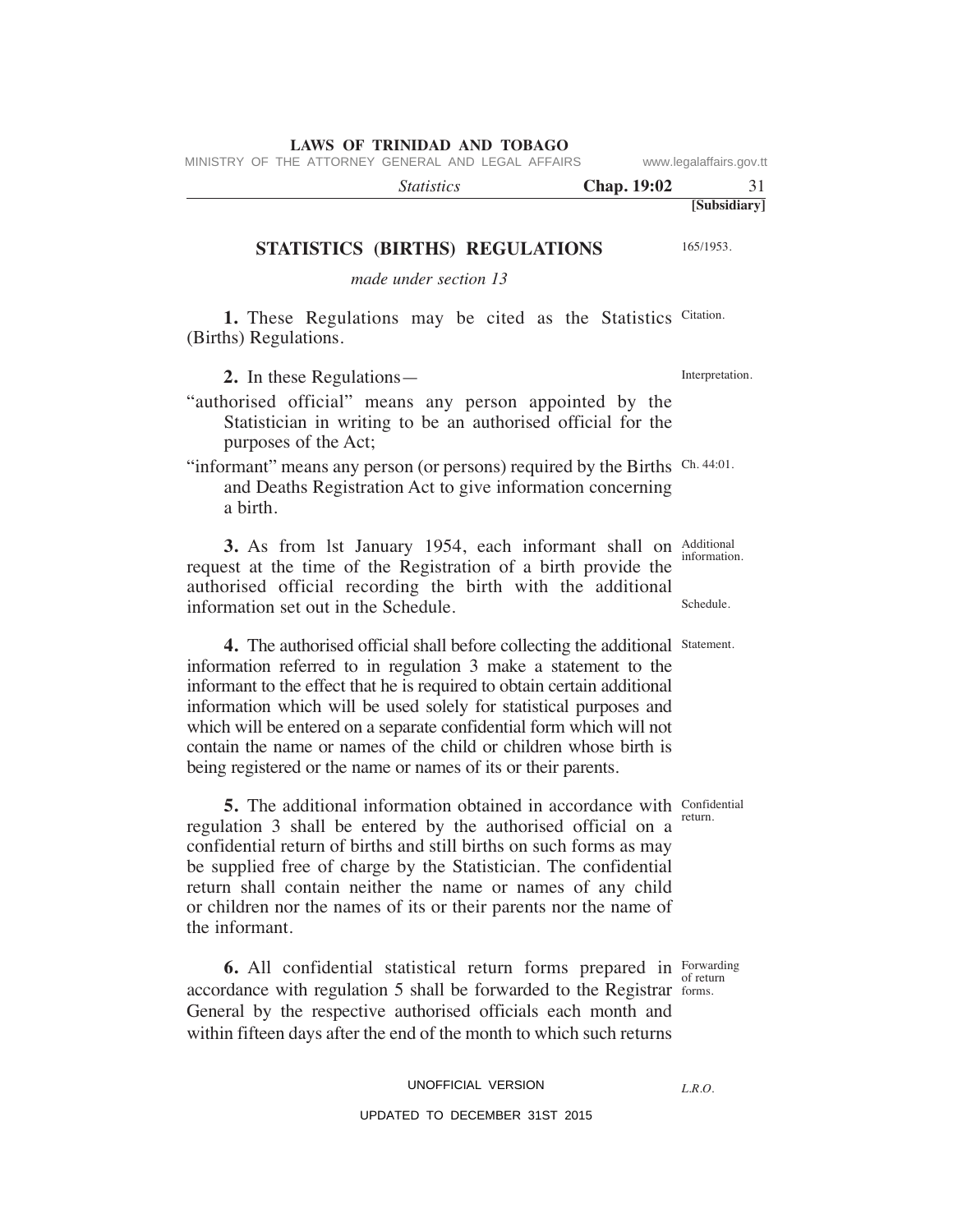| 32 | <b>Chap.</b> 19:02 | <i>Statistics</i>                                  |                         |
|----|--------------------|----------------------------------------------------|-------------------------|
|    |                    | MINISTRY OF THE ATTORNEY GENERAL AND LEGAL AFFAIRS | www.legalaffairs.gov.tt |

|              | Cnap. 19:02 | statistics                      |  |
|--------------|-------------|---------------------------------|--|
| [Subsidiary] |             | Statistics (Births) Regulations |  |

refer. The Registrar General shall, after being fully satisfied that the confidential statistical return forms have been properly and fully completed by the respective authorised officials, forward such return forms to the Statistician.

Destruction of returns.  **7.** All confidential statistical returns of births and still births shall be destroyed by the Statistician within one year of the completion of the analysis of the data obtained therefrom.

Regulation 3.

### **SCHEDULE**

#### **ADDITIONAL INFORMATION TO BE OBTAINED AT THE TIME OF REGISTRATION OF A BIRTH (LIVE OR STILL BIRTH)**

 1. Age and race of the parents if the birth is legitimate. If the birth is not legitimate, age and race of mother and age and race of the reputed father, if known.

2. Type of birth: whether single or multiple, live or still.

3. Previous births to the mother.

4. Age of the mother at the time of the birth of her first child.

 5. Usual place of residence, and place at which the birth in the Register occurred.

6. Qualifications of the person in attendance at the delivery of the child.

NOTE—The purpose of these Regulations is to provide for the collection of the additional data on births which are essential for the proper study of changes in the size and composition of the population of Trinidad and Tobago.

 For the purposes of these Regulations the Statistician has appointed all Registrars to be Authorised Officials within the meaning of the Act to collect the information required by these Regulations. The powers of collecting such information under section  $4(1)(b)$  of the Statistics Act have been delegated to the Registrar General. *See* GN 176/1953 (page 47 below).

#### UNOFFICIAL VERSION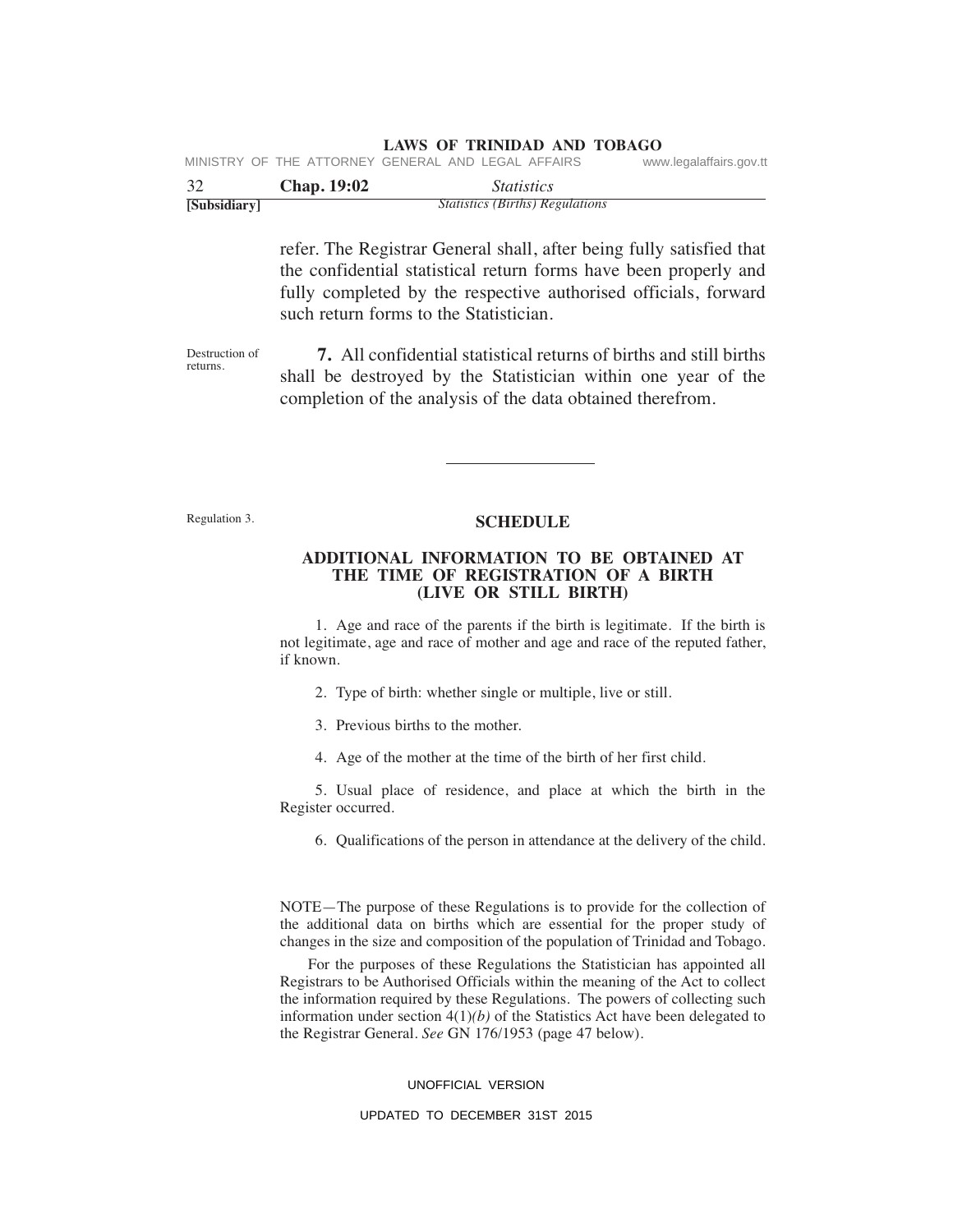MINISTRY OF THE ATTORNEY GENERAL AND LEGAL AFFAIRS www.legalaffairs.gov.tt

 *Statistics* **Chap. 19:02** 33

**[Subsidiary]**

# **STATISTICS (EMPLOYMENT, WAGES, SALARIES AND EARNINGS) REGULATIONS**

# ARRANGEMENT OF REGULATIONS

# **REGULATION**

- 1. Citation.
- 2. Interpretation.
- 3. Application.
- 4. Furnishing complete and correct returns.
- 5. Providing information.
- 6. Returns submitted to Statistician.
- 7. Returns to be signed.
- 8. Purpose.

UNOFFICIAL VERSION

*L.R.O.*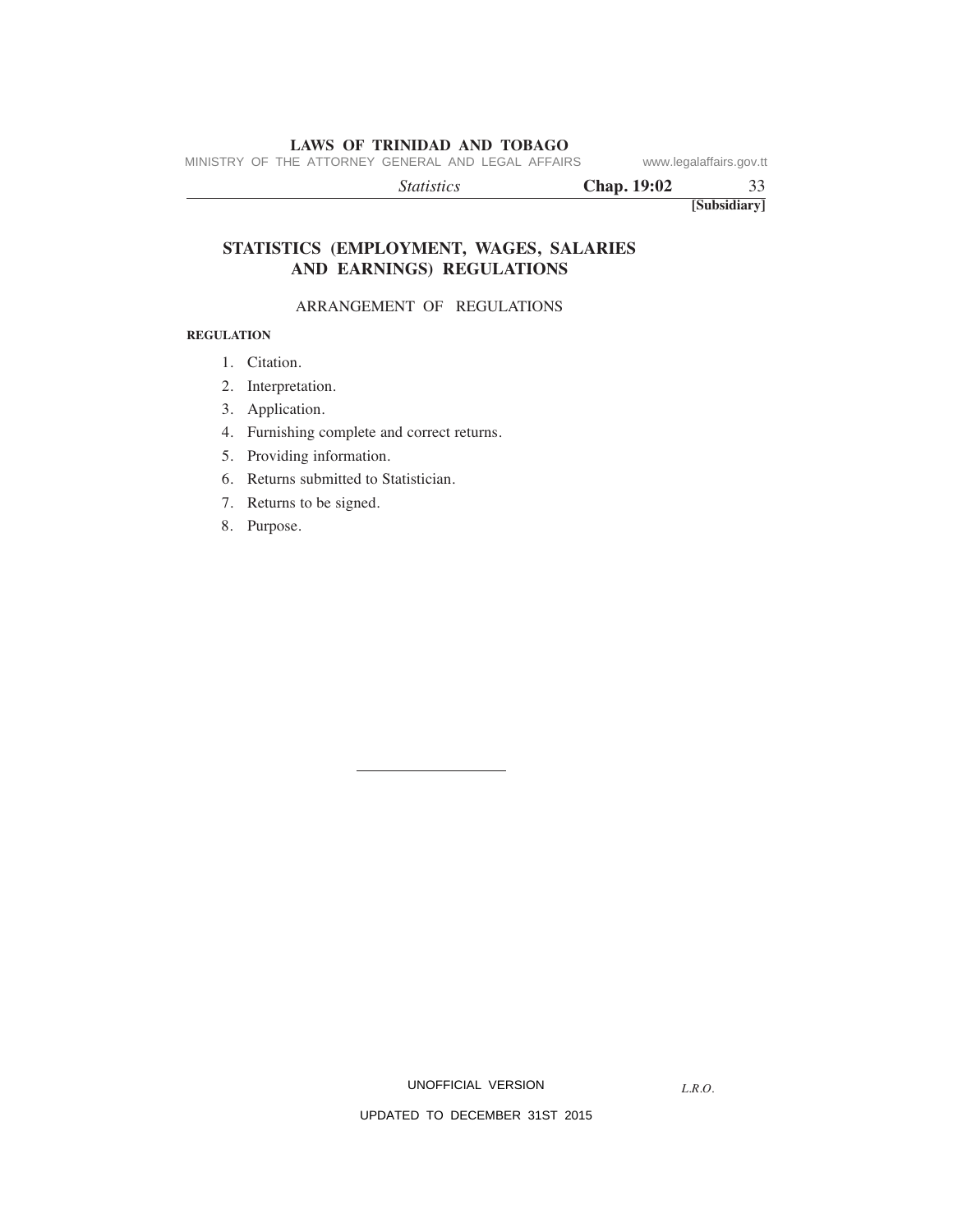|                 |                | MINISTRY OF THE ATTORNEY GENERAL AND LEGAL AFFAIRS                                                                                                                                                                                                                                                                                                                                                                                                                                                                                                                                                                                                          | www.legalaffairs.gov.tt |
|-----------------|----------------|-------------------------------------------------------------------------------------------------------------------------------------------------------------------------------------------------------------------------------------------------------------------------------------------------------------------------------------------------------------------------------------------------------------------------------------------------------------------------------------------------------------------------------------------------------------------------------------------------------------------------------------------------------------|-------------------------|
| 34              | Chap. 19:02    | <i>Statistics</i>                                                                                                                                                                                                                                                                                                                                                                                                                                                                                                                                                                                                                                           |                         |
| [Subsidiary]    |                |                                                                                                                                                                                                                                                                                                                                                                                                                                                                                                                                                                                                                                                             |                         |
| 157/1955.       |                | STATISTICS (EMPLOYMENT, WAGES, SALARIES AND<br><b>EARNINGS) REGULATIONS</b>                                                                                                                                                                                                                                                                                                                                                                                                                                                                                                                                                                                 |                         |
|                 |                | made under section 13                                                                                                                                                                                                                                                                                                                                                                                                                                                                                                                                                                                                                                       |                         |
| Citation.       |                | 1. These Regulations may be cited as the Statistics<br>(Employment, Wages, Salaries and Earnings) Regulations.                                                                                                                                                                                                                                                                                                                                                                                                                                                                                                                                              |                         |
| Interpretation. |                | 2. In these Regulations—                                                                                                                                                                                                                                                                                                                                                                                                                                                                                                                                                                                                                                    |                         |
|                 | of Government: | "employer" means any person who enters into any contract,<br>express or implied, for the employment of a worker, and<br>includes any body of persons, corporate or unincorporate,<br>any managing agent of an employer and the legal<br>representative of a deceased employer, any registered<br>co-operative or similar society, and any department                                                                                                                                                                                                                                                                                                        |                         |
|                 |                | "worker" means any person who has entered into, or works<br>under, a contract of service or apprenticeship with an<br>employer, whether the contract was made before or after the<br>date at which these Regulations come into operation or<br>whether such contract is express or implied, oral or in<br>writing, and whether the worker is remunerated by the<br>employer, directly or indirectly, in cash or in kind, or by<br>some other consideration; and includes any person fifteen<br>years of age and over, who, being a member of the<br>employer's family, is engaged in assisting the employer in<br>his or her trade, business or profession. |                         |

Application.

 **3.** These Regulations shall apply to all employers of ten or more workers, but shall not include any such workers engaged wholly in—

- *(a)* agriculture, other than the processing of agricultural crops;
- *(b)* forestry, other than saw-milling;
- *(c)* fishing, other than the transport of fish.

Furnishing complete and correct returns.

 **4.** Any employer of ten or more workers shall, if required to do so by the Statistician, furnish the Statistician, on such forms

UNOFFICIAL VERSION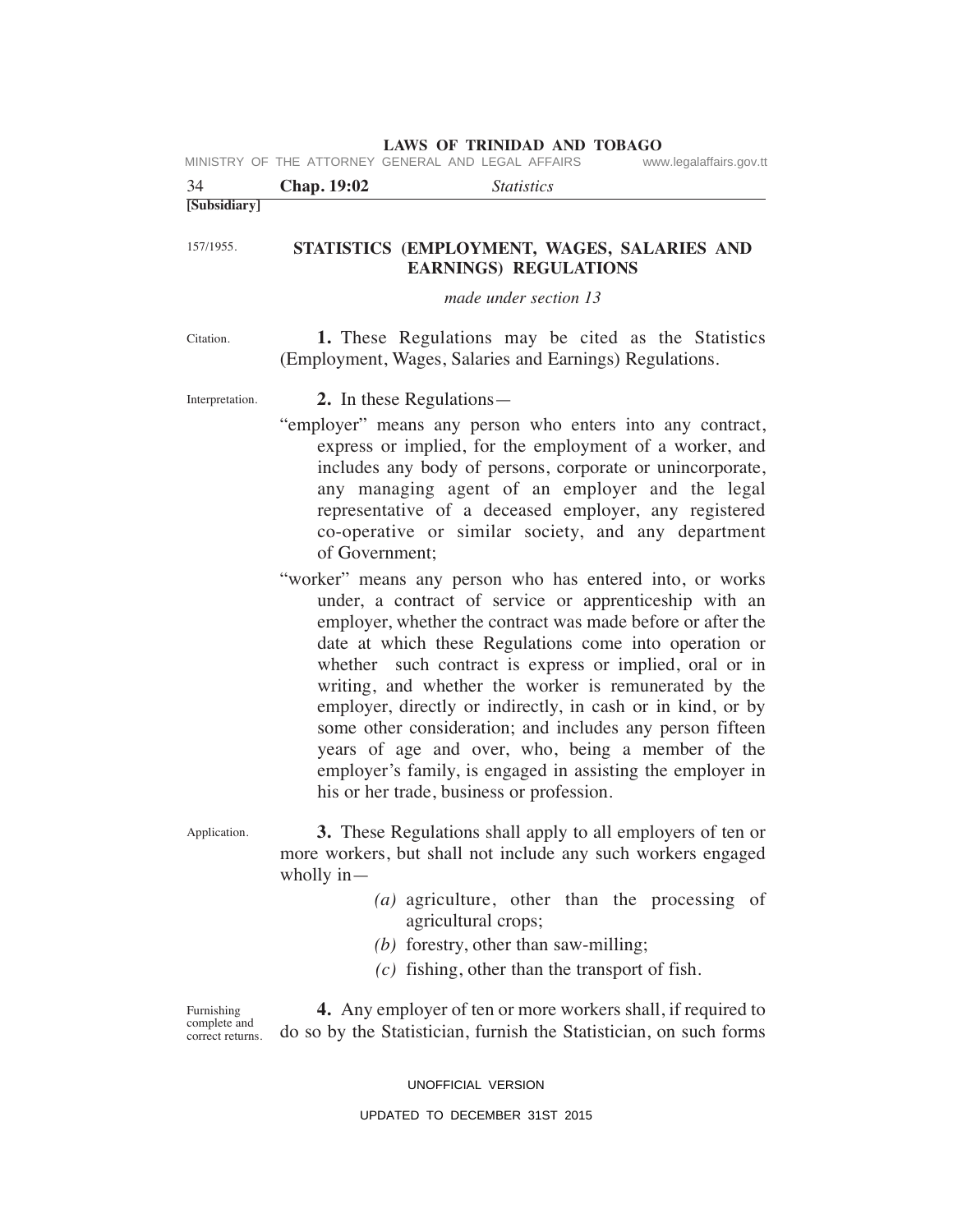|                         |               |                                                                   | LAWS OF INIMIDAD AND TODAGO |  |  |
|-------------------------|---------------|-------------------------------------------------------------------|-----------------------------|--|--|
| www.legalaffairs.gov.tt |               | MINISTRY OF THE ATTORNEY GENERAL AND LEGAL AFFAIRS                |                             |  |  |
| 35                      | Chap. $19:02$ |                                                                   | <i>Statistics</i>           |  |  |
| [Subsidiary]            |               | Statistics (Employment, Wages, Salaries and Earnings) Regulations |                             |  |  |

as may be supplied free of charge by him, with complete and correct returns, in writing, giving the following particulars or any of those particulars which may be required by the Statistician—

**LAWS OF TRINIDAD AND TOBAGO**

- *(a)* nature of business, trade or profession;
- *(b)* name of undertaking and form of ownership;
- *(c)* number of persons employed during specified periods, including an analysis of this number into the numbers of adults and juveniles, and the numbers of both sexes, and, where appropriate, the numbers of skilled, semi-skilled and unskilled;
- *(d)* man-hours worked, specifying normal hours and overtime hours;
- *(e)* task work or piece work performed, specifying, where appropriate, customary or average hours required per task or per piece;
- *(f)* wages and salaries paid, distinguishing basic wages and salaries, cost of living allowances, bonuses, fees and any other payments and honoraria for services rendered, and distinguishing amounts paid to operatives in important occupational groups, and to administrative, technical and clerical workers, but excluding the names of individuals.

Providing **5.** No employer shall be required to provide information on Providing an enterministed in morphiston  $A(x)$  to  $(x)$  more frequently than form information. the matters listed in regulation 4*(a)* to *(e)* more frequently than four times for any one year, and in respect of the information listed in

**6.** Any returns required by the Statistician shall be submitted Returns submitted to so as to reach him within twenty-eight  $(28)$  days of the date of the statistician. request for the return or of the last day of the period to which the returns relate, whichever is the later; but if the employer required to make the return shall within that period submit in writing to the Statistician reasons why he is unable to complete the return by the

regulation 4*(f)* more frequently than twice in any one year.

UNOFFICIAL VERSION UPDATED TO DECEMBER 31ST 2015

*L.R.O.*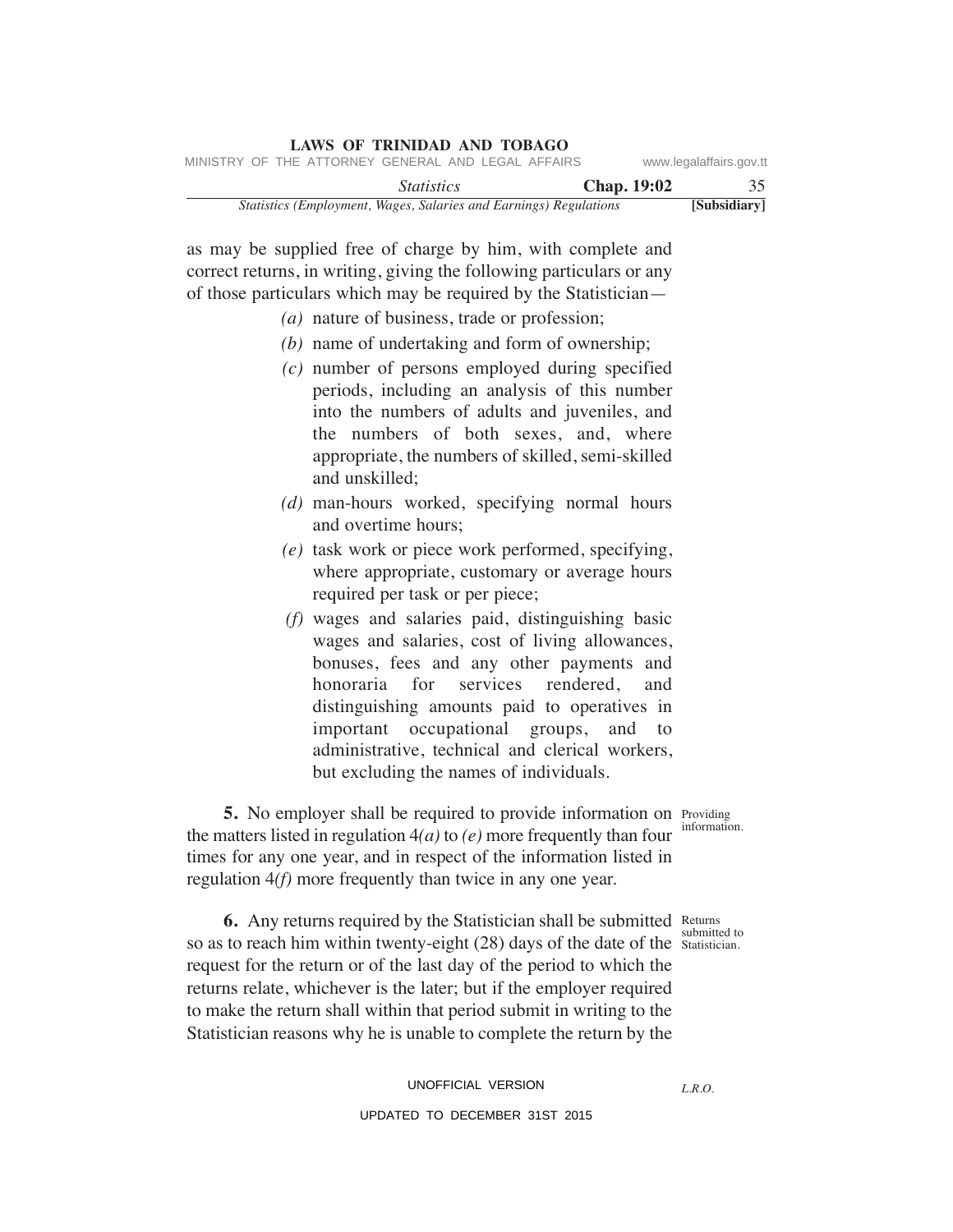|                          | MINISTRY OF THE ATTORNEY GENERAL AND LEGAL AFFAIRS |                                                                                                                                                                                                                                                                 | www.legalaffairs.gov.tt |
|--------------------------|----------------------------------------------------|-----------------------------------------------------------------------------------------------------------------------------------------------------------------------------------------------------------------------------------------------------------------|-------------------------|
| 36                       | Chap. 19:02                                        | <i>Statistics</i>                                                                                                                                                                                                                                               |                         |
| [Subsidiary]             |                                                    | Statistics (Employment, Wages, Salaries and Earnings) Regulations                                                                                                                                                                                               |                         |
|                          | shall be submitted.                                | required date, the Statistician may in his discretion, allow a<br>further period not exceeding fifteen days within which the returns                                                                                                                            |                         |
| Returns to be<br>signed. | made and the person shall state thereon—           | <b>7.</b> Every return shall be signed by the person by whom it is                                                                                                                                                                                              |                         |
|                          |                                                    | $(a)$ the name and address of the person making the return;                                                                                                                                                                                                     |                         |
|                          |                                                    | $(b)$ the capacity in which he makes the return; and                                                                                                                                                                                                            |                         |
|                          |                                                    | $(c)$ the date on which the return is submitted.                                                                                                                                                                                                                |                         |
| Purpose.                 |                                                    | <b>8.</b> The purpose of these Regulations is to provide for the<br>collection of information necessary for the appreciation of trends<br>in employment, wages and earnings, and for the preparation of<br>index numbers of average earnings and average wages. |                         |

UNOFFICIAL VERSION UPDATED TO DECEMBER 31ST 2015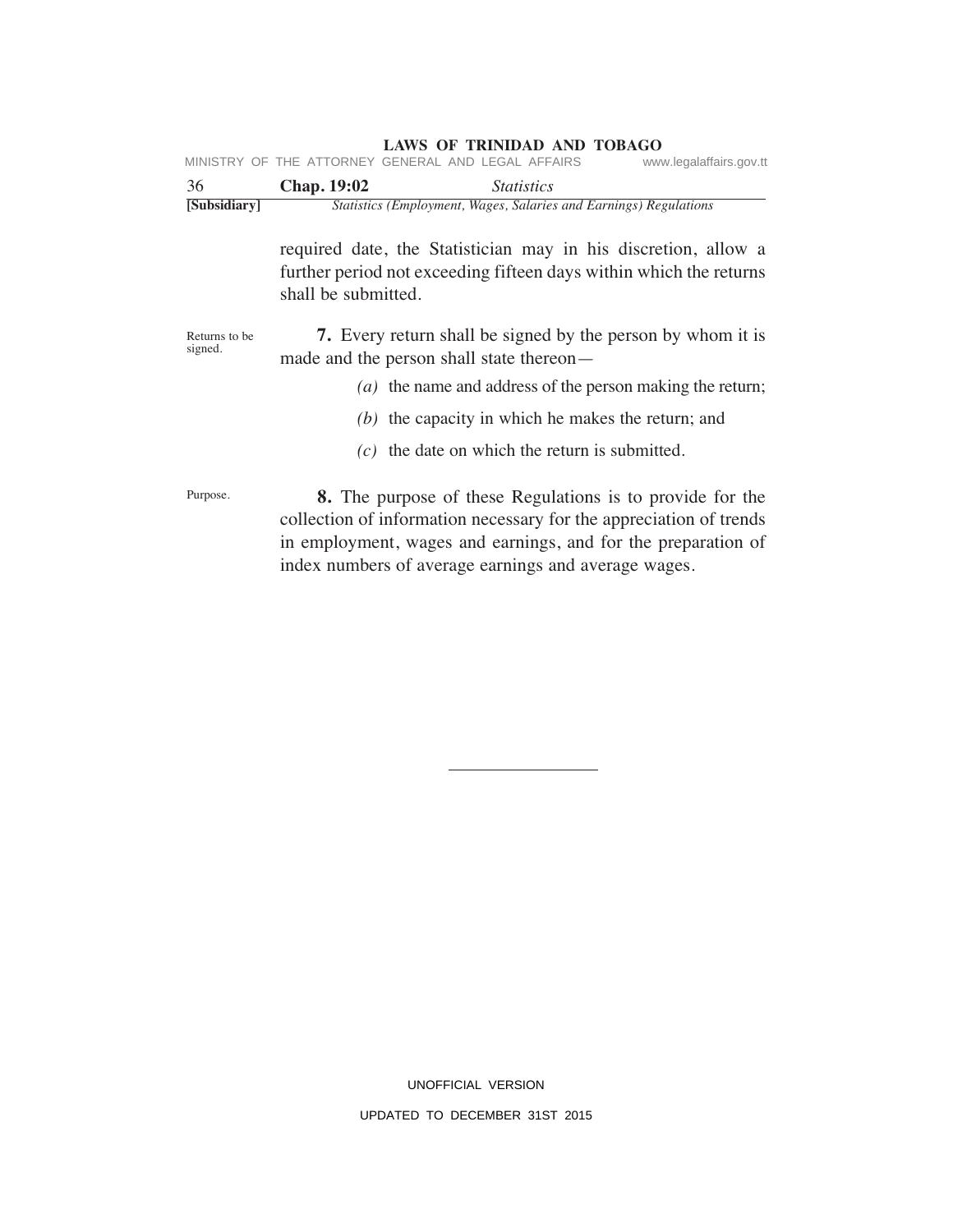MINISTRY OF THE ATTORNEY GENERAL AND LEGAL AFFAIRS www.legalaffairs.gov.tt

 *Statistics* **Chap. 19:02** 37

**[Subsidiary]**

# **STATISTICS (SLAUGHTERHOUSE RETURNS) REGULATIONS**

#### ARRANGEMENT OF REGULATIONS

#### **REGULATION**

- 1. Citation.
- 2. Interpretation.
- 3. Information to be supplied to Statistician.
- 4. Prescribed form.
- 5. Information in respect of calendar month.
- 6. Matters.
- 7. Period to submit returns.
- 8. Signing of return.
- 9. Purpose.

*L.R.O.*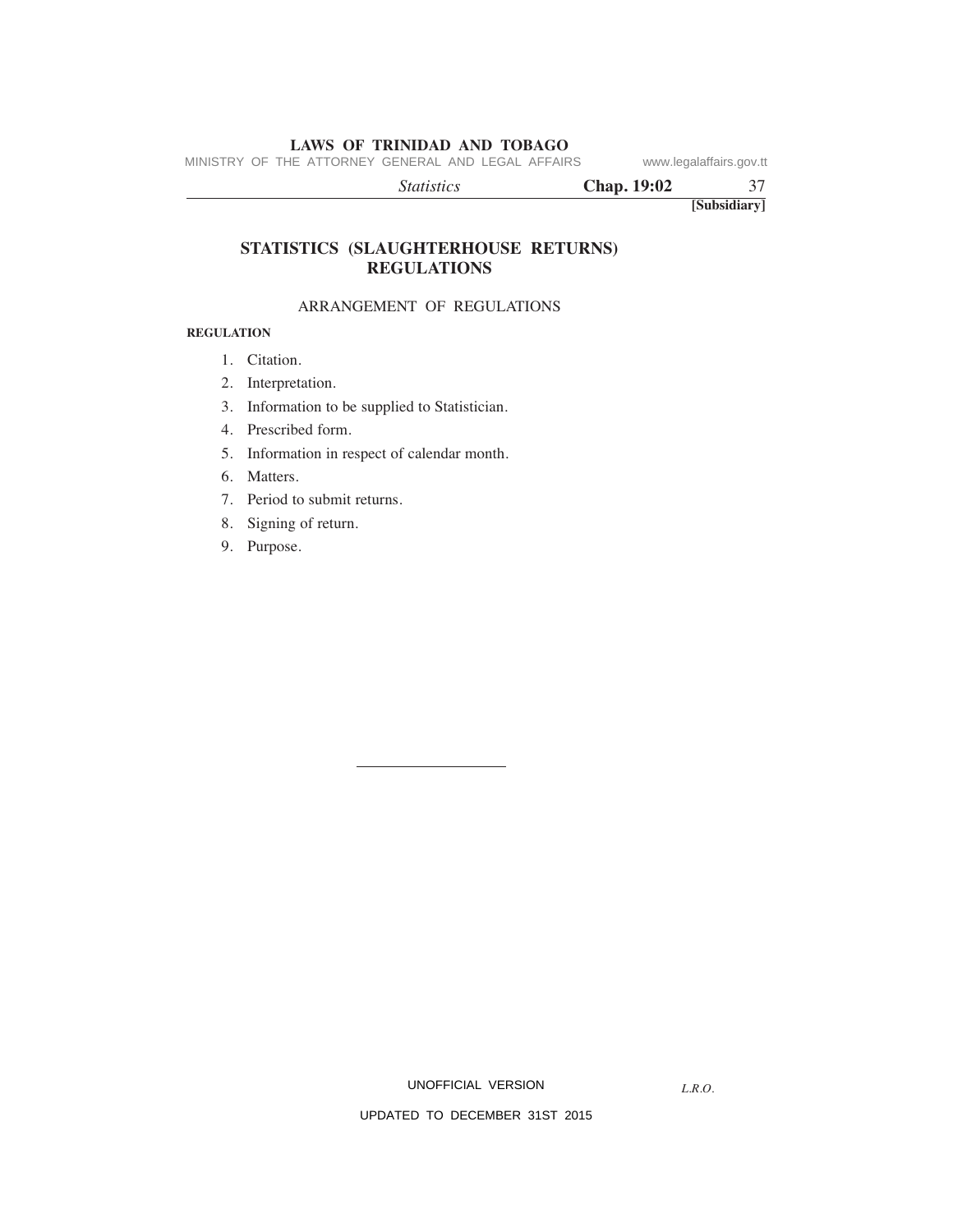|                                                   |                       | <b>LAWS OF TRINIDAD AND TOBAGO</b><br>MINISTRY OF THE ATTORNEY GENERAL AND LEGAL AFFAIRS                                                                                                                                                                                                                                                                                                                                                       | www.legalaffairs.gov.tt |
|---------------------------------------------------|-----------------------|------------------------------------------------------------------------------------------------------------------------------------------------------------------------------------------------------------------------------------------------------------------------------------------------------------------------------------------------------------------------------------------------------------------------------------------------|-------------------------|
| 38                                                | Chap. 19:02           | <i>Statistics</i>                                                                                                                                                                                                                                                                                                                                                                                                                              |                         |
| [Subsidiary]                                      |                       |                                                                                                                                                                                                                                                                                                                                                                                                                                                |                         |
| 20/1957.                                          |                       | STATISTICS (SLAUGHTERHOUSE RETURNS)<br><b>REGULATIONS</b>                                                                                                                                                                                                                                                                                                                                                                                      |                         |
|                                                   |                       | made under section 13                                                                                                                                                                                                                                                                                                                                                                                                                          |                         |
| Citation.                                         |                       | 1. These Regulations may be cited as the Statistics<br>(Slaughterhouse Returns) Regulations.                                                                                                                                                                                                                                                                                                                                                   |                         |
| Interpretation.                                   |                       | 2. In these Regulations, "slaughterhouse" means<br>slaughterhouse provided by the local authority of any rural or                                                                                                                                                                                                                                                                                                                              | a a                     |
| Ch. 12. No. 4.<br>$(1950 \text{ Ed.}).$           |                       | urban district under section 160 of the Public Health Ordinance.                                                                                                                                                                                                                                                                                                                                                                               |                         |
| Information to<br>be supplied to<br>Statistician. | that local authority. | 3. The local authority of any urban or rural district which<br>has provided one or more slaughterhouses for the whole or for<br>any special area in such district shall supply to the Statistician in<br>February 1957, and in each succeeding month, the information<br>mentioned below in respect of each slaughterhouse provided by                                                                                                         |                         |
| Prescribed form.                                  |                       | 4. The information shall be supplied on the prescribed form<br>approved by and obtainable from the office of the Statistician.                                                                                                                                                                                                                                                                                                                 |                         |
| Information in<br>respect of<br>calendar month.   | return is made.       | 5. The information supplied shall be in respect of the<br>calendar month immediately preceding the month in which the                                                                                                                                                                                                                                                                                                                          |                         |
| Matters.                                          |                       | <b>6.</b> The information supplied shall be in respect of such of<br>the following matters as are prescribed on the form:<br>(a) the name of the local authority;<br>$(b)$ the number of animals slaughtered on each<br>day of the week and the carcass weight and<br>live weight of such animals<br>the<br>available) distinguishing-<br>(i) cattle including buffaloes—<br>(A) bulls and oxen,<br>$(B)$ cows,<br>(C) heifers,<br>(D) calves; | (i f)                   |

UNOFFICIAL VERSION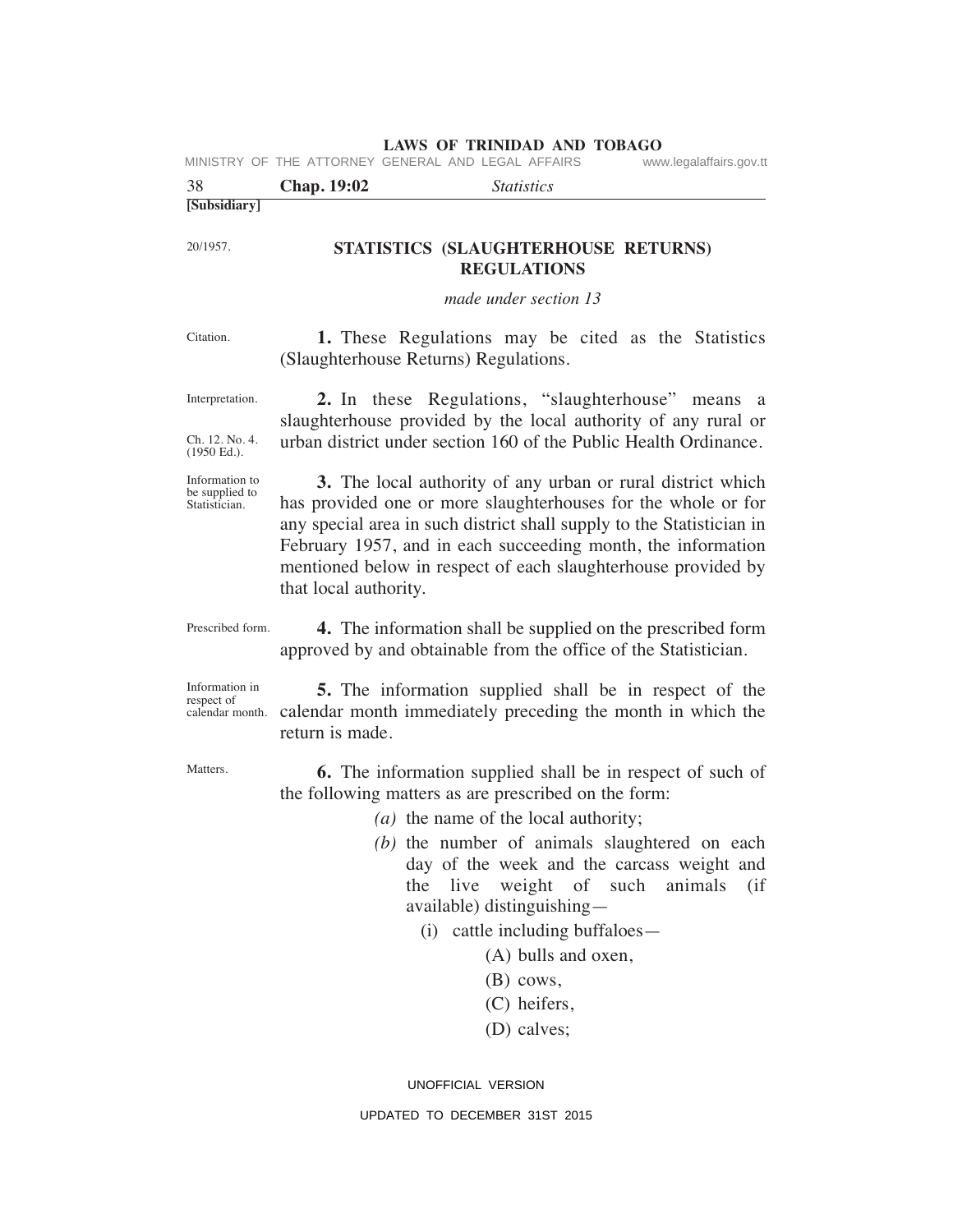| LAWS OF TRINIDAD AND TOBAGO                            |                    |                         |
|--------------------------------------------------------|--------------------|-------------------------|
| MINISTRY OF THE ATTORNEY GENERAL AND LEGAL AFFAIRS     |                    | www.legalaffairs.gov.tt |
| <i>Statistics</i>                                      | <b>Chap. 19:02</b> | 39                      |
| <b>Statistics (Slaughterhouse Returns) Regulations</b> |                    | [Subsidiary]            |
|                                                        |                    |                         |
| $(ii)$ pigs —                                          |                    |                         |
| (A) barrows,                                           |                    |                         |
| (B) gilts,                                             |                    |                         |
| $\sim$ $\sim$ $\sim$                                   |                    |                         |

- (C) sows, (D) boars;
- (iii) sheep and goats;
- (iv) all other animals.

month following the month to which the return relates.

**7.** The returns to be made under these Regulations shall be Period to submit returns. submitted so as to reach the Statistician by the 10th day of the

Signing of **8.** Every return shall be signed by the person by whom it signing has been made and the person shall state thereon—

- *(a)* the capacity in which he makes the return;
- *(b)* the date on which the return is made.

**9.** The purpose of these Regulations is to assist in the Purpose. collection of comprehensive statistics on agricultural and livestock production and in the planning of agricultural development.

*L.R.O.*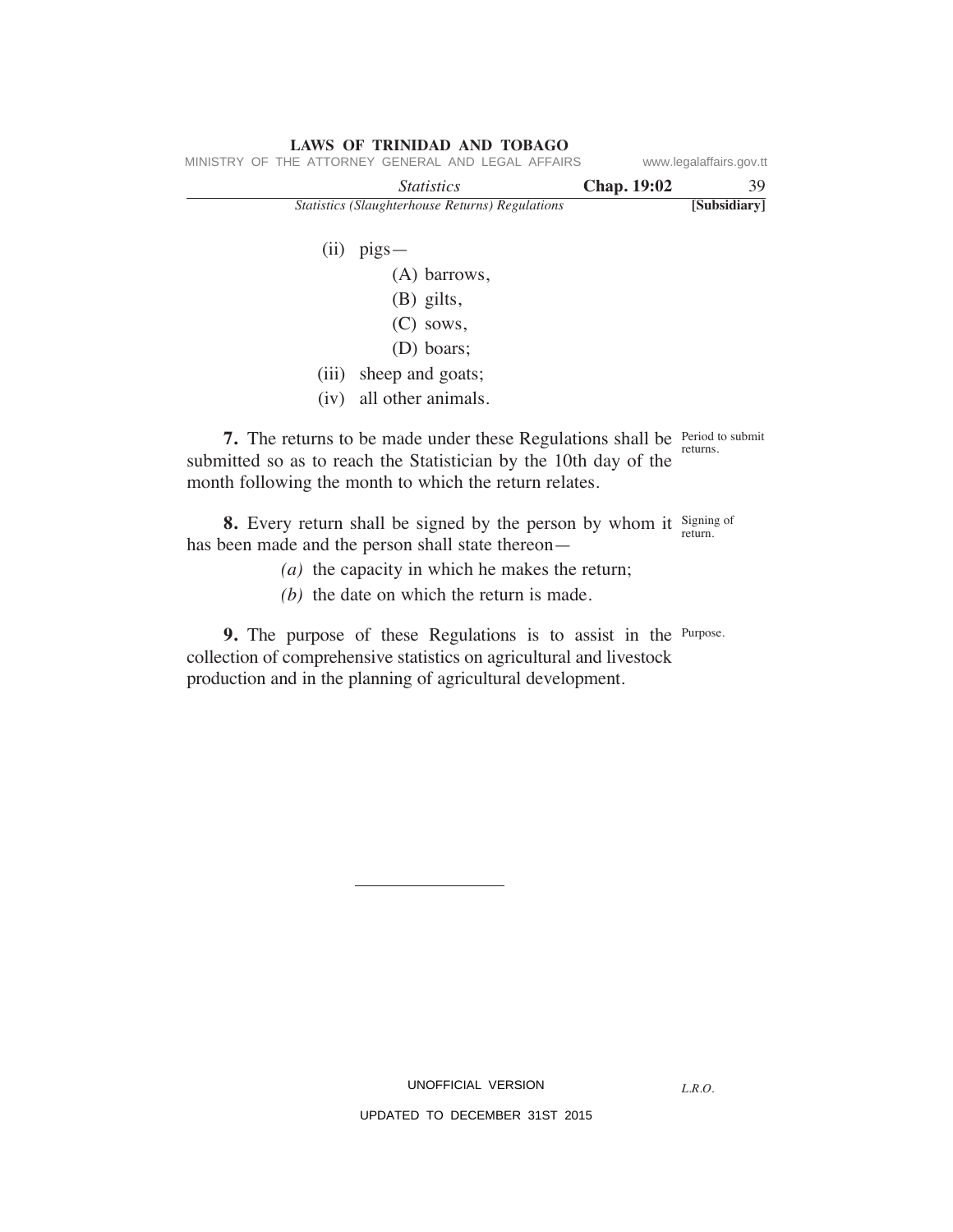**LAWS OF TRINIDAD AND TOBAGO**<br>GENERAL AND LEGAL AFFAIRS www.legalaffairs.gov.tt MINISTRY OF THE ATTORNEY GENERAL AND LEGAL AFFAIRS

| 40           | <b>Chap. 19:02</b> | <i>Statistics</i> |
|--------------|--------------------|-------------------|
| [Subsidiary] |                    |                   |

# **STATISTICS (SURVEYS OF INDUSTRIAL OR BUSINESS UNDERTAKINGS) REGULATIONS**

#### ARRANGEMENT OF REGULATIONS

#### **REGULATION**

- 1. Citation.
- 2. Interpretation.
- 3. Survey.
- 4. Matters.
- 5. Person responsible for making return.
- 6. Return to be made.
- 7. Period to transmit return.
- 8. Signing of return.

UNOFFICIAL VERSION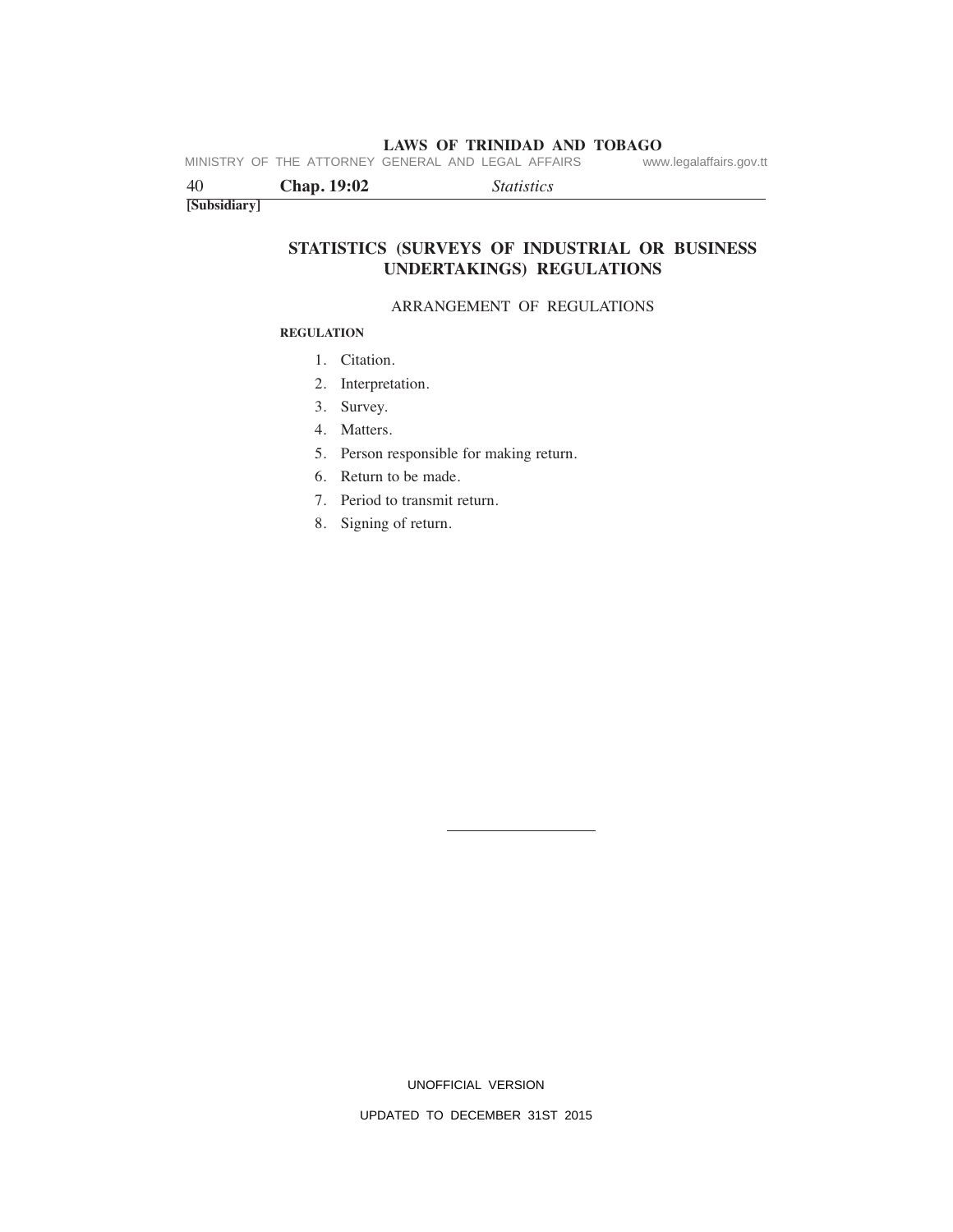MINISTRY OF THE ATTORNEY GENERAL AND LEGAL AFFAIRS www.legalaffairs.gov.tt

| <i>Statistics</i> | Chap. 19:02 |              |
|-------------------|-------------|--------------|
|                   |             | [Subsidiary] |

# STATISTICS (SURVEYS OF INDUSTRIAL OR BUSINESS 157/1968. **UNDERTAKINGS) REGULATIONS**

### *made under section 13*

1. (1) These Regulations may be cited as the Statistics Citation. (Surveys of Industrial or Business Undertakings) Regulations.

 (2) The object of these Regulations is to provide for the collection of information for the following purposes:

- *(a)* to assist in the assessment of economic trends and conditions in Trinidad and Tobago;
- *(b)* to assist in the computation of the National Accounts and Balance of Payments Estimates;
- *(c)* for the preparation of statistical publications on the industrial and business activities of Trinidad and Tobago;
- *(d)* to assist in planning for the economic and social development of Trinidad and Tobago;
- *(e)* generally to provide for the better accomplishment of the objectives contemplated in paragraphs *(a)*, *(b), (c)* and *(d)*.

**2.** In these Regulations—

Interpretation.

- "Director of Statistics" means the Statistician as defined in the Act;
- "establishment" means an industrial or business undertaking either producing one or more major but similar products or engaged in the distributive trades or in the rendering or supplying of one or more services at a single location and under one control;
- "industrial or business undertaking" means any establishment engaged in any of the following activities:
	- *(a)* mining, quarrying or extracting of primary products;
	- *(b)* manufacturing or assembling of goods, including the processing of products and the production and distribution of water and electricity;

UNOFFICIAL VERSION

*L.R.O.*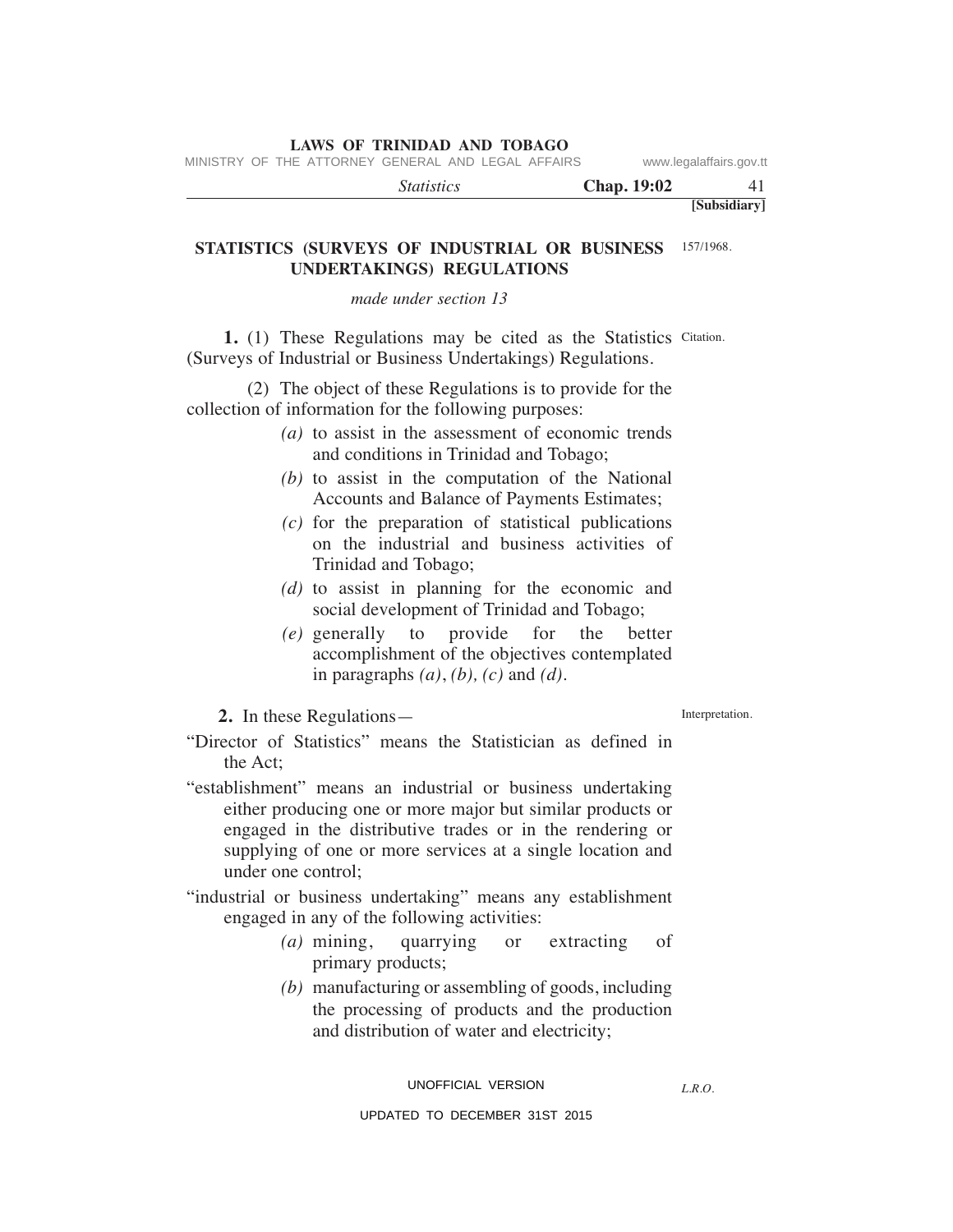|              | MINISTRY OF THE ATTORNEY GENERAL AND LEGAL AFFAIRS<br>www.legalaffairs.gov.tt                                                                                                                                                                                                                                                                                                                                        |
|--------------|----------------------------------------------------------------------------------------------------------------------------------------------------------------------------------------------------------------------------------------------------------------------------------------------------------------------------------------------------------------------------------------------------------------------|
| 42           | <b>Chap. 19:02</b><br><i>Statistics</i>                                                                                                                                                                                                                                                                                                                                                                              |
| [Subsidiary] | <b>Statistics (Surveys of Industrial or Business Undertakings) Regulations</b>                                                                                                                                                                                                                                                                                                                                       |
|              | $(c)$ repairing or servicing of goods, including<br>laundry services;                                                                                                                                                                                                                                                                                                                                                |
|              | $(d)$ construction work, or the work of installation of<br>plant and equipment;                                                                                                                                                                                                                                                                                                                                      |
|              | (e) wholesaling and retailing of articles and goods<br>(including activities of primary distributors and<br>commission agents);                                                                                                                                                                                                                                                                                      |
|              | $(f)$ providing financing, legal, insurance, real estate<br>and business services;                                                                                                                                                                                                                                                                                                                                   |
|              | $(g)$ providing transport, communication or storage<br>services, or facilities for the provision of any of<br>these services;                                                                                                                                                                                                                                                                                        |
|              | (h) providing community services, including<br>medical and health services;                                                                                                                                                                                                                                                                                                                                          |
|              | $(i)$ providing catering, accommodation, recreational<br>and other personal services, including laundry<br>services;                                                                                                                                                                                                                                                                                                 |
|              | (i) providing any distribution, transport or other<br>services not included above;                                                                                                                                                                                                                                                                                                                                   |
|              | $(k)$ any other industrial, manufacturing or business<br>activity not specified above.                                                                                                                                                                                                                                                                                                                               |
| Survey.      | <b>3.</b> As from 1st January 1968, the Director of Statistics may<br>carry out a monthly, quarterly, semi-annual or annual survey of<br>any industrial or business undertaking.                                                                                                                                                                                                                                     |
| Matters.     | 4. A person carrying on an industrial or business<br>undertaking shall, on being required to do so by the Director of<br>Statistics, make on the forms supplied by the Director of<br>Statistics for that purpose, a return containing information on<br>such of the following matters as may be prescribed on the forms:<br>(a) nature of undertaking carried on;<br>(b) name of undertaking and form of ownership; |
|              |                                                                                                                                                                                                                                                                                                                                                                                                                      |

 *(c)* nature of business;

 *(d)* place of business and of every branch of such business;

UNOFFICIAL VERSION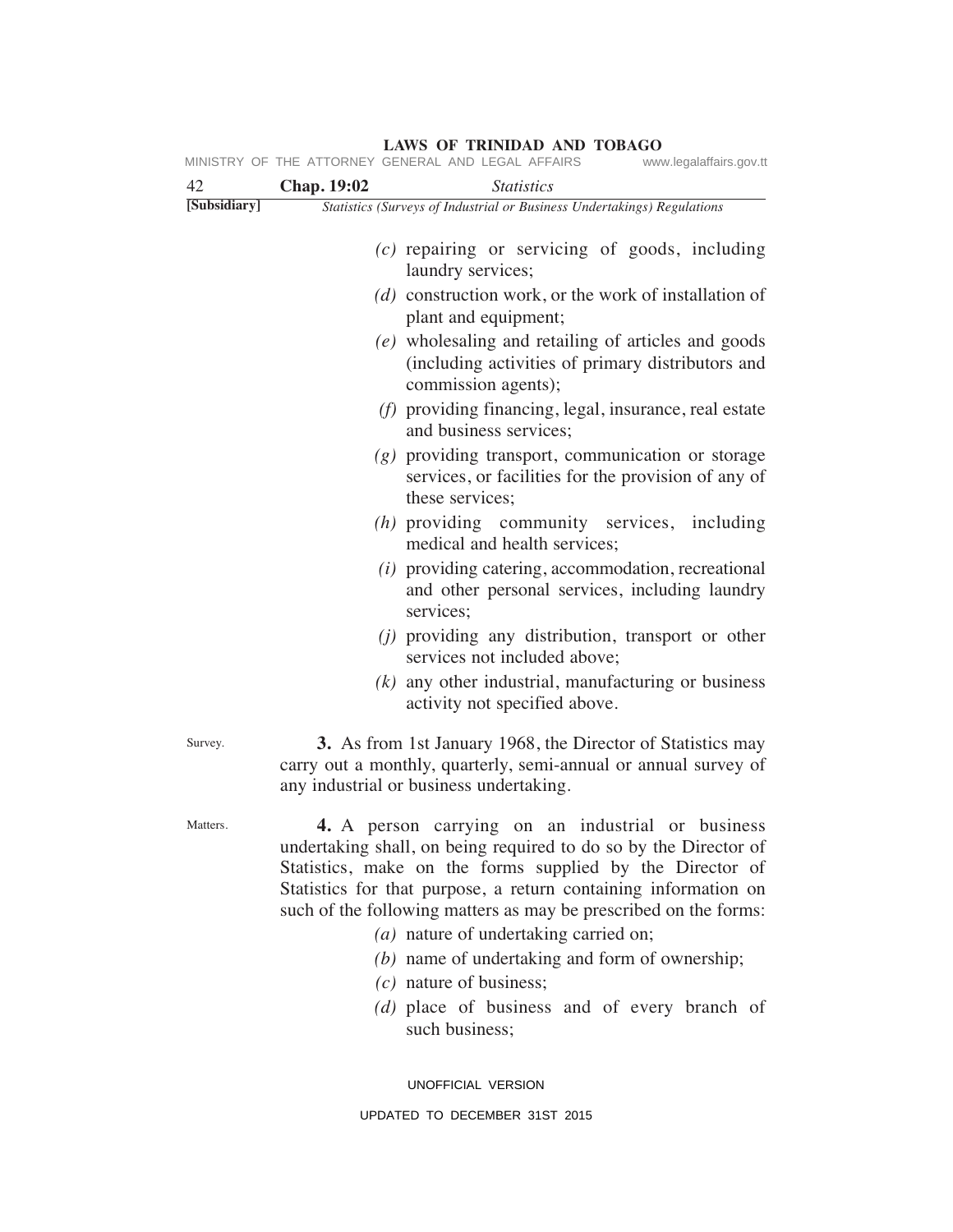| www.legalaffairs.gov.tt |                                                                                                                                                                                                                     | MINISTRY OF THE ATTORNEY GENERAL AND LEGAL AFFAIRS                                           |
|-------------------------|---------------------------------------------------------------------------------------------------------------------------------------------------------------------------------------------------------------------|----------------------------------------------------------------------------------------------|
| 43                      | <b>Chap.</b> 19:02                                                                                                                                                                                                  | <i>Statistics</i>                                                                            |
| [Subsidiary]            |                                                                                                                                                                                                                     | Statistics (Surveys of Industrial or Business Undertakings) Regulations                      |
|                         | (e) opening and closing date of financial year;                                                                                                                                                                     |                                                                                              |
|                         | $(f)$ tenure of building or buildings in which the<br>business activities are carried on;                                                                                                                           |                                                                                              |
|                         | $(g)$ numbers of persons engaged during specified<br>periods, showing particulars of age, sex and                                                                                                                   | occupational status;                                                                         |
|                         | $(h)$ man-hours worked distinguishing short time                                                                                                                                                                    | and overtime;                                                                                |
|                         | $(i)$ wages and salaries paid distinguishing —<br>(i) amounts paid to administrative, technical<br>and clerical employees;                                                                                          |                                                                                              |
|                         | (ii) amounts paid to operatives;<br>(iii) amounts paid for overtime work; and<br>showing amounts paid to males and<br>females separately, but excluding the<br>names of individuals;                                |                                                                                              |
|                         | $(j)$ power equipment installed showing —<br>$(i)$ capacity of prime movers, distinguishing —<br>(A) those directly applied to machines<br>from those applied to generators;<br>those in use from those in reserve; | (B)                                                                                          |
|                         | (ii) capacity of electric motors, distinguishing—<br>(A) those using electricity generated<br>in the establishment;<br>(B) those using purchased electricity;                                                       |                                                                                              |
|                         | $(k)$ gross expenditure during the year on capital<br>(i) structures, buildings and lands;<br>(ii) equipment and machinery;<br>and distinguishing new and second-hand assets;                                       | assets distinguishing-<br>(iii) transport equipment,<br>$(l)$ total sales of capital assets; |
| L.R.O.                  | UNOFFICIAL VERSION                                                                                                                                                                                                  |                                                                                              |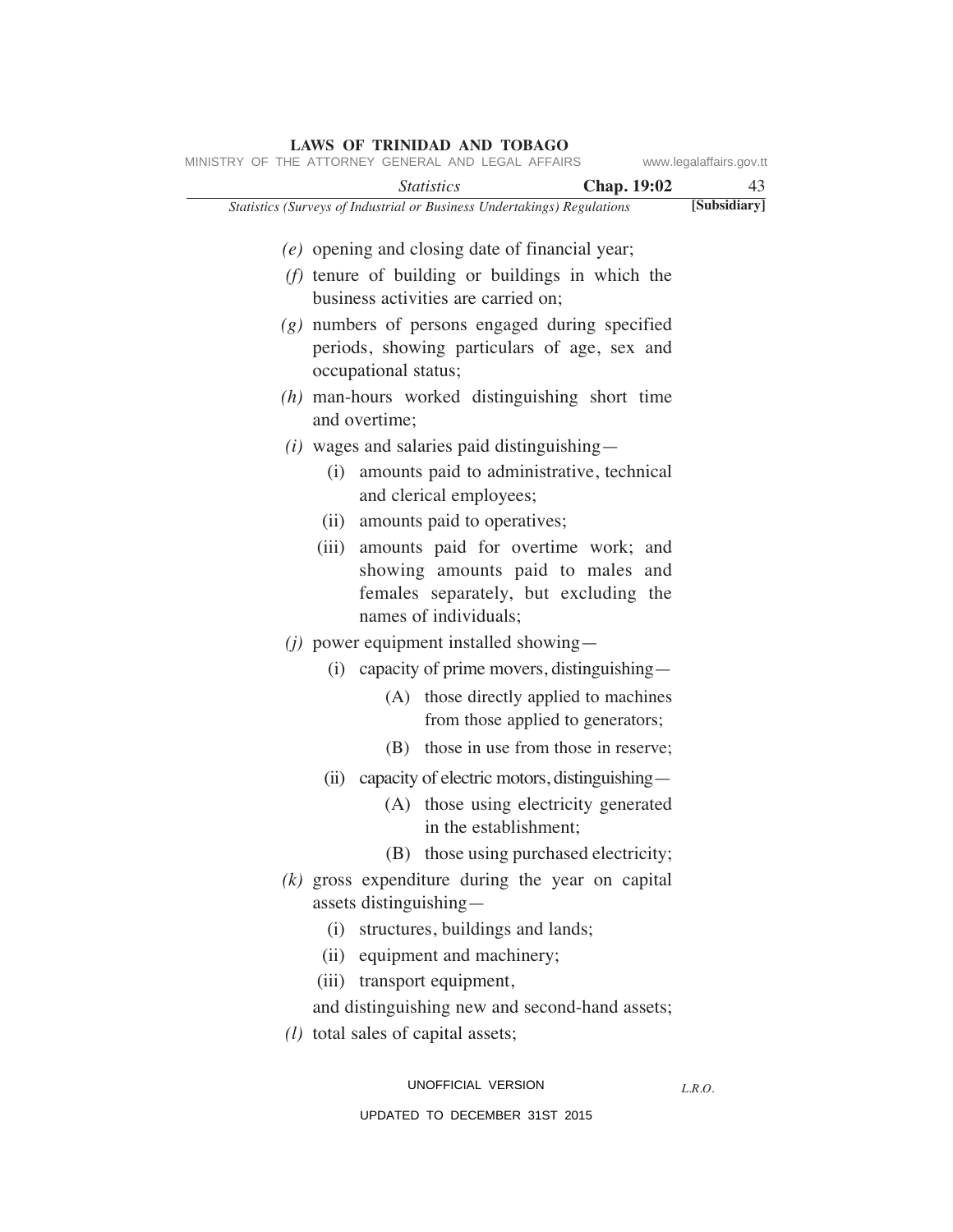| 44           | <b>Chap. 19:02</b> | <b>Statistics</b>                                                                                                                                                         |
|--------------|--------------------|---------------------------------------------------------------------------------------------------------------------------------------------------------------------------|
| [Subsidiary] |                    | Statistics (Surveys of Industrial or Business Undertakings) Regulations                                                                                                   |
|              |                    | $(m)$ total value of existing capital assets;                                                                                                                             |
|              |                    | $(n)$ total quantities and values of materials and                                                                                                                        |
|              |                    | goods used or purchased during the year,<br>distinguishing certain specified goods, goods<br>purchased locally and goods imported directly<br>by the undertaking;         |
|              |                    | $(o)$ value of services purchased during the year<br>distinguishing certain specified services<br>purchased locally and services purchased from<br>the rest of the world; |
|              |                    | $(p)$ total quantities and values of energy and fuels —<br>(i) purchased; and                                                                                             |
|              |                    | (ii) consumed, during the year;                                                                                                                                           |
|              |                    | $(q)$ total value of stocks at the beginning and end of<br>the year, distinguishing specified commodities<br>or groups of commodities and distinguishing<br>value $of-$   |
|              |                    | (i) raw materials;                                                                                                                                                        |
|              |                    | (ii) semi-finished products (work in progress);<br>(iii) finished products;                                                                                               |
|              |                    | supplies and other stocks as detailed on<br>(iv)<br>the prescribed forms;                                                                                                 |
|              |                    | $(r)$ total value of products made and/or sold and<br>work done;                                                                                                          |
|              |                    | (s) quantities and values of important products<br>made and/or sold;                                                                                                      |
|              |                    | $(t)$ total amounts received or receivable for goods<br>sold or services rendered during the year<br>distinguishing-                                                      |
|              |                    | (i) sales of goods distinguishing sales under<br>hire-purchase system;                                                                                                    |
|              |                    | sales of services; and<br>(ii)                                                                                                                                            |
|              |                    | (iii) sales of certain specified commodities or<br>groups of commodities;                                                                                                 |
|              |                    | UNOFFICIAL VERSION                                                                                                                                                        |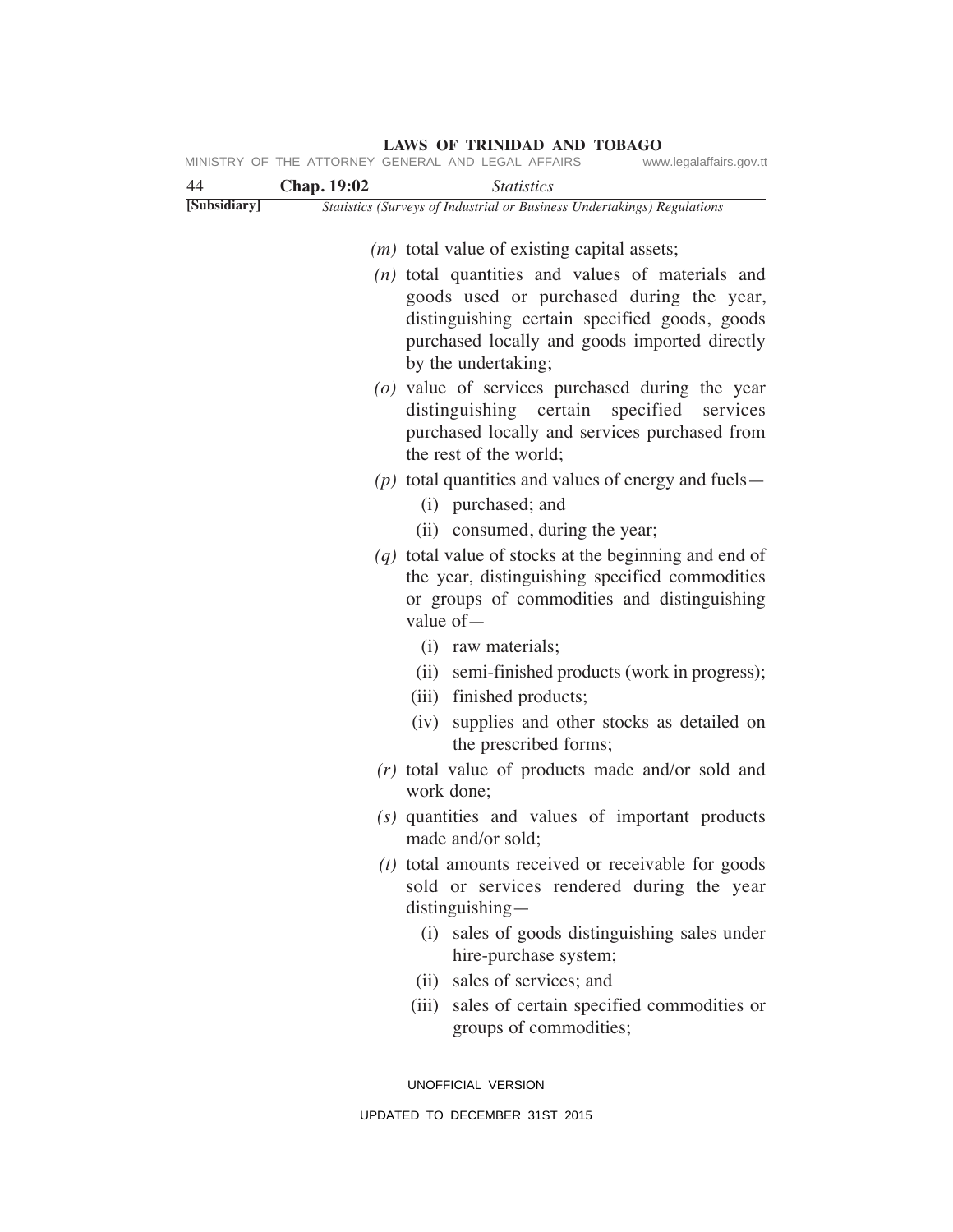| www.legalaffairs.gov.tt |                    | MINISTRY OF THE ATTORNEY GENERAL AND LEGAL AFFAIRS                                                                                                                                                                                                                                            |  |
|-------------------------|--------------------|-----------------------------------------------------------------------------------------------------------------------------------------------------------------------------------------------------------------------------------------------------------------------------------------------|--|
| 45                      | <b>Chap. 19:02</b> | <b>Statistics</b>                                                                                                                                                                                                                                                                             |  |
| [Subsidiary]            |                    | Statistics (Surveys of Industrial or Business Undertakings) Regulations                                                                                                                                                                                                                       |  |
|                         |                    | $(u)$ rents, rates, licences and taxes paid during the<br>year but excluding income tax;                                                                                                                                                                                                      |  |
|                         |                    | $(v)$ insurance paid on premises and vehicles during<br>the year;                                                                                                                                                                                                                             |  |
|                         |                    | $(w)$ interest payments;                                                                                                                                                                                                                                                                      |  |
|                         |                    | $(x)$ depreciation on building, machinery, equipment<br>and vehicles;                                                                                                                                                                                                                         |  |
|                         |                    | (y) sources of capital expenditure, distinguishing<br>firstly between foreign and local; and whether<br>expenditure is financed from addition to share<br>capital, borrowings, own resources or any other;                                                                                    |  |
|                         |                    | $(z)$ such other items of information as the Director<br>of Statistics may consider necessary for the<br>better accomplishment of the objectives<br>contemplated in regulation $1(2)$ .                                                                                                       |  |
| responsible for         |                    | <b>5.</b> The person responsible for making a return on behalf of Person<br>an industrial or business undertaking under regulation 4, shall be making return.<br>deemed to include any person having ostensible control of the<br>undertaking or any branch or department of the undertaking. |  |

**6.** The return to be made under these Regulations shall be in Return detections. respect of the period or periods as prescribed on the form supplied by the Director of Statistics for the purpose.

**7.** Every return required to be furnished under these Period to Regulations shall be completed by the person carrying on or having control of an industrial or business undertaking and transmitted to the Director of Statistics or an official authorised by the Director of Statistics for the purpose, within thirty days of the demand for such return; provided that if such person within the said period of thirty days explains in writing why he is not able to complete the return by the required date, the Director of Statistics may in his discretion allow such a person a further period not exceeding thirty days for submission of the completed return.

UPDATED TO DECEMBER 31ST 2015

Return to be

transmit return.

**LAWS OF TRINIDAD AND TOBAGO**

*L.R.O.*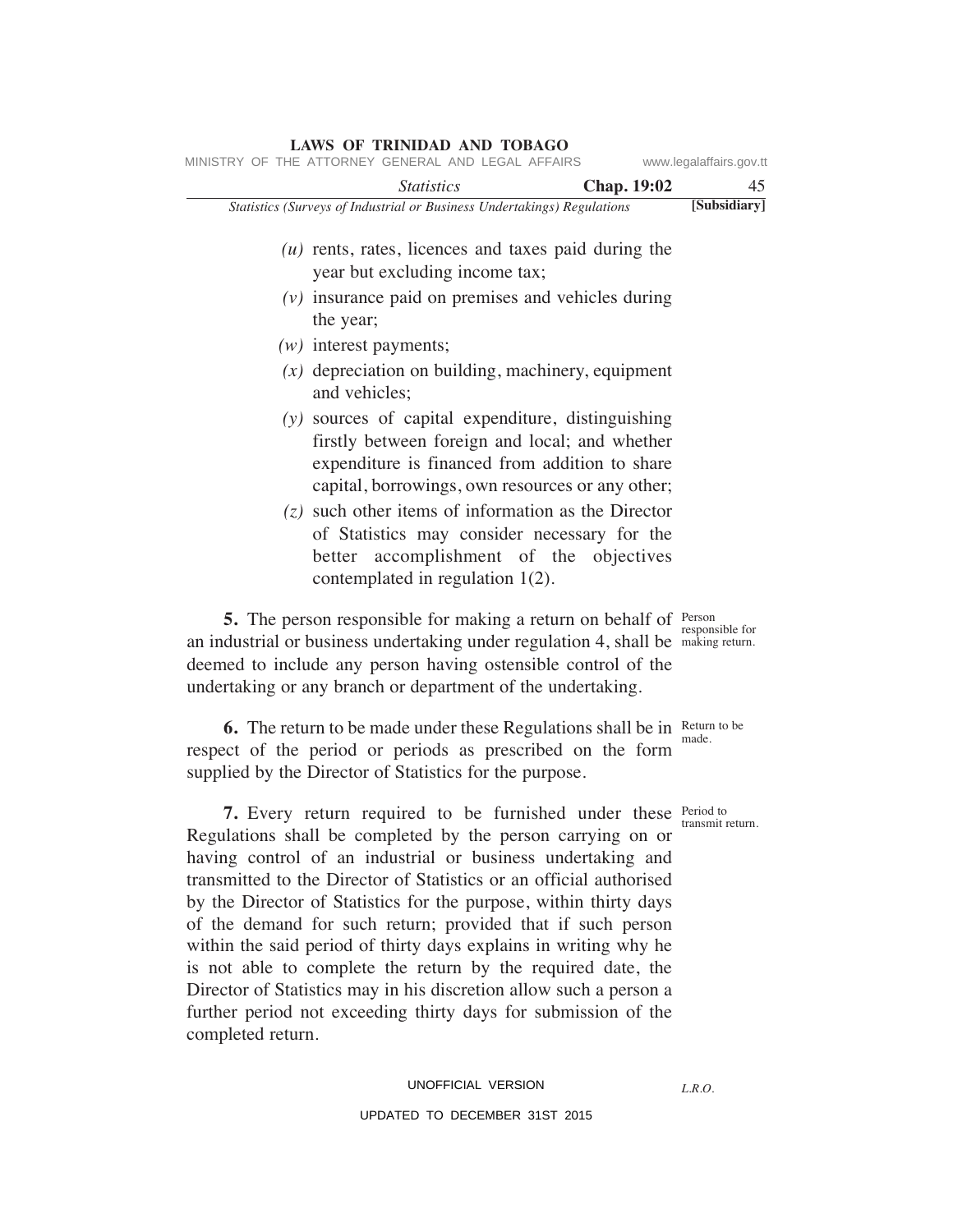| MINISTRY OF THE ATTORNEY GENERAL AND LEGAL AFFAIRS |                          |                                                                         |  |  |                   |                                                      | www.legalaffairs.gov.tt |  |
|----------------------------------------------------|--------------------------|-------------------------------------------------------------------------|--|--|-------------------|------------------------------------------------------|-------------------------|--|
| 46                                                 |                          | <b>Chap.</b> 19:02                                                      |  |  | <i>Statistics</i> |                                                      |                         |  |
| [Subsidiary]                                       |                          | Statistics (Surveys of Industrial or Business Undertakings) Regulations |  |  |                   |                                                      |                         |  |
| Signing of                                         |                          |                                                                         |  |  |                   | 8. Every return required to be furnished under these |                         |  |
| return.                                            | $\overline{\phantom{a}}$ |                                                                         |  |  |                   |                                                      |                         |  |

Regulations shall be signed by the person by whom it is made, and the person shall state on the return—

- *(a)* the name and address of the person making the return;
- *(b)* the capacity in which he makes the return;
- *(c)* the date on which the return is made.

UNOFFICIAL VERSION